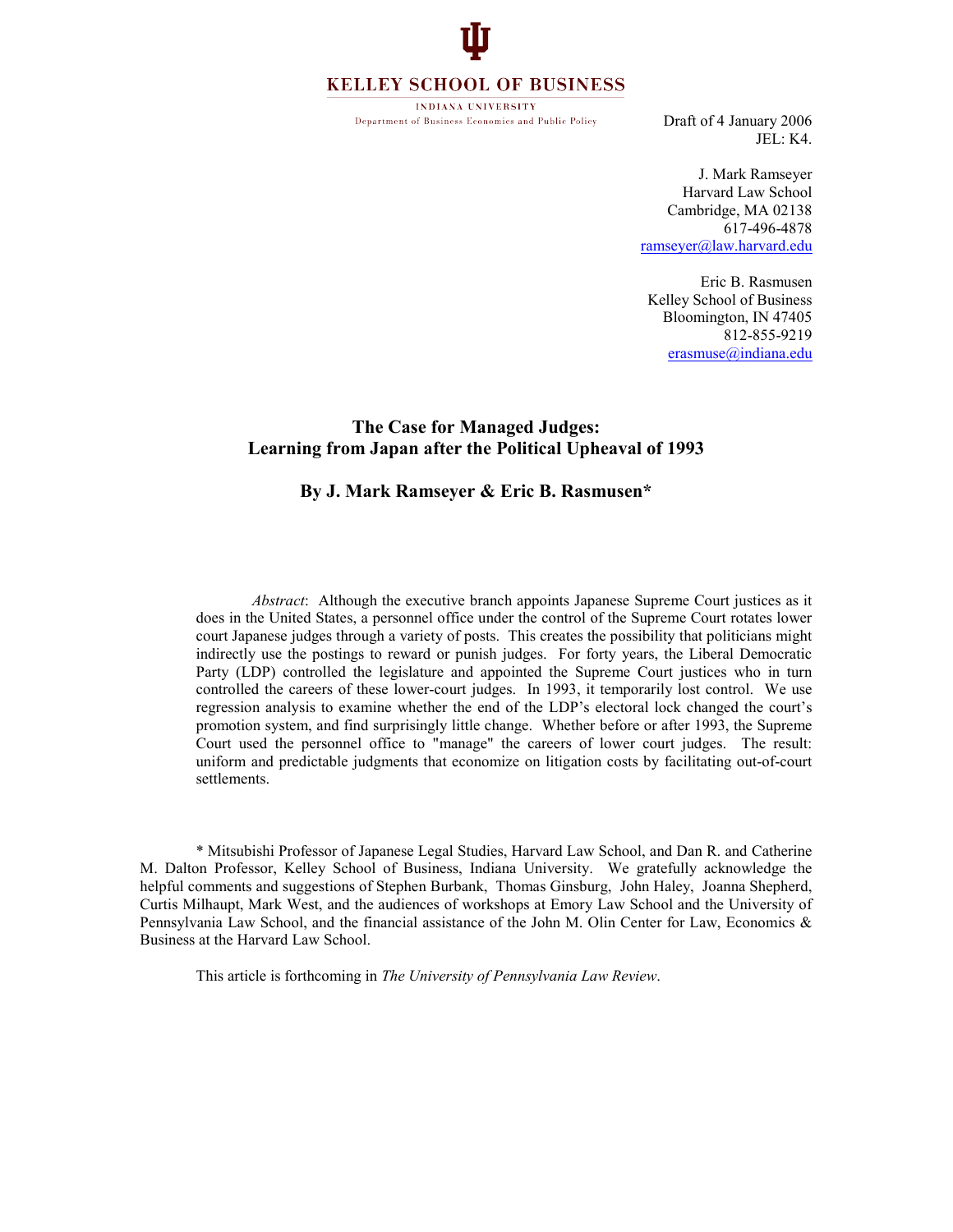The Chief Justice of the United States supervises a vast judicial bureaucracy. He is the titular head of the Judicial Branch: 1200 judges with life tenure, plus 850 magistrate and bankruptcy judges and 30,000 administrative staff members. The careers he can affect most are those of his administrative employees. Even the life-tenured judges, however, he can appoint to specialized judicial bodies. In doing all this, he supervises the federal Judicial Conference with its budget of \$5.4 billion.<sup>1</sup>

 If the Chief Justice of the U.S. does much, his counterpart in Japan does much more. Not only does he supervise the administrative employees, he also supervises the judicial personnel office called the Secretariat. In turn, the judges in the Secretariat control the jobs of the 3,000 other national judges who decide cases (there are no prefectural judges, analogous to state judges in the United States). The American Chief Justice does not tell lower court judges where to sit (though see Section III, below). Through the Secretariat, the Japanese Chief Justice does. The American Chief Justice does not decide how much the lower court judges earn. Through the Secretariat, the Japanese Chief Justice does. Effectively, the Chief Justice exercises power over the career of every lower court judge. All this he does as an appointee of a distinctly political Prime Minister.

 This is not an institutional structure likely to foster judicial independence. Nor over the four decades that the Liberal Democratic Party (LDP) ran Japan did the party care to foster independence. Instead, the Chief Justices supervised the courts in ways that furthered the electoral interests of the LDP. Over time, litigants allied with opposition parties filed a variety of politically sensitive legal challenges. When a judge decided one of their cases along the lines the opposition wanted, he tended to suffer in his career.

 The LDP temporarily lost power in 1993, and politicians from other parties took control. Although the LDP reclaimed the government in 1996, it had lost its electoral lock, and now needed to consider the possibility that it might again find itself in the opposition. Throughout the ensuing instability, however, the courts retained their tightly controlled, conservative structure. Smarter and harder working judges did better than the (relatively) dull and indolent. Those who served as loyal "organization men" did better than renegades who had allied themselves with the left.

Whether in Japan or in the U.S., university professors and bar activists express dismay at court systems so susceptible to control from the top. Yet their dismay misses much of the point. In Japan, these incentives place judges within a brutally competitive internal labor market. Through the resulting incentives, the Chief Justice effectively imposes on the judges stringently uniform standards. That uniformity, in turn, enables disputants to settle their disputes out of court by the expected litigated outcome.

 Through its system of "managed judges," in other words, Japan has created a system that lets people resolve their disputes by looking to uniform and predictable legal standards. The standards remain uniform and predictable because the judges who impose them have far more incentive than American judges to keep them that way. The predictability creates less need for lawyers to discover and argue the law. In turn, it lets

e<br>S <sup>1</sup> Judith Resnik & Theodore Ruger, One Robe, Two Hats -- A Commentary, N.Y. Times, July 17, 2005; Theodore W. Ruger, The Judicial Appointment Power of the Chief Justice, 7 U. Pa. J. Const. L. 341,343, 358-67 (2004).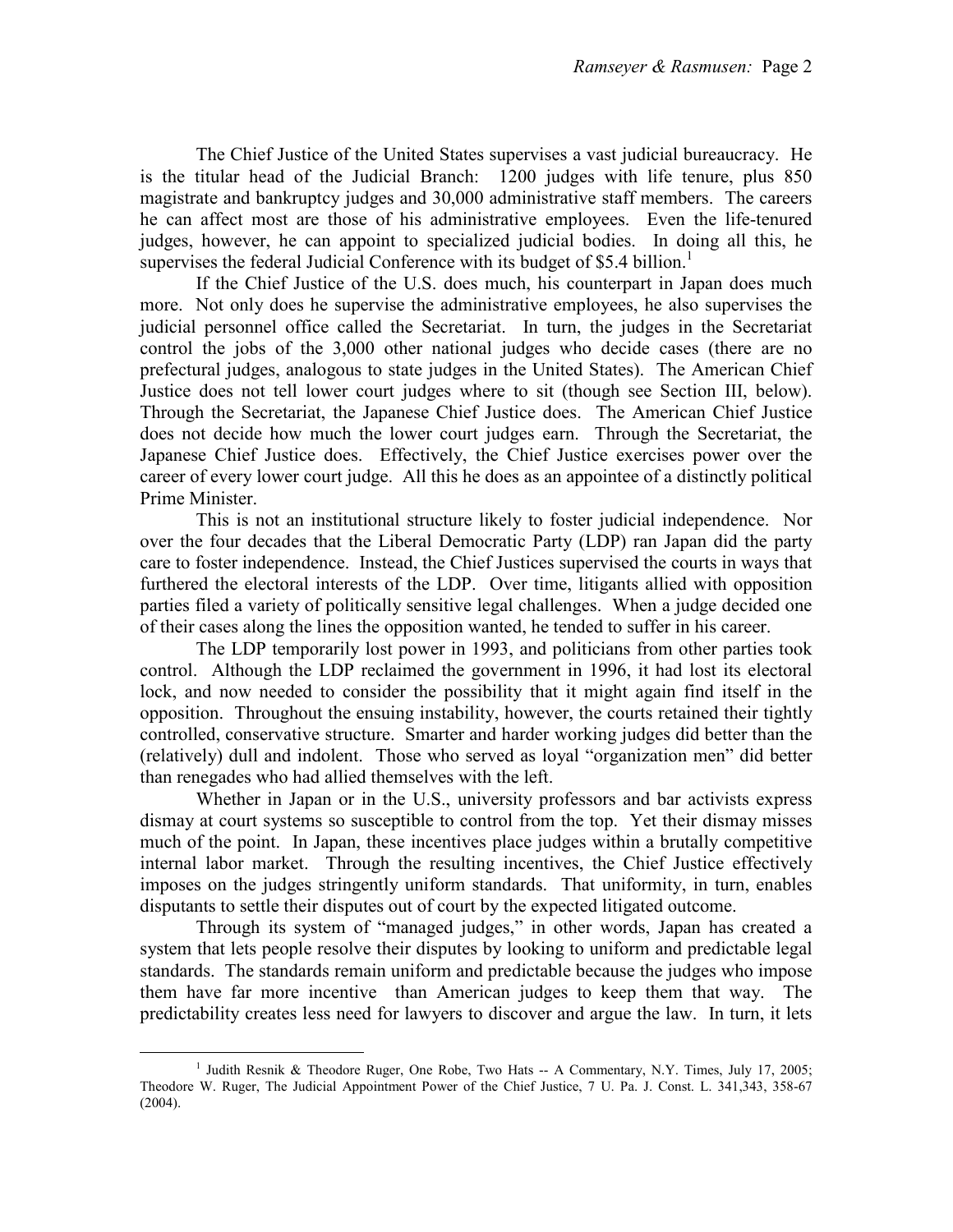Japanese taxpayers use law and courts with far fewer lawyers than taxpayers in the United States. In short, Japan has used these incentives to slash the transactions costs that American lawyers, juries, and judges magnify so remorselessly.

 The political costs to Japan of having "managed judges" are trivial. The vast majority of cases involve no issues of political moment. Whether in Japan or the U.S., most legal disputes instead concern such things as traffic accidents and debt collection. What is more, the LDP was before 1993 the majority party anyway. Even in those rare political cases when judges furthered LDP electoral interests, usually they just gave Japanese voters what they wanted from their government.

 In this article, we detail the structure of the Japanese courts and use statistical analysis to see if the promotion structure changed after the LDP lost power in 1993. We start by laying out the institutional structure and explaining where political influence entered and did not enter before 1993 (Section I.A.). We then describe the events of 1993 and how they might have affected the behavior of the courts (I.B.). After doing so, we look quantitatively at both the Supreme Court and the lower courts to see what actually happened (I.C.). We conclude with a summary and fuller discussion - necessarily more speculative than the rest of the paper -- of the advantages and disadvantages of this system of managed judges (II.).

# I. Structure and Implementation

# A. The Pre-1993 Tradition: $<sup>2</sup>$ </sup>

e<br>S

 1. Institutional structure. -- (a) The Secretariat. At the apex of the Japanese courts stands the Chief Justice of the fifteen-member Supreme Court. Appointed by the Prime Minister, he participates in judicial decision-making. He presides over the Judicial Conference, the justices of the Supreme Court meeting on matters of rulemaking and judicial administration. And he runs the court's administrative office, the Secretariat.

 In running the Secretariat, the Chief Justice runs an institution he knows well, especially compared to most of his fellow justices. From 1973 to 2003, a plurality of the 82 Supreme Court appointees had been career judges before joining the Court, but a majority had not. During the same period, every Chief Justice had been a career lowercourt judge. Of the five Chief Justices appointed since 1983 (we lack career data on the earlier Justices), each had worked in the Secretariat himself while a lower-court judge. Three of the five had even headed it as the Secretary General (see Tables 1 and 2). If we look beyond just the Chief Justice to all 20 post-1983 justices appointed from the lower courts, we find 7 who had earlier served as Secretary General of the Secretariat, and

<sup>&</sup>lt;sup>2</sup> We base this discussion on our earlier work. That work began with a series of articles: J. Mark Ramseyer & Eric B. Rasmusen, Why Are Japanese Judges so Conservative in Politically Charged Cases?, 95 Am. Pol. Sci. Rev. 331 (2001); J. Mark Ramseyer & Eric B. Rasmusen, Why Is the Japanese Conviction Rate so High?, 30 J. Legal Stud. 53 (2001); J. Mark Ramseyer & Eric Rasmusen, Skewed Incentives: Paying for Politics as a Japanese Judge, Judicature, 190 (Jan.-Feb. 2000); J. Mark Ramseyer & Eric B. Rasmusen, Why the Japanese Taxpayer Always Loses, 72 S. Cal. L. Rev. 571 (1999); J. Mark Ramseyer & Eric B. Rasmusen, Judicial Independence in a Civil Law Regime: The Evidence from Japan, 13 J. Law, Econ. & Org. 259 (1997). We then collected this material into a book: J. Mark Ramseyer & Eric B. Rasmusen, Measuring Judicial Independence: The Political Economy of Judging in Japan (Chicago: University of Chicago Press, 2003). Our citations to Ramseyer & Rasmusen, below, refer to this book.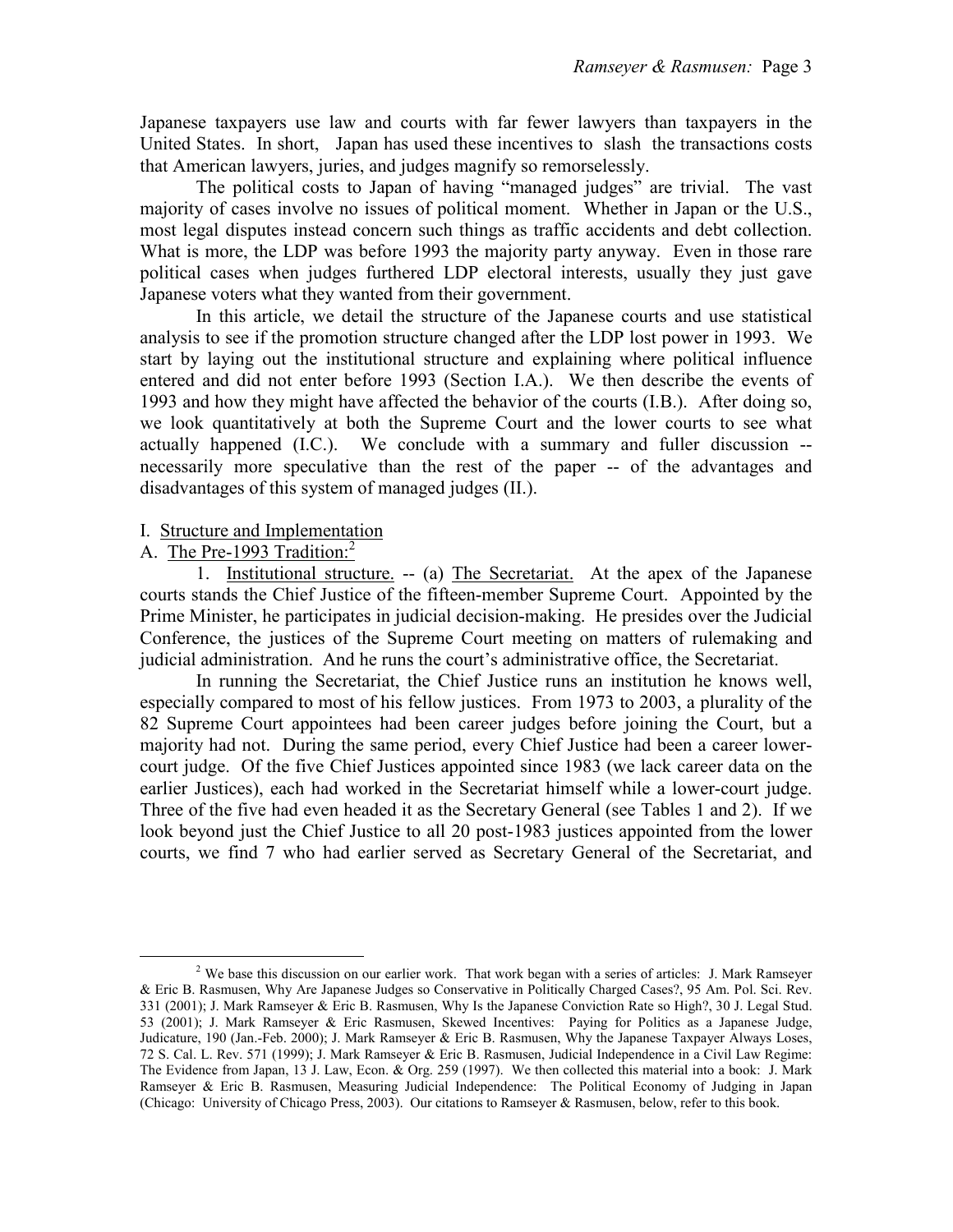another 9 had worked there in other capacities. Only 4 had never worked in the Secretariat.<sup>3</sup>

 Justices appointed from positions outside the court system would, of course, lack such experience and therefore have less power over the careers of lower-court judges. These include university professors, prosecutors, lawyers in private practice, and 12 bureaucrats. Of the last group, five had headed the Cabinet Legislation Bureau, five were former diplomats, and one each came from the ministries of labor and of health and welfare.<sup>4</sup>

[Insert Table 1 about here.]

[Insert Table 2 about here.]

 Like other Supreme Court justices, the Chief Justice serves until mandatory retirement at age 70. In theory, voters can recall him and his Supreme Court colleagues at a general parliamentary election. In practice, they do not, and have never even come close. The justices' jobs are secure.<sup>5</sup>

 Not so the jobs of lower court judges. To a Japanese judge the Secretariat represents what the Vatican is to an ambitious Catholic priest: the ultimate locus of control over their careers. Japanese judges join the court young. Rather than being appointed in mid-career as in the U.S., they join right after completing their legal training at the national law school, the Legal Research & Training Institute (LRTI). Because for years the Institute entrance exam had a 1-3 percent pass rate (it is higher today), most judges flunked it several times before starting the LRTI (Table 3, Panel D.). As a result, by the time they joined the court most were in their late 20s.

[Insert Table 3 about here.]

e<br>S

 Lower-court judges serve a series of 10-year terms. Although the Secretariat can choose not to reappoint them at the end of each term, it almost invariably does. Judges face mandatory retirement at age 65, but most retire at about 60.<sup>6</sup>

 Judges sit where the Secretariat tells them to sit. Ostensibly to train the young judges, to avoid corruption, and to equalize the quality of provincial courts, the Secretariat moves judges from post to post at regular intervals, typically of three years. These moves can be and often are from one end of Japan to the other, and from trial courts to appellate courts and back again. The Secretariat also decides their pay via promotions. Although the Constitution does protect judges against pay cuts, it does not promise them pay raises. Judicial salaries range widely, and the Secretariat decides how fast they climb the scale.<sup> $7$ </sup>

<sup>&</sup>lt;sup>3</sup> Here and elsewhere, we obtain our data on the Japanese judiciary from Nihon minshu horitsuka kyokai, ed., Zen saibankan keireki soran dai 4 ban [Overview of Careers of All Japanese Judges, 4th ed.] (Tokyo: Konin sha, 2004).

<sup>4</sup> John O. Haley, The Japanese Judiciary: Maintaining Integrity, Autonomy, and the Public Trust, in Daniel Foote, ed., Law in Japan: A Turning Point? (Seattle: University of Washington Press: forthcoming 2007), at 9.

<sup>5</sup> Saibansho ho [Courts Act], Law No. 59 of 1947, Sec. 50 (retirement age); J. Mark Ramseyer & Frances McCall Rosenbluth, Japan's Political Marketplace, Rev. ed. 152-53 (Cambridge: Harvard University Press, 1997) (recalls).

<sup>6</sup> Courts Act, supra note, at Sec. 50 (mandatory retirement age); Ramseyer & Rosenbluth, supra note, at 154 (retirement practice), 156 & 165 (non-reappointment incidents).

<sup>&</sup>lt;sup>7</sup> Ramseyer & Rosenbluth, supra note, at 155 (pay scale); Ramseyer & Rasmusen, supra note, at 40-43 (determinants of pay).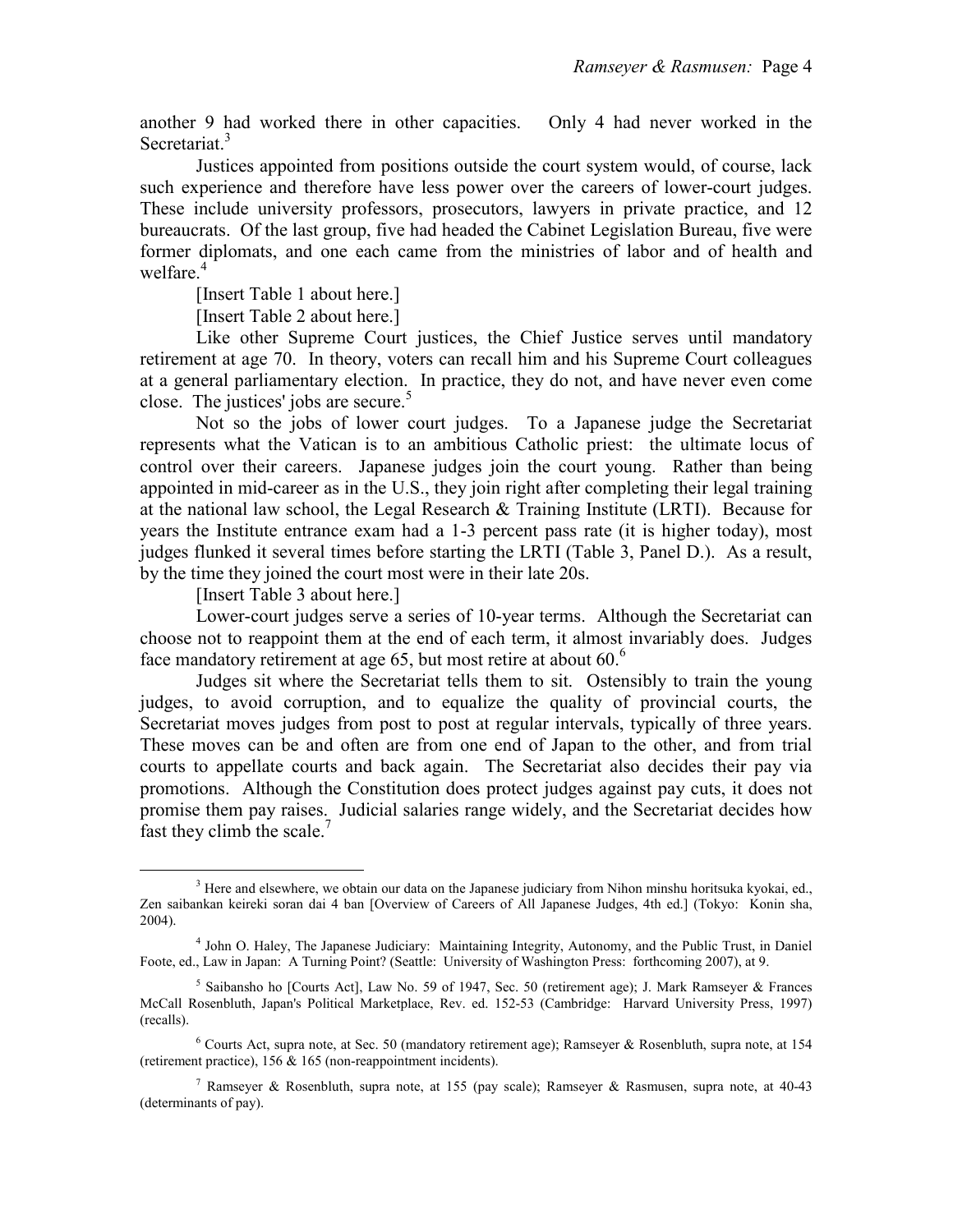The Supreme Court also differs from lower courts in how readily the heterodox can express their views. By law, each Supreme Court justice must give his own opinion in a Supreme Court case.<sup>8</sup> Hence, published cases include dissenting opinions as well as majority opinions and dissenting votes. In the lower courts, dissenting judges on a panel do not publish separate opinions. They cannot try to express their views and modify the law by the eloquent presentation of their arguments.

 (b) The hierarchy of posts. Not all posts are created equal. Usually, a judge wants a job in one of the major metropolitan areas, and in Tokyo if possible. American visitors may delight in the mountain towns and seaside villages of the Japanese countryside, but ambitious Japanese professionals stick to Tokyo. Tokyo houses the national government. It houses the Supreme Court and the Secretariat. It represents the locus of the opposition parties. It contains most of the professional, civic, and non-profit organizations. It houses the headquarters of most large corporations. It is the site of the best universities. And crucially for professionals with families, it has most of the best preparatory schools.

 Judges also want judgeships with administrative power. After about 22 years, they can expect a "sokatsu" posting -- a judgeship with personnel responsibilities over their local court.<sup>9</sup> Before retiring, some can expect to serve as a District Court Chief Judge. And the most successful will become Chief Judge of one of the seven High Courts (the appellate courts). $^{10}$ 

 Most judges covet certain non-judicial jobs as well. Perhaps the most prestigious such posting is to the Secretariat itself. There, a judge may handle personnel rotations, set court policy, or write rough drafts of Supreme Court opinions. Other judges may work at a prosecutorial office. They may teach future lawyers and judges at the LRTI. Or they might spend a few years at the Civil Affairs Bureau of the Ministry of Justice.

 The same ambitious judges will shun the family courts, summary courts, and judicial branch offices when they can. Branch offices tend to be in the smaller cities, and have only one or a very few judges. Even promising judges will spend some time in a branch office, but fast-track judges will have fewer such rotations than others. Summary courts (i.e., small claims courts) represent a separate structure entirely, and most summary court judges are not part of the judicial hierarchy at all. Still, a standard judge on a slow track can occasionally find himself exiled to summary court duty for several years.

 Reflecting the prestige of Tokyo posts, the Secretariat every year chooses from its new recruits the most promising and names them to the Tokyo District Court (TDC; see Table 3, Pan. E). Typically, that appointment places the judge on a fast track. Should he work shrewdly and prudently, he will earn more rotations through prestigious posts (and fewer in branch offices) than his colleagues for the rest of his career. The Secretariat also determines which new judges are least promising, and until recently (but no longer) named them to an initial appointment at a branch office or summary court (Table 3, Pan. F).

<sup>&</sup>lt;sup>8</sup> Courts Act, supra note, at Sec. 11.

 $9^9$  Ramseyer & Rasmusen, supra note, at 40 (years to sokatsu).

<sup>&</sup>lt;sup>10</sup> Ramseyer & Rosenbluth, supra note, at 166 (highest career jobs).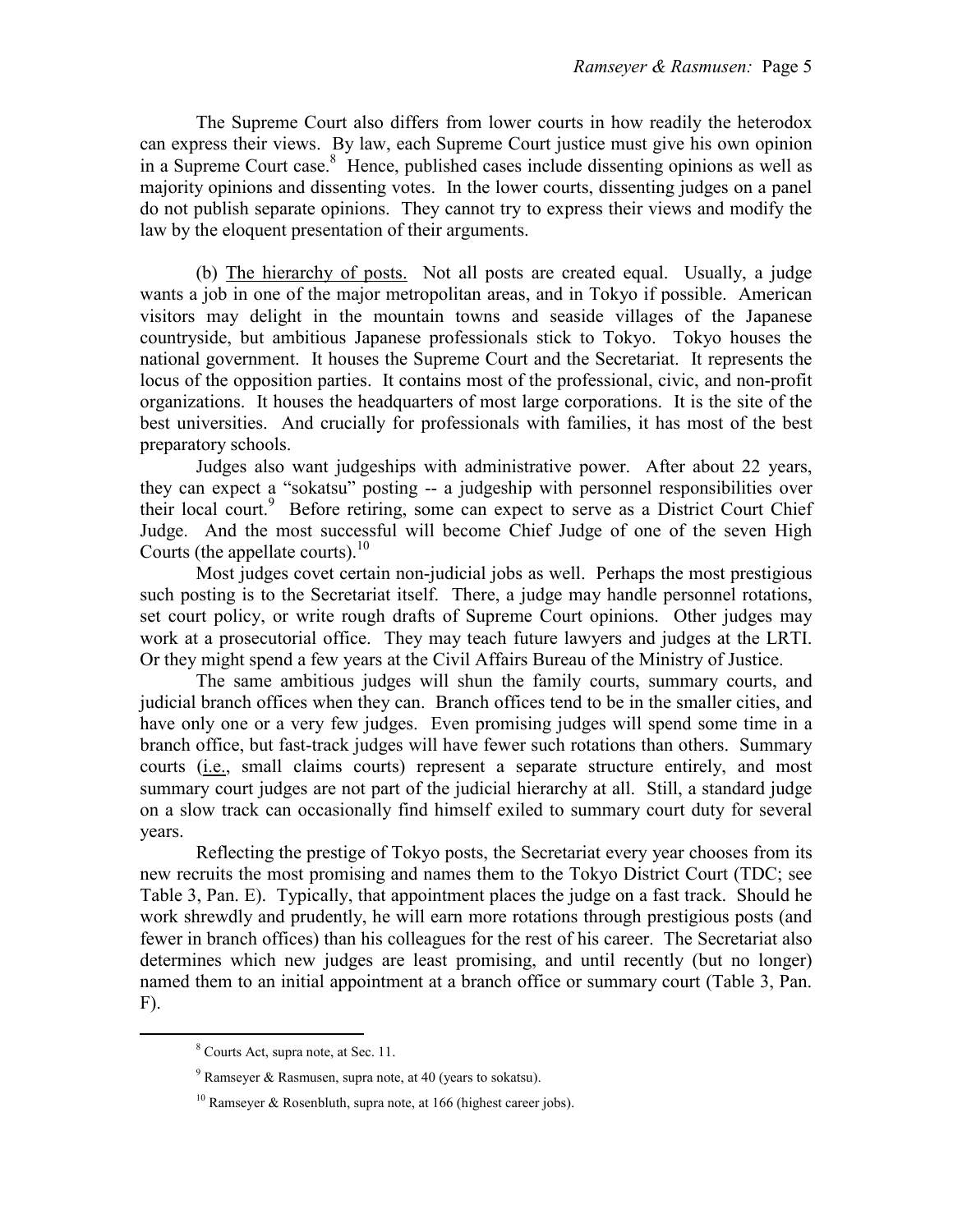Take the career of a fairly successful judge, Keiichi Konagamitsu. A native of the southern provincial city of Fukuoka, Konagamitsu attended the prestigious University of Kyoto, typically ranked second only to the University of Tokyo (see Table 3, Pans. B and C). He graduated from the LRTI in 1965, and went to work at the District Court in the urban center of Okayama. Given that he was born in 1936, he probably graduated from the university in 1958. Since he entered the LRTI in 1963, he apparently failed the LRTI entrance exam five times (compare Table 3, Pan. D).

 Konagamitsu's first rotation after his three years in Okayama took him to the TDC. Another three years there, and he went to provincial Niigata. After yet another three years, he returned to Tokyo, and four years later (at age 42) moved to his home of Fukuoka. Other than a few years teaching at the Tokyo-based LRTI, he spent most of the rest of his career in Fukuoka. After serving as Chief Judge of the Fukuoka District Court for 18 months, he retired in 2001 at age 65.

 Over this elaborate hierarchy presides the Chief Justice. He supervises the Secretary General of the Secretariat. The Secretary General is himself on a fast track, and may join the Supreme Court within a few years. He supervises the judges staffing the Secretariat, and those Secretariat judges monitor the performance of the rest. They decide who will move where at the end of each three-year stint and how quickly to promote each judge on the pay scale.

2. Implementation.<sup>11</sup> -- During most of the post-War years, the Secretariat moved judges neither uniformly nor randomly. Instead, it promoted the talented more quickly than the dull, and the industrious more quickly than the indolent (if we may use such terms comparatively -- all who pass the LRTI examination form an elite group). Through a series of empirical studies using multivariate regressions, we examined the gist of this system as it operated through the late 1980s. Here is what we found.

 First, the Secretariat favored judges from the most selective universities. Because these schools maintain the most selective entrance examinations, their graduates tend to be smarter and harder working than others. Not surprisingly, then, judges from these schools tend to obtain the best jobs at the outset, to obtain better posts over the course of their careers, and to climb the pay scale most rapidly.

 Second, the Secretariat favored the judges who passed the entrance examination to the LRTI most quickly. Within the contemporary bar, students who pass the exam on one of their first tries obtain the coveted jobs at the highest-paying law firms. Within the courts, we found that those who passed it early landed the best initial posts, obtained the more prestigious jobs over the next several decades, and climbed the pay scale most quickly.

e<br>S

<sup>&</sup>lt;sup>11</sup> The discussion in Sections 2 and 3 below is based on Ramseyer & Rasmusen, supra note. This empirical work generated two spirited responses from John Haley: John O. Haley, Review, 30 Journal of Japanese Studies 235 (2004); Haley, supra note; see also John O. Haley, Judicial Independence in Japan Revisited, 25 Law in Japan 1 (1995). Frank Upham's summary and critique of the exchange appears in Frank K. Upham, Political Lackeys or Faithful Public Servants: Two Views of the Japanese Judiciary, Law & Social Inquiry 421 (2005).

As we understand Haley's views, he does not contest our description of the institutional framework, does not contest the way that the Secretariat has enforced it in the apolitical context, and does not object to our characterization of the outcome of most politically sensitive cases as pro-LDP. Instead, he objects to our use of principal-agent theory to attribute that pro-LDP bias to LDP politicians. He emphasizes their lack of overt intervention, and the institutional freedom of the Supreme Court to control the lower courts as it wished.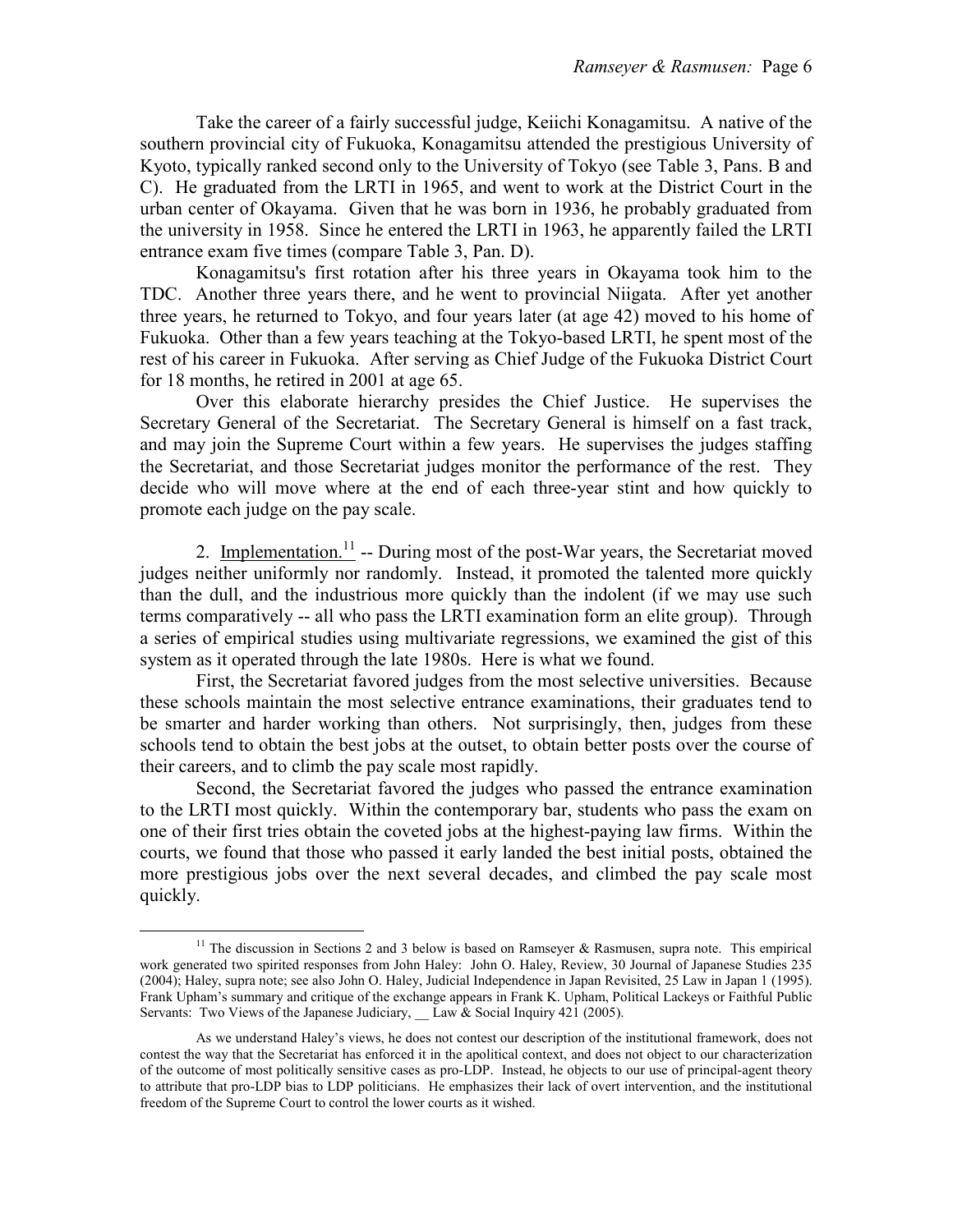Third, judges who did well early in their careers tended to do well later. Even if we control for other measures of performance, those judges posted initially to the TDC continued to obtain better than average posts throughout their career. They obtained pay raises more quickly as well.

 Fourth, although the evidence is more haphazard, the judges who published the most opinions tended to obtain better jobs. And last, men seem to have climbed the pay scale more quickly than women.

 3. Political bias. -- This institutional structure creates an obvious potential for political bias. The Prime Minister appoints the Chief Justice. The Chief Justice supervises the Secretary General, the Secretary General runs the Secretariat, and the Secretariat decides which judges obtain the best jobs and quickest raises. By appointing as Chief Justice men who shared his preferences, the Prime Minister could inject a political bias into the administration of the courts. Given mandatory retirement of justices at age 70, he might not have long to wait. As Table 2 shows, Prime Minister Koizumi was able to appoint eight members of the Supreme Court, a majority, within two years of taking office.

 By basic principal-agent theory, whether the Prime Minister overtly intervened in the courts is beside the point. The stereotypical English lord did not need to remind a good butler what he wanted done. Good butlers knew what their masters wanted and did it before the master asked. Indeed, the master only cared about results, and was glad to delegate details to the butler. To be sure, if a Prime Minister never intervened in the courts, that fact could indicate that he lacked the power to do so. Yet in Japan the institutional structure gave him full power to choose a Chief Justice who would enforce his political preferences on the courts. If he never intervened, that lack of intervention more likely indicates that his appointees in the courts knew what he wanted done, and did it without his needing to ask.

 Granted, the Prime Minister's power over the courts was indirect and slow. His was the power to appoint, not the power to fire. In turn, the Chief Justice's power was the power to promote or withhold promotion, not the power to punish a wayward judge immediately. The LDP had long controlled the Parliament, and expected to continue to control it. Ultimately, indirect power was apparently enough: overwhelmingly, the courts did promote the electoral interests of the LDP.

 The leaders of the LDP were not ideologues trying to leave a legacy of social change and progressive legislation. They were politicians who wanted to please voters and the business community, and a majority of voters and businesses wanted steady and continuing economic growth. Toward that end, LDP leaders did not want courts that tried to change society -- if they wanted a new legal rule, as leaders of the majority party they could implement a change through a statute. They wanted courts that would administer the law efficiently and stay out of the way. And, of course, staying out of the way included staying out of the way of government policies, rather than introducing awkward questions of constitutionality.

 Thus, the LDP wanted two things from the courts: for judges to keep their political views out of their opinions, and to refrain from invoking the Constitution when doing so would offend the LDP. These considerations suggest that Japanese courts may not always have been politically neutral on questions of constitutionality. To test that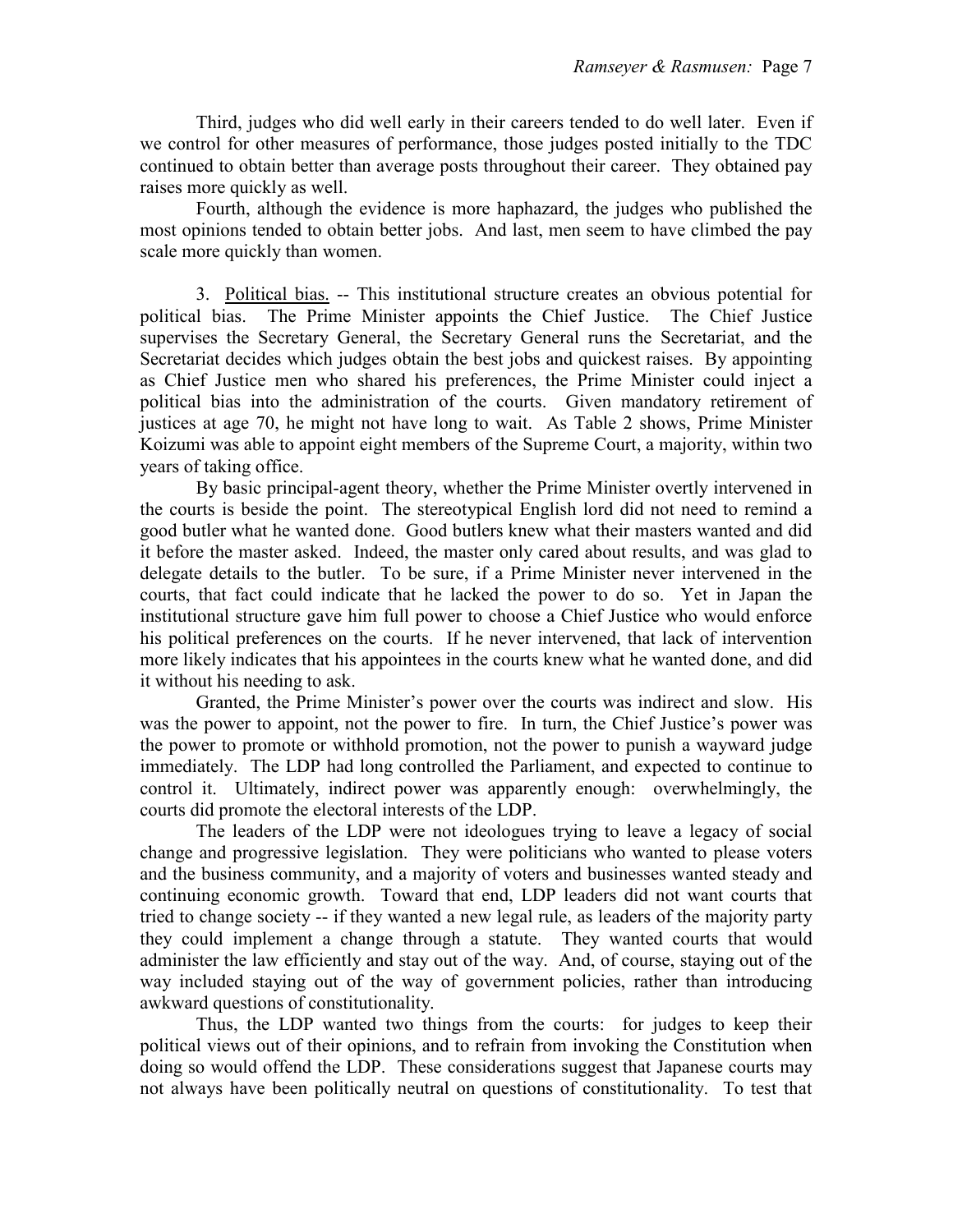neutrality before 1993, we examined a series of politically charged disputes. Again using multivariate regressions, we consistently found that those lower-court judges who decided the cases in the way that LDP leaders wanted tended to obtain better jobs in the decade after the decision than those judges who flouted those preferences.

We also examined the careers of the several hundred judges who, in the 1960s, joined the left-leaning Young Jurists League  $(YJL)$ .<sup>12</sup> Judges who joined the League tended to suffer in their careers. All else equal, they obtained less attractive positions than their peers. Concomittantly, they earned pay raises more slowly than those peers.

# B. Potential Change:

e<br>S

1. The chaos of 1993. -- Nineteen ninety three was a bad year for the LDP. After dominating politics for nearly four decades, it entered the 1990's facing a massive range of problems. Having championed enormously expensive public-works projects for years, it had in 1988 imposed a national sales tax that alienated a broad range of voters. Under pressure from the U.S., it instituted trade and investment reforms that threatened key party constituents. With the end of the Cold War, its broadly capitalist constituency began to unravel. As rural Japanese continued to migrate to the cities, its agricultural base steadily atrophied. Bribery scandals discredited several of its key leaders. And the economy -- after booming for years -- spiralled into recession.

Within this crisis, old enemies within the party decided to settle scores. Ichiro Ozawa, once a leading Prime Minister candidate, engineered a no-confidence vote, quit the LDP, and created a new party around his faction. In the ensuing election, every member in his faction won re-election, but the LDP captured only a minority of seats. Several non-LDP parties then regrouped. They coalesced around Ozawa and renegade-LDP politician Morihiro Hosokawa, and threw the LDP out of power. Yet Hosokawa could not break free of Ozawa's influence, and the coalition that had thrust him into power soon unraveled. He himself governed only eight months, and his successor (another ex-LDP politician) lasted barely two.

Maneuvering through the chaos, the Socialists struck a deal with the LDP that catapulted their own leader, Tomiichi Murayama into the Prime Minister's office. It was their first return to power since Tetsu Katayama's short-lived Socialist government in 1947. It was a return that did not last. Like Hosokawa, Murayama suffered under behind-the-scenes control by experienced LDP politicians. He implemented little if any of the traditional Socialist agenda, and his party lost its credibility. In the 1996 election the LDP regained sole control of the government. Usually in coalition with smaller parties, it has held the Cabinet ever since.<sup>13</sup>

 2. The potential for change. -- Although the LDP eventually returned to power, it now faced a far more uncertain future. In the days before 1993, LDP leaders had faced an opposition fractured into several parties -- most of which lay far to the left of the median voter. Their loss in that year was due to Ozawa's defection, not to the power of

<sup>&</sup>lt;sup>12</sup> We obtained the YJL roster from Shiso undo kenkyu sho, ed., Osorubeki saiban [Fearsome Trials] (Tokyo: Zenbo sha, 1969).

<sup>&</sup>lt;sup>13</sup> For a description of the events of 1993, see, e.g., Jacob M. Schlesinger, Shadow Shoguns: The Rise and Fall of Japan's Postwar Political Machine (Stanford: Stanford University Press, 1997); Gary Cox and Frances McCall Rosenbluth, The Anatomy of a Split: The Liberal Democrats of Japan, 14 Electoral Studies 355 (1995).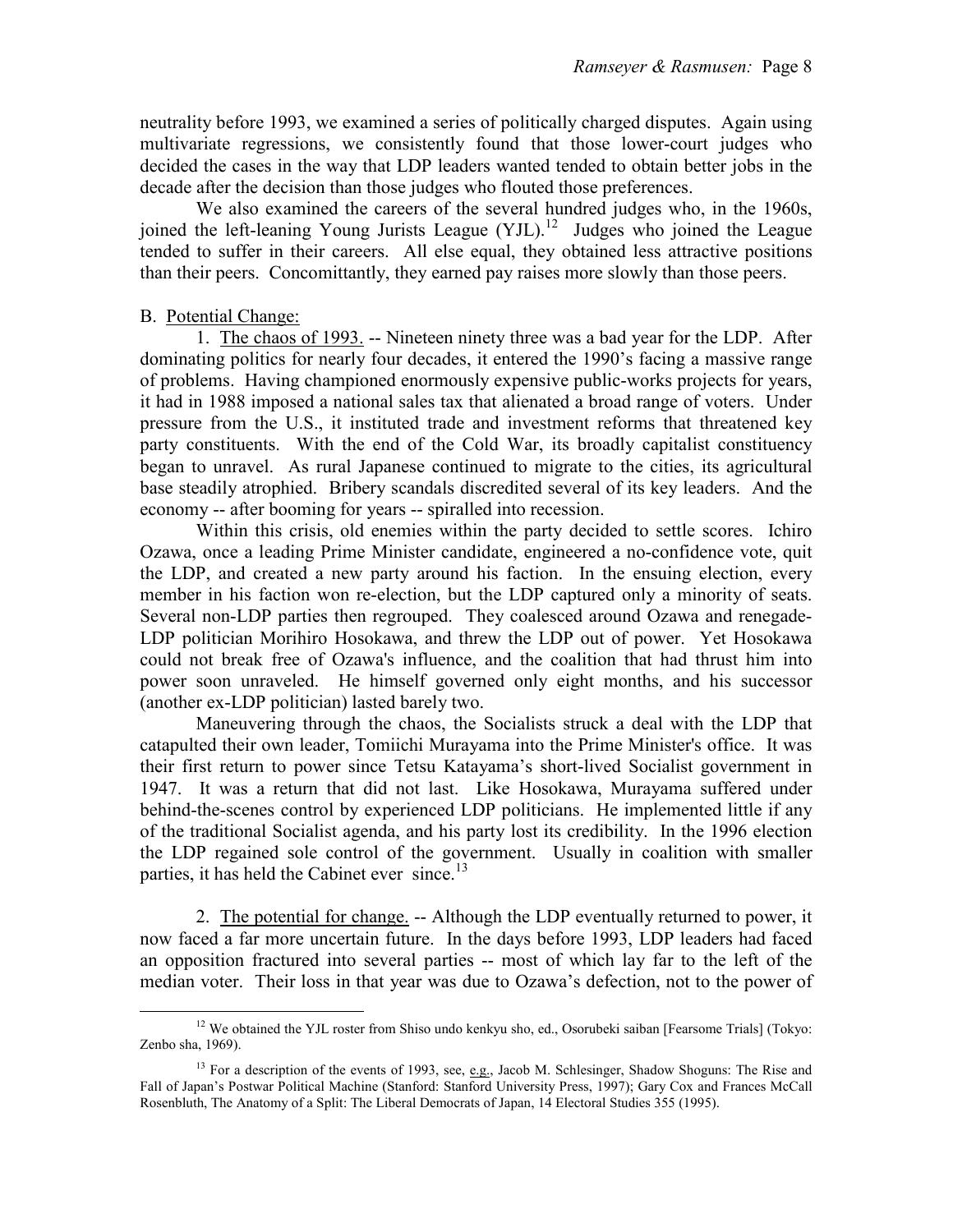the traditional opposition. After 1996, they faced parties posing a much more serious electoral threat, and they would not regain an absolute majority in Parliament until 2005. In turn, this forced them to share power with coalition partners, albeit partners small enough not to threaten their dominance within the coalitions.

We closed our previous studies of judicial incentives before the 1993 crisis. During its four decades in power, we concluded, the LDP had stacked the Supreme Court with men who shared its policy preferences. These men had supervised the Secretariat, and the Secretariat had run a "tight ship." Under its control, the courts had operated as a smoothly running, hierarchically structured, and internally competitive organization. Competing for a finite set of career rewards within this internal labor market, court employees (i.e., judges) had worked hard and worked well. Largely, they had adjudicated disputes (a) predictably, (b) expeditiously, and (c) in politically sensitive cases, according to the policy preferences of the LDP.

At the time we began our work on the Japanese courts, too few years had elapsed since 1993 for us to measure any change. Now, however, the LDP has been back in power nearly a decade. How might the courts have changed? From 1993 to 1994, a coalition dominated by former-LDP politicians ran the Cabinet, with but dubious hopes of long-term survival. From 1994 to 1996, a bizarre coalition of the biggest parties of the left and the right controlled the Cabinet. Since 1996, the LDP has returned to power - but to an obviously fragile power.

These vicissitudes potentially affected the courts along several dimensions. First, where a capitalist party had ruled for decades, now a self-consciously leftist party briefly shared that control. All else held equal, we would expect more leftist personnel decisions. If a liberal Prime Minister replaces a conservative Prime Minister, we would expect him to appoint more liberal justices to the Supreme Court. Over time, we might expect the new justices to promote more liberal judges in the lower courts.

Second, where one party had ruled before 1993, from 1993 to 1996 coalitions ran the country. The presence of coalition governments muddies the potential influence of ideology. The Socialist Murayama may have wanted to shift the courts toward the left, but he shared power with the LDP and the LDP held no such preferences. Unfortunately for the empiricist, whether the government would now change the direction of the courts depended on the deals the politicians cut, but politicians disclose few such deals.

Finally, where the ruling party had expected to continue in power indefinitely before 1993, after 1993 no coalition or single-party government had such a high degree of confidence. We will next discuss why this matters.

3. The importance of expected tenure. -- (a) The desire to control. The politicians running Japan since 1993 have lacked any assurance that they can keep power indefinitely. In turn, those fragile prospects have potentially affected both their desire to control the courts and their ability to do so. Politicians stay in power by delivering portfolios of policies and programs desired by at least a plurality of voters. To do so, they need agents who will loyally design and implement the policies and programs those constituents demand. Within the executive branch, they appoint bureaucrats to the job. Within the judicial branch, they would like to have judges do the same.

 Politicians need judges who will loyally interpret and enforce the policies and programs promised to voters. Voters do not elect them to appoint judges who do no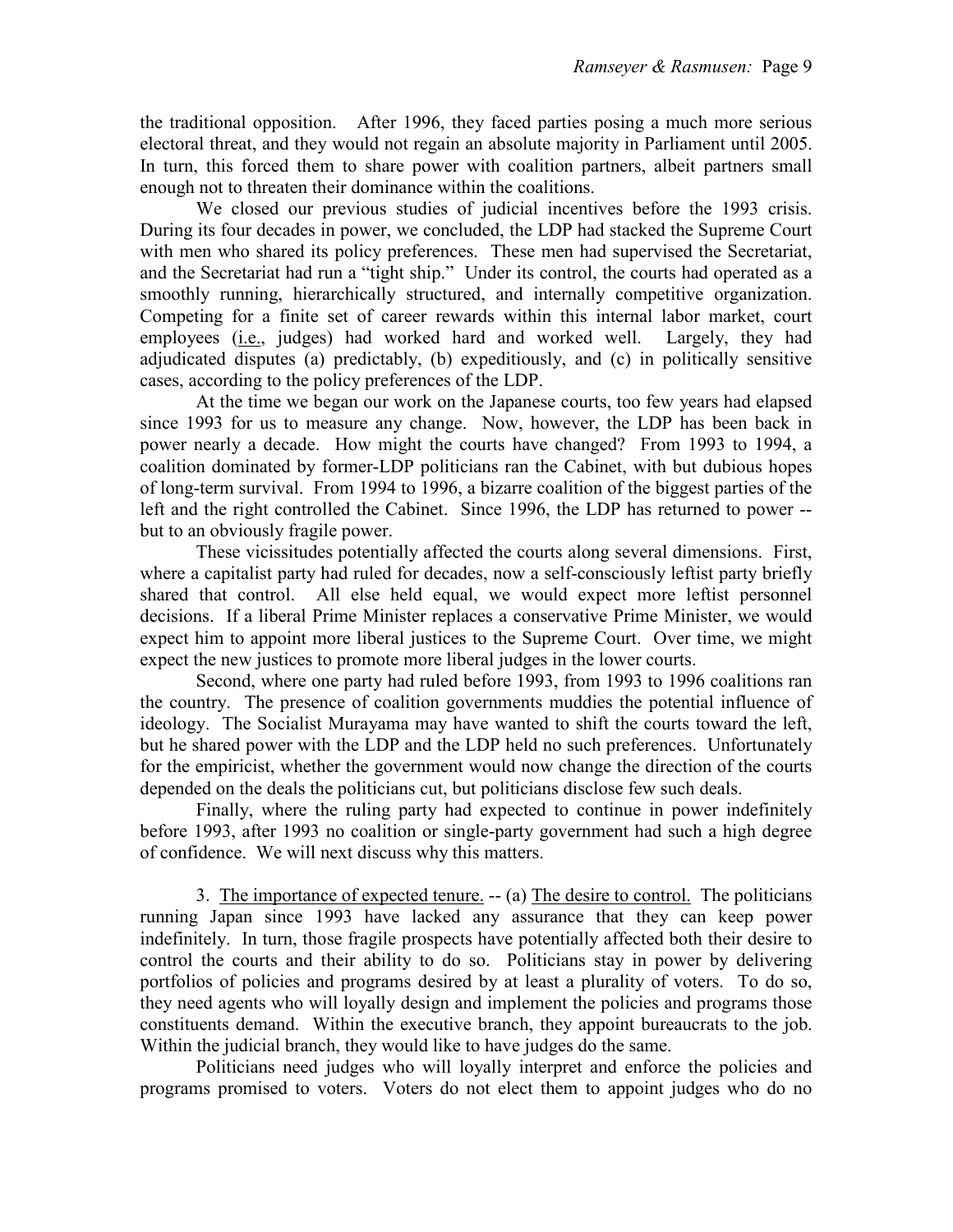work. Neither do they elect them to appoint judges who adjudicate cases without rhyme or reason, who take bribes, $14$  or who sabotage the very policies and programs for which the politicians were elected.

 To be sure, some voters also have a "taste" for independent courts, though their ideal is perhaps independent judges who do just as the voters want. Yet independent judges can by definition do as they please. They need not follow precedent. They can invalidate programs they do not like. They need not even work hard. Even voters with a taste for an independent judiciary will not pay an unlimited price for it.

 Politicians and voters do benefit from independent judges, but they benefit when their party is out of power. When their rivals control the government, they gain from institutions that block their rivals' ability to deliver the agenda the majority of voters - but, alas, not their people -- want. Independent judges offer precisely that obstacle. Indeed, by strategically interpreting statutes and constitutions, they may even implement the policies and programs of the out-of-power politicians. Politicians who anticipate losing power will not necessarily keep courts independent. Even they may decide that the gains to current control outweigh any benefit from extending their influence into future years. But where a party with high odds of staying in office has less incentive to keep courts independent, at least a party facing low reelection probabilities might choose to insulate judges from itself.

 Moreover, according to a theory made famous by William Landes and Richard Posner, even majority politicians and voters might benefit from independent judges if they would otherwise be unable to keep their commitments.<sup>15</sup> Suppose, for example, that voters want to encourage pharmaceutical companies to develop new drugs. To do so, they need to commit to honoring the patents they award rather than invalidating them after seeing the high prices the companies charge. Independent judges help overcome this temptation to renege. If the politicians care enough about the future, they thus may want to maintain the independence of those judges who remind them of their commitments. Through such independent judges, in short, they may preserve a reputation that makes their commitments valuable.

(b) The ability to control. A party's ability to stay in power also affects its ability to control the courts. Most straightforwardly, a party that anticipates staying in power can afford to appoint a 64-year-old justice when the retirement age is 70. Because the justice faces only six years in office, he will not significantly "grow in office" and change his political preferences. Because the party will still be in office when he retires, it will be able to replace him with another "sound" appointee.

Less obviously, a party with long-term prospects will also be better able to control the lower courts. Rational lower-court judges will know that the party will probably stay in office for the foreseeable future. As a result, they will not expect the political criteria for promotion to change over time. They will not reason that a boldly anti-LDP decision will, after an unhappy but short exile to Tottori, earn them a High Court seat when the Left comes to power. Not only will judges working under a party with long-term

<sup>&</sup>lt;sup>14</sup> By "judicial independence," we refer to independence from the government, not independence from private parties in a case. We know of no one who would justify judges who take bribes from private parties.

<sup>&</sup>lt;sup>15</sup> William A. Landes & Richard A. Posner, The Independent Judiary in an Interest-Group Perspective, 18 J. Law & Econ. 875 (1975).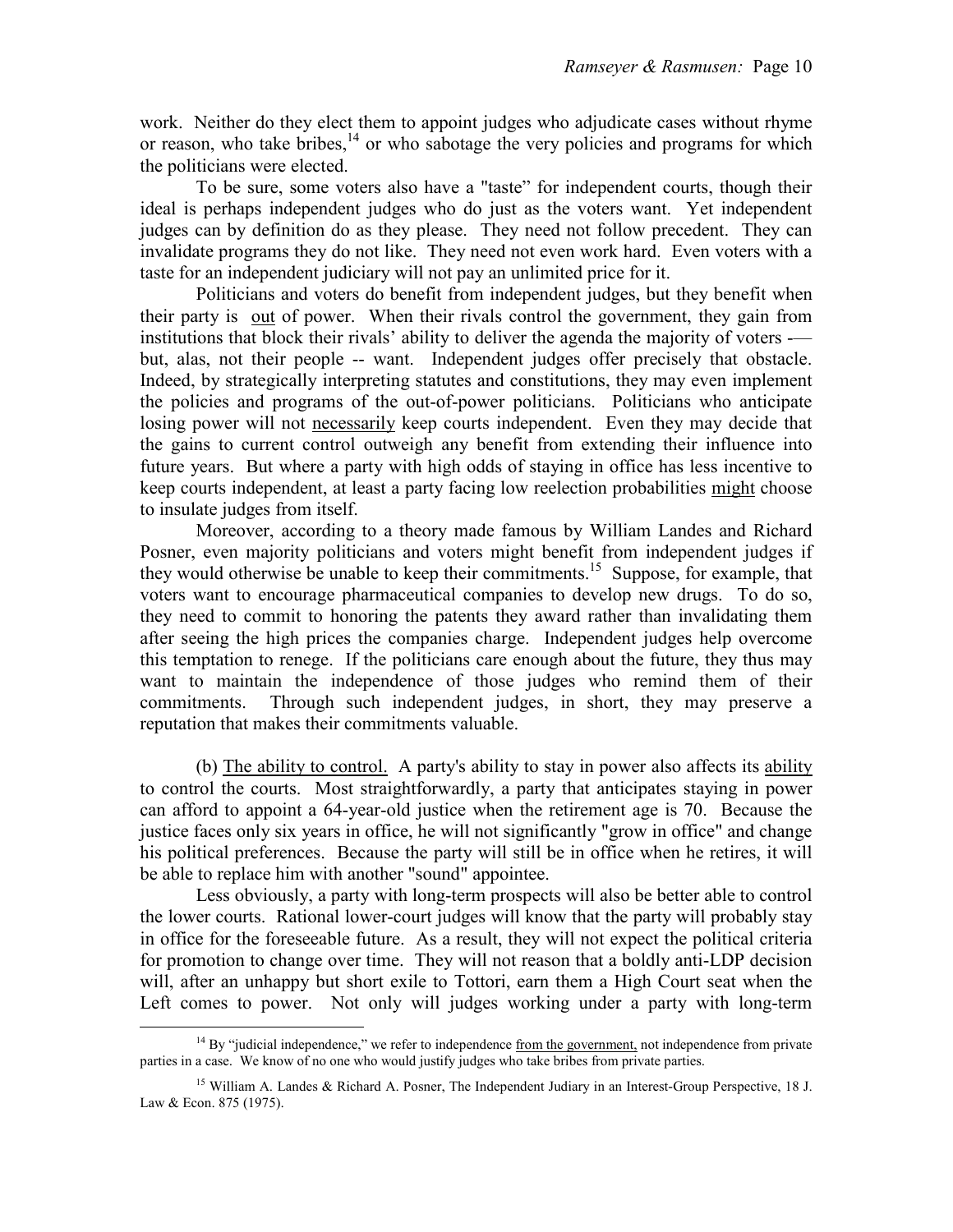prospects more readily conform, heterodox jurists will tend to self-select out of judicial careers. If they share the political preferences of the opposition, they will instead opt for careers in politics, at universities, or in private practice.

 4. Observable implications. -- What, then, might be the observable implications of the crisis of 1993? Might Hosokawa and Murayama have tried to shift the courts to the left? Might they and the LDP prime ministers who followed them have tried to weaken the ability of sitting cabinets to control the courts? If they tried either approach, we would expect to observe:

- (i) Younger Supreme Court justices. Because the pre-1993 LDP could expect to stay in power, it appointed justices near enough to retirement not to change their politics while on the bench. If post-1993 politicians decided to extend their influence into the future, they would have appointed younger justices.
- (ii) More justices from the universities and the bar. During the long years of LDP control, conservatives and the apolitical disproportionately self-selected into the bureaucracy and the courts. Those with tastes to the left instead opted for careers in the bar, in business, in politics, and in the universities. As a result, non-LDP Prime Ministers who wanted to control the courts would disproportionately have named justices from outside the bureaucracy and the courts.
- (iii) Changed career patterns within the lower courts. Before 1993, the Secretariat ran the courts tightly, and used that control to favor judges who implemented LDP preferences in sensitive cases. If post-1993 politicians hoped to use it to implement different policies, they should have promoted different judges. If they hoped instead to reduce a ruling party's ability to manage the courts, they should have weakened Secretariat control more generally. In either case, the courts should exhibit large-scale deviations from earlier career patterns.

C. Judicial Administration Since 1993:

 1. Introduction. -- We divide the period after 1993 into two parts: the interregnum of weak coalition governments from 1993 to 1996, and the LDP cabinets from 1996 to the present. We also divide the courts into two parts: the Supreme Court, subject to quick turnover after 1993 because of the proximity of all the justices to retirement, and the lower courts, where judges continued on their slow path to advancement under the supervision of the Secretariat. The direct impact of any changes would show up in the Supreme Court. The indirect impact would show up in the lower courts, either at once (out of anticipation of weaker control by a less pro-LDP Chief Justice in the future) or more slowly (once a new Chief Justice began supervising the Secretariat).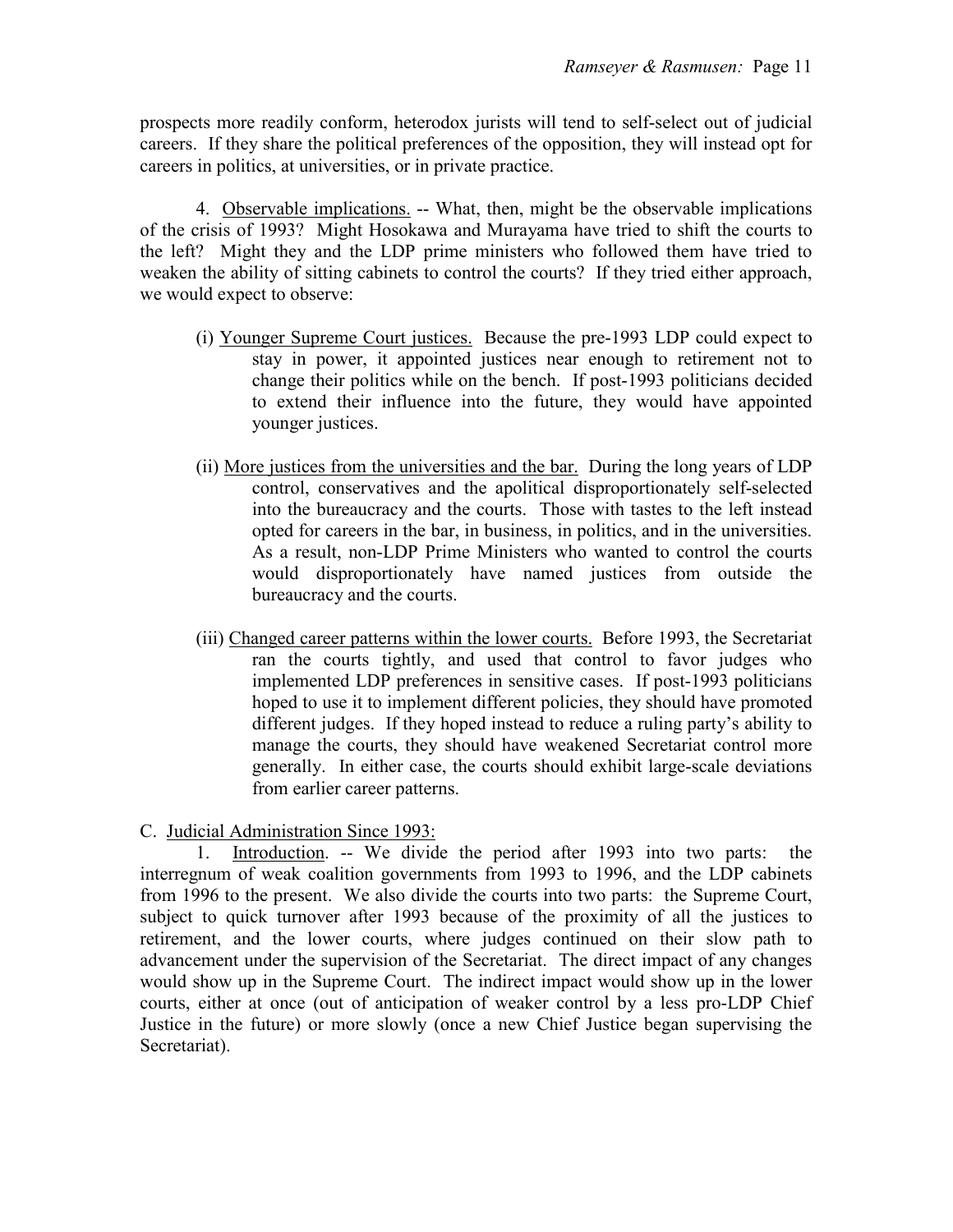2. Supreme Court appointees. -- (a) Age. Because they expect to lose power periodically, political parties in the United States name relatively young justices to the Supreme Court. So too did the Socialist Katayama in Japan in the 1940's. As Prime Minister when the new constitution took effect in 1947, he had the chance to appoint all fifteen Supreme Court justices. Just as one might expect from an American President, he appointed a majority of justices under age 60.

 By contrast, before 1993 the LDP could expect to stay in power indefinitely, and had little reason to appoint justices who were young. LDP leaders could afford to appoint the best-qualified candidates, regardless of age. Indeed, older candidates presented a distinct advantage. Younger justices can change over time and eventually enforce political preferences quite different from those of the party that appointed them. Rather than risk ideological drift, the LDP coupled mandatory retirement (at 70) with older appointees -- generally about age 64 (Table 1).

 After 1993, prime ministers continued to appoint Supreme Court justices at about age 64. Nominally independent Hosokawa appointed his four justices at an average age of 64.8. At-least-nominally-Socialist Murayama appointed his five at a mean 62.6. Since returning to power, the LDP has kept the appointment age largely unchanged (Table 2).

 (b) Careers. If by virtue of its unbroken power the LDP had shaped the courts in its image, men like Hosokawa and Murayama might have made a break from the past, and picked their justices from sources other than the courts that the LDP had controlled for so many years. Table 1 superficially suggests such a break from the past. Earlier LDP prime ministers had appointed over 40 percent of their justices from the judiciary. Hosokawa and Murayama each chose only one of their justices from the courts, and - significantly -- the man Murayama picked had been a member of the leftist YJL in the  $1960s.<sup>16</sup>$ 

 Curiously, however, Hosokawa and Murayama did not turn to the obvious sources for the rest. They could have found plenty of independents and Socialists in the bar and the universities. Yet Hosokawa picked only one of his four justices from the bar, and Murayama picked only two. Neither chose a law professor. Instead, Hosokawa picked one justice from the Ministry of Justice (a prosecutor) and one from the Ministry of Labor, and Murayama picked one from the Ministry of Justice (another prosecutor) and one from the diplomatic corps.<sup>17</sup>

 The appearance of a break with the past is deceptive. Neither Hosokawa nor Murayama controlled the Cabinet long, and neither controlled it without coalition partners. Rather than try hard to reshape the courts, they apparently retained the LDP

e<br>S

<sup>&</sup>lt;sup>16</sup> Masao Fujii. That YJL members tended to suffer in their careers does not mean they all suffered. Fujii enjoyed a stellar career long before Murayama named him to the Supreme Court. Fujii joined the courts in 1957 at age 24. By the time of the YJL controversy in 1969, he was already in his teaching second stint at the LRTI. From there, he would go the Osaka District Court, the Osaka High Court, the Ministry of Justice Civil Affairs Bureau, the Tokyo District Court, and the Tokyo High Court. In fact, he became Chief Judge of the Osaka High Court (probably the third most prestigious post in the lower courts after the Secretary General of the Secretariat and the Chief Judge of the Tokyo High Court) 3 months before Murayama took office. Note that Fujii -- unlike some YJL members -- did promptly resign his membership in the organization when the controversy erupted in 1969.

 $17$  Obviously, the LDP would have exercised at least as much control over the executive branch as over the courts. Japan has a civil service system, but, as with the judges, tasks must be assigned and promotions granted, and the elected official at the top of the ministry will choose civil service heads who have done a good job of managing their subordinates.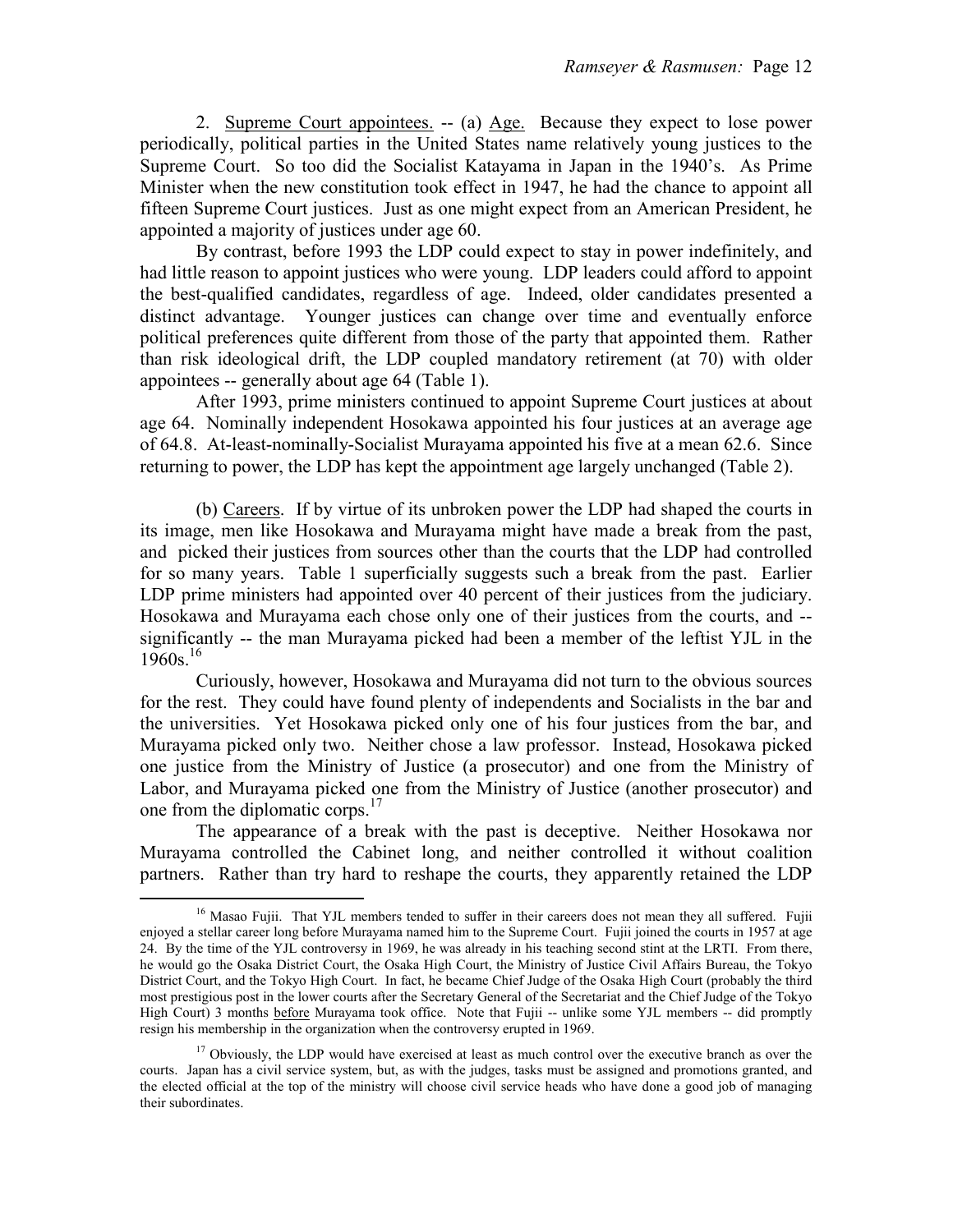practice of "reserving" each Supreme Court seat for a particular "line." Under this practice, LDP Prime Ministers had replaced justices from the lower courts with lower court judges, former prosecutors with prosecutors, former lawyers with lawyers, and others with -- well, "others."

 Appointed from the Fukuoka High Court in 1973, Justice Eriguchi illustrates one of the "judge" lines. When he retired in 1980, the Prime Minister replaced him with Justice Terada of the Tokyo High Court. Terada retired in 1985, and the Prime Minister replaced him with Justice Oouchi, again from the Tokyo High Court. In 1992, he was replaced by Justice Miyoshi (Tokyo High Court), and he in turn by Justice Kanaya (Tokyo High Court) in 1997.

 By contrast, Justice Amano, appointed in 1971, had been a Osaka prosecutor. Within two days of his retirement in 1978, the Prime Minister named Justice Yokoi of the Nagoya prosecutors' office. Yokoi retired in 1984, and was replaced by Justice Nagashima of the same office. Four years later, he was succeeded by Justice Teika. Because Justice Teika had been a lower-court judge, the Amano-Yokoi-Nagashima line now became a judicial line. When Prime Minister Takeshita appointed the next justice three months later, however, he named a man from the Tokyo prosecutor's office. The LDP maintained similar "lines" for lawyers, and others for such assorted figures as professors, diplomats and bureaucrats. Hosokawa and Murayama adhered to the custom too, apparently deciding that judicial reform was not a high priority for their coalition governments.

 3. The lower courts. -- (a) Introduction. To see what happened in the lower courts, we combine the methodology of our earlier studies with new data on the post-1993 era. In these earlier studies, we examined three categories of variables that determined judicial careers: rulings in individual cases that might interest the LDP, membership in a leftwing political organization, the YJL, and nonpolitical variables such as quality of college degree and the number of times a judge failed the LRTI entrance examination.<sup>18</sup> In this study, we focus on the last two categories.<sup>19</sup>

 (b) Appointees. -- Since 1993, the Secretariat has continued to appoint annually about the same number of new judges it appointed earlier. Over the years, that number has fluctuated between roughly 70 and 110. The 94 new judges of 1998 fit into that range comfortably (Table 3, Pan. A). Although the 1998 judges on average did pass the LRTI exam more quickly than their predecessors, that shift just reflects a slight shift in the score necessary to pass the exam and not necessarily any change in the quality of the

e<br>S

<sup>&</sup>lt;sup>18</sup> We estimate this from the age at which a judge entered the LRTI.

 $19$  As noted earlier, we take the data on judicial careers from Nihon minshu, supra note xxx, the data on YJL membership from Shiso undo, supra note xxx, and university affiliation for the class of 1998 from the Gakushikai, Kaiinshi meiroku: Heisei 10 nen yo [Membership Roster: For 1998 Use] (Tokyo: Gakushikai, 1997).

For the regressions below, we augmented the data by adding 17 judges from the classes of 1957 and 1959 to the class of 1958 and 24 judges from the classes of 1966 and 1967 to the class of 1968, to increase the number of YJL members in the sample. This is an example of "stratified sampling", a technique commonly used in statistics to increase the information content of the data.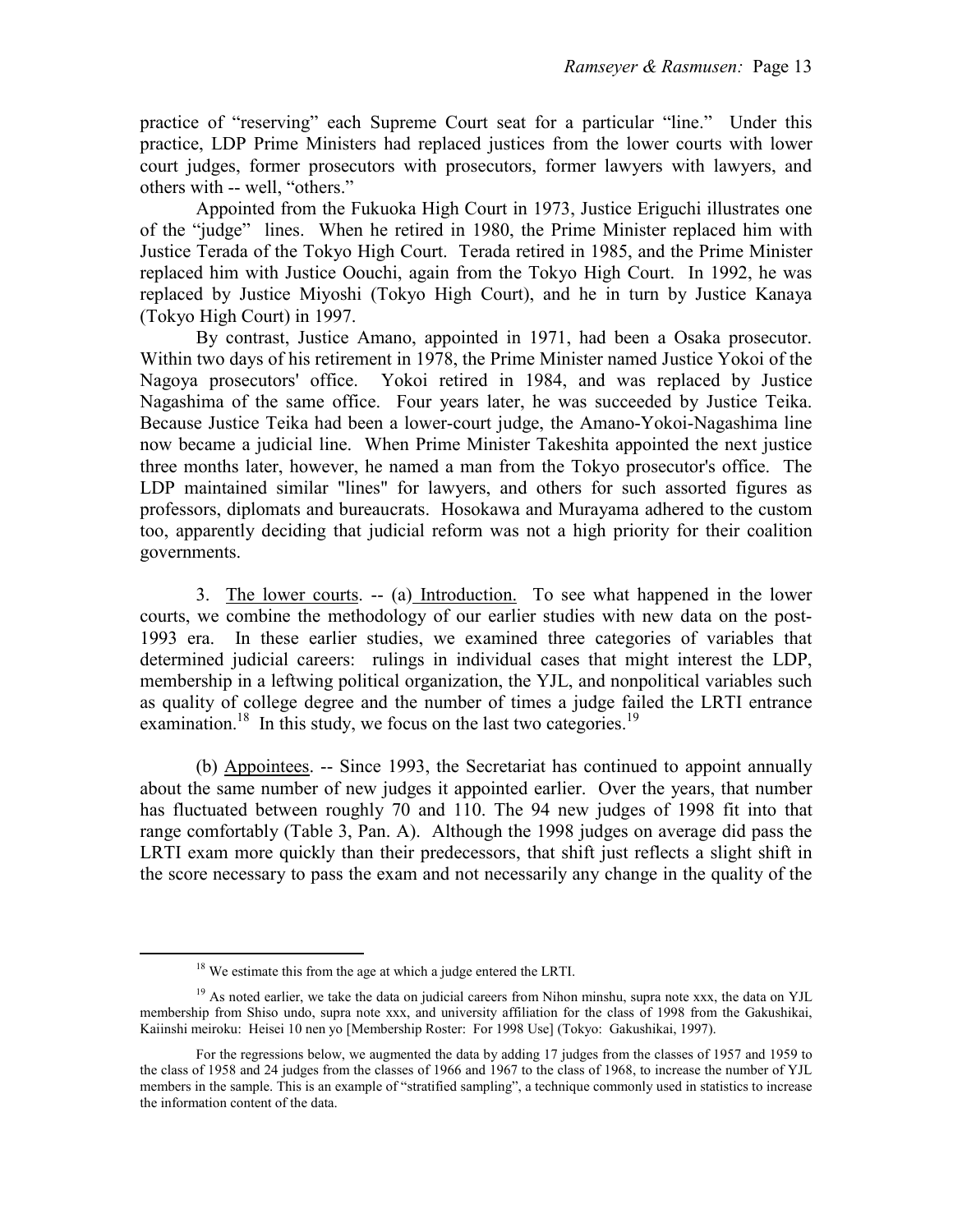test-takers. Where the pass rate had stayed below 2 percent from 1974 to 1984, by 1996 (the year the Class of 1998 entered the LRTI) it had risen to  $2.9^{20}$ 

 The Secretariat did appoint more women in 1998 than in the past. Where in earlier years it had taken one woman for every nine men, by 1998 it accepted one woman for every four. Rather than any shift in Secretariat policy, however, the change probably reflects the larger number of women pursuing legal careers (by 2004, 23.5 percent of the LRTI class were women). $21$ 

 (c) Initial postings. For many years, the Secretariat has identified its most promising recruits and named them to the TDC. In 1968, 33 percent of the Tokyo graduates and 55 percent of the Kyoto graduates started at the TDC, but only 7 percent of the others. And in 1978 the Secretariat named 31 percent of the Tokyo and 27 percent of the Kyoto graduates to the court, but only 15 percent of the rest.

 At the same time, the Secretariat sent its least promising young judges to the branch offices and summary courts. In 1968 and 1978, only 1.5% of Tokyo and Kyoto graduates started in a branch office or summary court; 9.1% of the graduates of other colleges did. Only 2.4 percent of the judges who flunked the LRTI exam 4 or fewer times started at such courts; 23.3 percent of the rest did. But by 1988, the Secretariat had abandoned its policy of starting any judges at branch offices, perhaps having decided that the weaker judges had all the more need to learn their trade from numerous and able senior colleagues.

 The simplest way to compare career paths before and after 1993 is to look one by one at the various characteristics of LRTI graduates and see how a given characteristic relates to success. That is what Panel A of Table 4 does. The "pre-1993" column looks at the first assignments of judges from the classes of 1958, 1968, 1978, and 1988. The "post-1993" column looks at the first assignments of judges from the class of 1998. The first row tells us that 30 percent of the U. Tokyo graduates started at the TDC before 1993, but 63 percent did thereafter. The second row tells us that after 1993 more non-U-Tokyo graduates started at the TDC too, but that the increase was smaller. Apparently, when the Secretariat decided to increase the number of judges it started at the TDC, it looked primarily to its Tokyo alumni for the additional appointees.

 Judges who flunked the LRTI exam fewer times also had a greater chance of starting in TDC (24% if he flunked 4 or fewer times; 10% if he flunked more than 4 times), but after 1993 more judges started in Tokyo whether they had flunked the test seldom or often. A greater fraction of men than women started in TDC, and here too the fraction of both increased over time.

[Add Table 4 about here.]

 Looking thus at probabilities characteristic-by-characteristic is a good way to start, but it has two deficiencies. First, it is hard to know quite what to make of a given cluster of 4 numbers -- male versus female, pre-1993 versus post-1993. When the percentage of both male and female judges starting in Tokyo rises, for example, what are we to make of any change in the effect of being male? Formal statistical tests exist to

<sup>&</sup>lt;sup>20</sup> See the Ministry of Justice statistics at http://www.moj.go.jp/PRESS/051007-1/17syutu-gou2.html (last checked, Oct. 24, 2005).

<sup>&</sup>lt;sup>21</sup> See the Ministry of Justice statistics at http://www.moj.go.jp/PRESS/051007-1/17ron-soukatu.html (last checked, Oct. 24, 2005).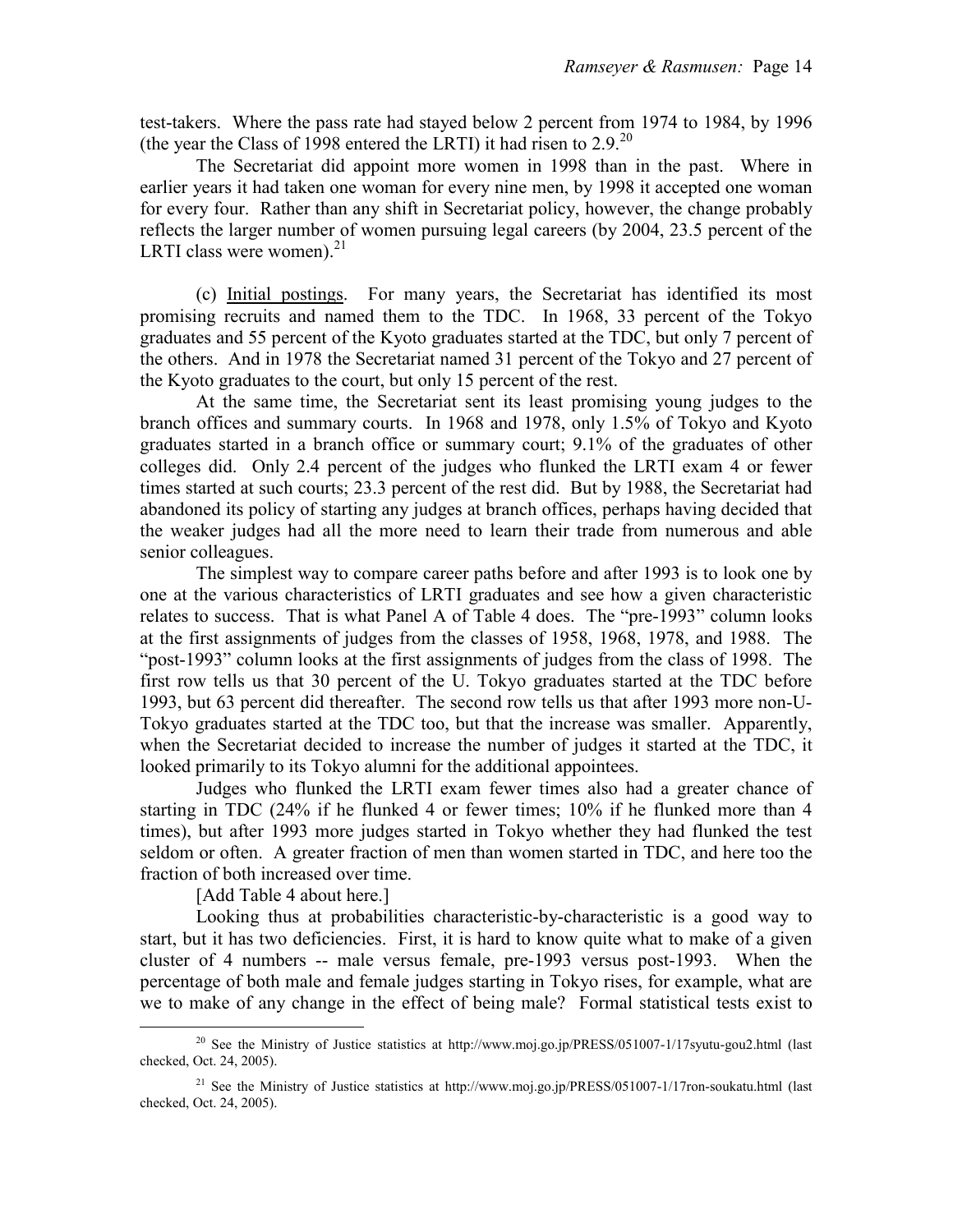answer that question, but they cannot address the second deficiency: when different characteristics are correlated with each other, independent comparisons cannot tell us which is the true cause of starting in Tokyo. If U. Tokyo graduates also are less likely to have failed the LRTI exam many times, $2^2$  for example, both characteristics may seem to result in a higher chance of being posted to TDC, even if only one is truly causal.

 The regression method used in Panel B of Table 4 solves these problems. Statistical regressions separate the effects of correlated potential causes, and generate measures of the reliability of the different effects. Table 4 uses a probit regression, the kind appropriate when the dependent variable that we are trying to predict (in this case, whether the Secretariat first posts a judge to the TDC) can only take two values -- here 1 if he starts at the TDC and 0 otherwise. We take as our data set information on all judges hired in 1958, 1968, 1978, 1988, and 1998. We then explore the impact on this posting of a judge's university affiliation (two variables equal to 1 if a judge attended either of the top two universities), the number of times he or she failed the LRTI entrance examination (Flunks), and his or her sex (Male  $= 1$ ).

 To explore whether the class starting in 1998 differs significantly from the other classes, we interact these variables with (i.e., multiply these variables by) a dummy variable (Cl-98) equal to 1 if a judge is a member of the 1998 class and 0 otherwise. Thus, for a judge from the class of 1968 whose value of Flunks was 6, his value of Cl-98 \* Flunks would be  $0*6 = 0$ . The non-interacted variables give us the impact of the variable on an initial TDC posting for the population as a whole. The interacted variables tell us whether the Secretariat treated the 1998 class differently from the others.

 The positive number of .117 on University of Tokyo affiliation indicates that judges who attended Tokyo were more likely than the others to start at the TDC. The zstatistic of 1.91 indicates that the coefficient is greater than 0 at nearly the 5 percent significance level, giving us a moderate level of assurance that the effect did not result from coincidence. The marginal effect of .117 indicates that a Tokyo graduate is about 12 percent more likely than others to obtain this posting.

Similarly, the marginal effect of -.03 on Flunks indicates that each year a judge flunks the LRTI reduces his chances of starting at the TDC by 3 percent. This effect is highly significant, at better than the 1 percent level. The coefficients on sex and University of Kyoto affiliation, however, are not significant. Thus, the smaller percentage of women relative to men starting at TDC that we saw in Panel A is not big enough, given the small starting number of female judges, for us to conclude that sex actually mattered to initial appointment.

 The interaction variables indicate that the Secretariat continues to favor Tokyo graduates and those who pass the LRTI exam quickly. The coefficient on the interacted Tokyo variable is positive, and that on the interacted Flunk variable is negative -- but the z-statistics are 1.48 and 1.73. Those z-statistics are too low for us to conclude that the Secretariat favors such judges more strongly as before, but neither does it seem that they favored them less strongly.

 Note that the coefficient on the interacted sex variable is positive and significant at the 10 percent level: the data do not tell us whether the Secretariat favored men earlier (when there were few women), but by 1998 (when women were 19 percent of the group)

e<br>S

 $^{22}$  For our database as a whole, U. Tokyo graduates flunked the LRTI a mean 3.21 times, U. Kyoto graduates flunked it a mean 2.95 times, and the other judges flunked it a mean 4.51 times.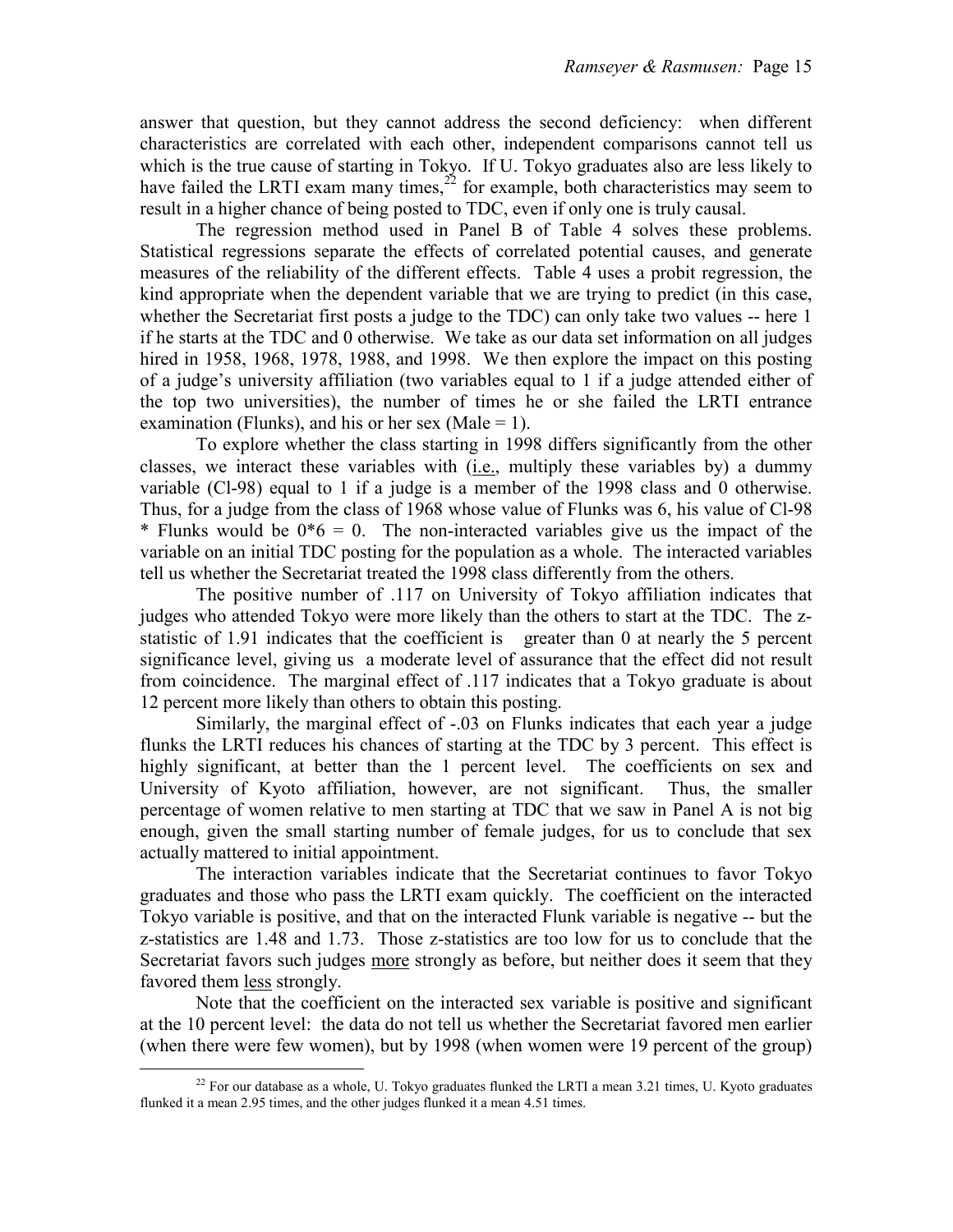it significantly raised its preference for men over women. This illustrates the value of the regression technique. Panel A of Table 4 indicates that the percentage of women starting in TDC rose from 9% pre-1993 to 24% post-1993, a much bigger increase than for men, and to a much higher level. The regression, however, tells us that it is only after 1993 that we can reliably conclude that the Secretariat gave men a better initial posting than women.

 Thus, we can conclude that the Secretariat did not greatly change the way it allocated its initial appointments after 1993. We do find that the number of women increased enough for us to conclude that it appointed women less often to the TDC. Obviously, this hardly shows any decreased conservatism.

 (d) Methodological observations. We will apply the method just described -- first look at averages, characteristic by characteristic, then at regressions -- to various stages of a judge's career. In each case we will compare the impact of different characteristics before and after 1993, using regressions with interacted variables. For the first appointment in a judge's career, the post-1993 sample was the class of 1998. For judges 5-15 years out it will be the class of 1988, for those 15-25 years out the class of 1978, and for those 25-35 years out the class of 1968.

 Two variables we will use in the remainder of the regressions do not appear in Table 4. Leftist judges created a massive controversy in 1969 when a conservative group published the YJL membership roster. Because they had stayed out of the public eye until then, their membership did not affect the starting posts of the class of 1968. Because of the controversy that ensued, judges of later classes did not join the League.<sup>23</sup> For these reasons, we exclude YJL membership in Table 4. Because no members of the 1998 class attended the University of Kyoto (we do not know why the courts recruit fewer judges from the University of Kyoto than in the past), we also excluded an interacted Kyoto variable.

 In the regressions to follow, we will use the "tobit" technique instead of "probit." Probit is appropriate when the dependent variable (TDC) can take only two values. Tobit is appropriate when the dependent variable (the percentage of a decade in a particular kind of post) cannot be less than 0 or greater than 100.

 (e) Early intermediate career (years 5-15) postings. Administrative jobs. After starting its top recruits at the TDC, the Secretariat continues to favor them through the early intermediate years (years 5-15) of their careers. Take its decisions about whom to name to prestigious administrative posts (Table 5, Panel A).<sup>24</sup> Both before and after 1993, judges who started in the TDC, who were graduates of Tokyo University, and who were male spent more years in the prestigious administrative posts. Most dramatically, those who started at the TDC spent 28% of their decade 5-15 in administrative posts, compared to a mere 6% for other judges.

[Insert Table 5 about here.]

<sup>&</sup>lt;sup>23</sup> So we have been told. As our YJL roster dates from 1969, it obviously would not list any judges who joined after that date.

 $24$  E.g., as an instructor at the LRTI, at the Secretariat, or at the Ministry of Justice. A judge with "sokatsu" responsibilities is not included, on the ground that such a judge will still be spending most of his time judging cases.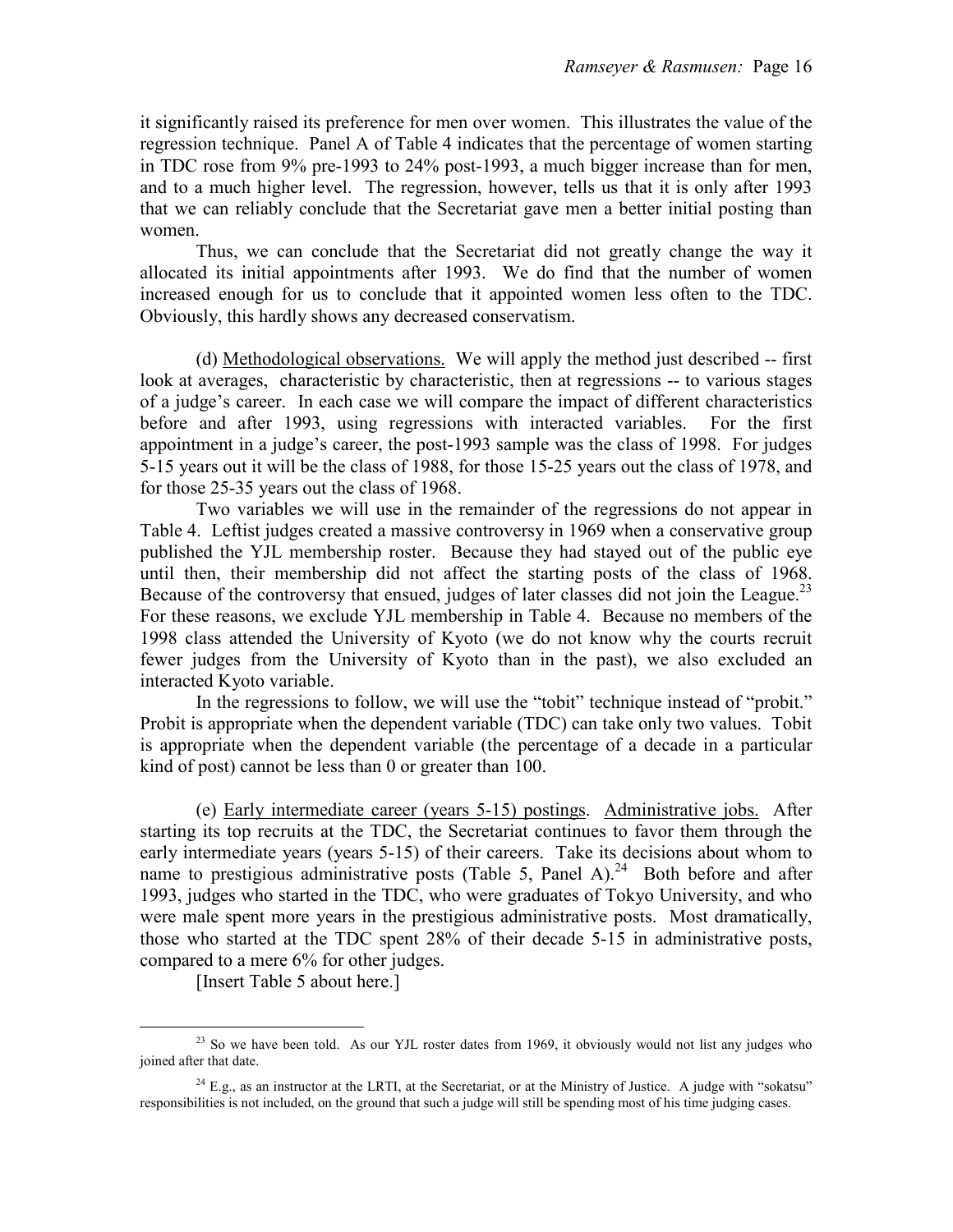Panel C of Table 5 uses regression analysis to explore which variables are truly significant determinants of administrative postings, and whether their importance changed over time. The dependent variable is thus the fraction of the decade covering the 5<sup>th</sup> to 15<sup>th</sup> years of a judge's career that a judge spent in administrative posts. As independent variables, we include the variables in Table 4, along with a dummy equal to 1 if the judge had been a member of the YJL in 1969, and a dummy equal to 1 if he started his career at the TDC.

 Because judges in the class of 1988 were at years 5-15 during 1993-2003, we also interact all variables with class of 1988 affiliation. As in Table 4, these interacted variables let us test formally whether the Secretariat treated judges at this career stage differently during 1993-2003 than it had treated preceding "generations." Because no class of 1988 member joined the YJL, we omit the interacted term of that variable.

 During the three decades from 1973 to 2003, the Secretariat significantly favored its TDC starters over their colleagues. The marginal effect of .19 indicates that such judges spent nearly two extra years of the decade with administrative responsibilities. The effect is statistically significant at better than the 1 percent level.

 The Secretariat also favored men at this early intermediate stage of their career. This effect is also significant at the 1 percent level. The impact of YJL membership is not statistically significant, consistent with YJL members spending 10% of the decade and non-members 9% of the decade in administrative posts (Panel C). University affiliation and Flunks are also not statistically significant. This is less surprising than it might seem, because these variables do increase the chance of starting at the TDC (Table 4). Given the impact of the initial TDC appointment, Flunks and university affilation do indirectly affect the 5-15 decade performance.

 The interaction variables again indicate that little has changed since 1993. The Secretariat now significantly favors Kyoto graduates more than it did before. The most interesting change is that failing the LRTI exam fewer times, a characteristic of little direct importance to this part of a judge's career before 1993, does have a noticeable, if small, effect afterwards. A judge who flunked the LRTI exam one more time than the median judge spends 1.2% less of the decade in an administrative post. The low significance levels on the other interacted variables show that the Secretariat has otherwise simply continued its practices from the past.

 Branch offices. Panel B suggests that many of the same variables affect the fraction of the decade a judge spends in branch offices or summary courts (albeit in the opposite direction). Before 1993, judges who started at the TDC, who graduated from either the U. Tokyo or the U. Kyoto, who failed the LRTI exam fewer times, and who avoided the YJL spent less time in these undesirable posts. Curiously, it also indicates that women spent less time there than men. Other than the favoritism toward elite college students, it further suggests that these phenomena continued after 1993.

 Because simple summary statistics are only suggestive, however, let us turn to the regression results in Panel D. This panel shows the result of a regression of the percentage of the 5-15 decade spent in branch offices or summary courts. For these jobs, YJL membership is significant -- a YJL member spent 1 more year in a branch office on average (the median judge in the classes of 58, 68, or 78 spent 3 years in branch offices during the 5-15 decade). Having flunked the LRTI exam more times is a highly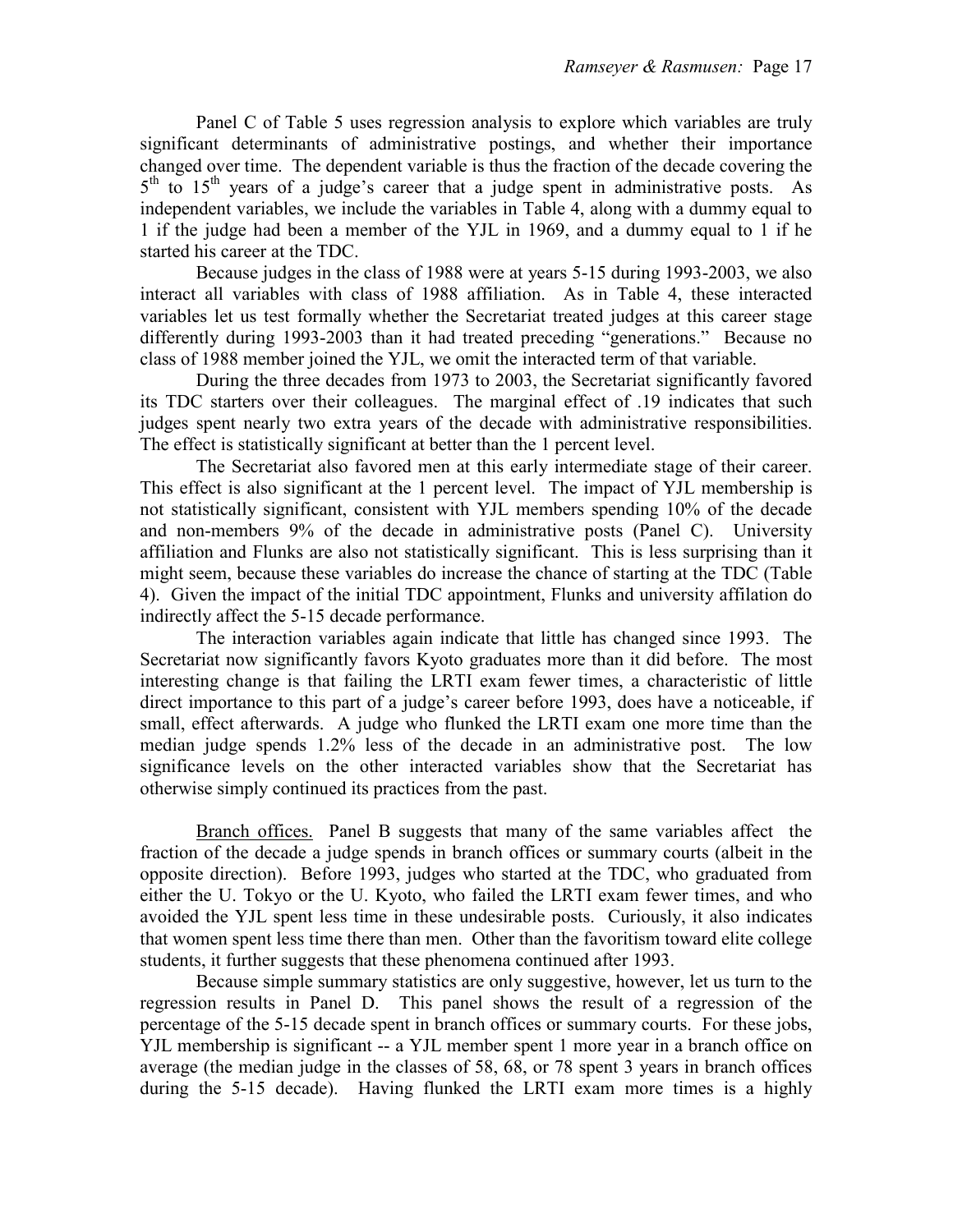significant predictor of branch office posting, and a first posting in TDC is a significant negative predictor. The effect of the university variables, however, is insignificant. Interestingly enough, men did indeed spend more time in branch offices than women (14.2% more).

 The interaction variables show two changes after 1993. First, Kyoto graduates did not go to branch offices (recall that they also took administrative jobs more often; Panel D). Second, the effect of being male disappeared. The marginal effect of -.106 for class of 1988 males effectively neutralizes the marginal effect of .142 for males generally. Otherwise, the Secretariat largely continued its earlier practices.

 (f) Later intermediate career (years 15-25) postings. Administrative jobs. In this phase of his career a judge will usually spend much more time in administrative posts than before. Panel A of Table 6 shows that pre-1993 judges who started in the TDC spent a full 61% of the decade between their  $15<sup>th</sup>$  and  $25<sup>th</sup>$  years in administrative posts, and the figure was as high as 32% even for the other judges. The averages in Panel A show few changes from before 1993 to after, except that women seem to do much worse after 1993.

The regression results, however, show that the Secretariat did not change its treatment of women after 1993 (Panel C). Instead, other things held equal, women spent less time in administrative posts even before 1993 (two years less of the decade). That phenomenon did not thereafter change. Attending the University of Tokyo or Kyoto and starting one's career in the TDC helped one's career. Being a member of the YJL significantly hurt it. For this phase of a judge's career, nothing changed after 1993: every one of the interaction variables is statistically insignificant.

[Insert Table 6 about here.]

 Branch offices. Oddly enough, being a YJL member seems not to have affected whether a judge spent time in a branch office during his later intermediate career. What did matter was (as with obtaining administrative jobs) whether he graduated from the Universities of Tokyo or Kyoto and spent his first years at the TDC (Panel B). Where a non-YJL judge spent 18 percent of the decade in branch offices, the YJL member spent only 3 percent more. But where U. Tokyo graduates spent 11 percent, the others spent twice as much time there. Where the U. Kyoto graduates spent 7 percent, the others spent three times as much. Those who started at the TDC spent 8 percent of the decade in branch offices, while the rest spent 21 percent. And those who failed the LRTI exam fewer times spent fewer years in branch offices.

 The regressions (Panel D) confirm the insignificance of YJL membership on branch office postings at this stage of a judge's career. They also confirm both that elite university graduates spent less time in branch offices before 1993, and that the Secretariat did not significantly change that policy thereafter. They indicate that the Secretariat favored TDC starters both before and after 1993, that any preference for low-Flunk judges appeared significant only after 1993, and that the effect of sex was insignificant.

 (g) Late career (years 25-35) postings. Administrative jobs. The last phase of a judge's career is especially interesting for us because the years after 1993 cover the class of 1968, the last class to contain YJL members. Judges in later classes have not yet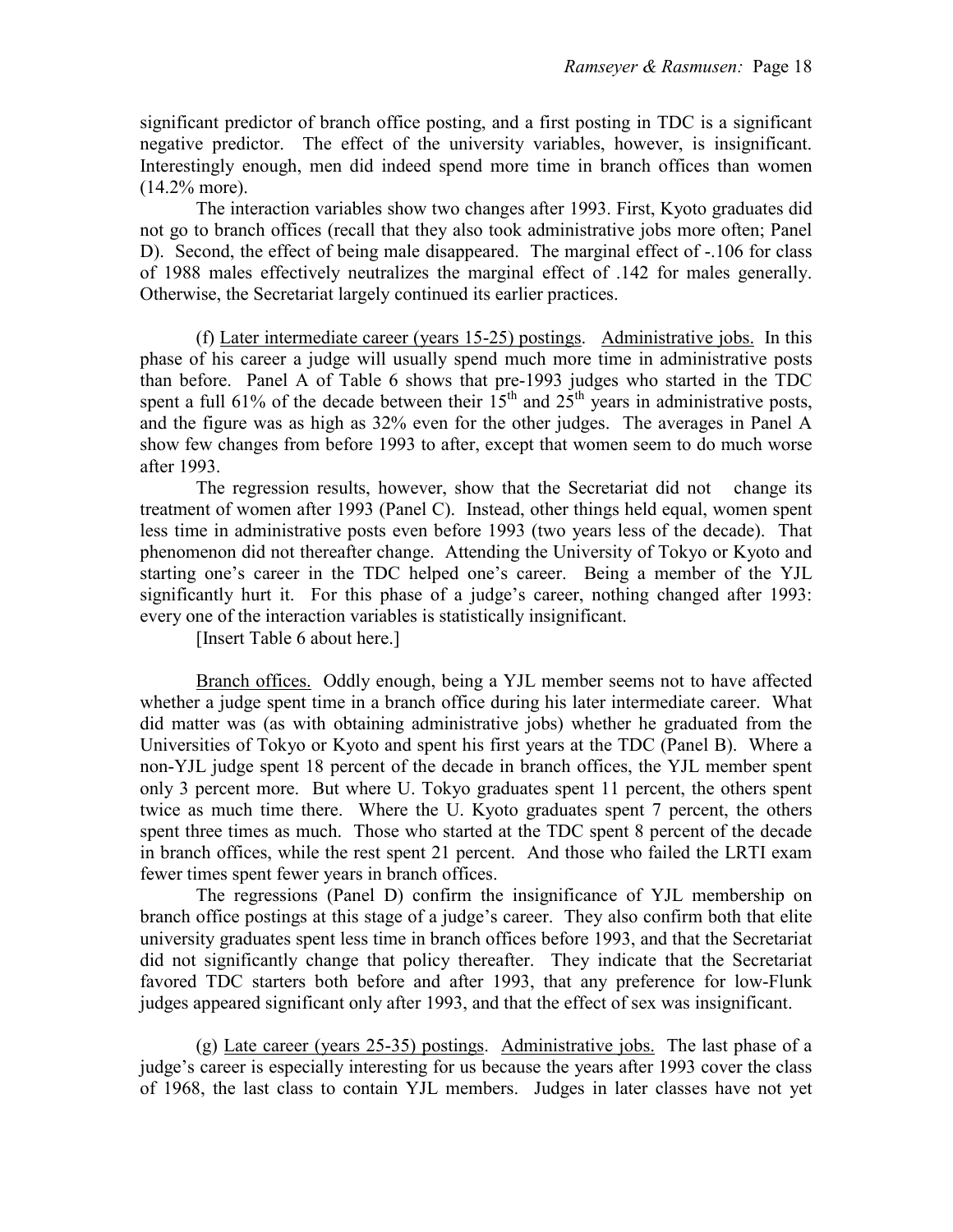reached this stage of their careers. As a result, we here compare the class of 1958's late career (from 1983 to 1993) with the class of 1968's (from 1993 to 2003).

 Panel A of Table 7 shows that before 1993, most of our judge characteristics hardly matter to administrative appointments. Judges who started in the TDC did no better than those who did not; in this context at least, the effect of a good start seems finally to have worn off 25 years after graduation. The effect of youthful indiscretion has not, however. The one characteristic that shows a substantial impact on administrative appointments is YJL membership: those who had joined the group decades earlier were still spending 19% less time in administrative jobs (Panel C).

[Insert Table 7 about here.]

 The penalty on YJL membership continues post-1993, and the other variables start showing an effect too: at least by the simple averages of Panel A, after 1993 judges who started at the TDC did better than those who did not; Universities of Tokyo and Kyoto graduates did better than the others; and those who passed the LRTI exam quickly did better than those who failed repeatedly. Has the Crisis of 1993 at last produced a change in judicial careers, for those judges senior enough to be in positions of power?

 The regression results say no: in fact, very little has changed (Panel C). YJL membership continues to have a negative effect. The effect is significant, subtracting 1.75 years from a judge's time in administrative jobs. Crucially, the small and insignificant marginal effect of .028 for the interaction variable shows that the adverse effect of YJL membership persists after 1993. Neither the brief stint under a Socialist Prime Minister nor the LDP's loss of its long-term lock on power helped judges who had shown their leftwing leanings 25 years before. We cannot say whether this was because of their actual membership, or just because of the beliefs that induced them to become members, but in either case, the actively leftist young judges were doing worse than other judges in their late careers.

 The other variables show little effect on administrative postings. Although men seem to have done better than women before 1993, the absence of more than two women in the 1958 class makes the calculated coefficient unreliable. All other calculated effects are insignificant before 1993. Only being a Kyoto graduate had a significant effect afterwards.

 Branch offices. Time spent in branch offices in a judge's late career tells a similar story, with two differences (Panels B and D). First, although none of our judge characteristics predicts branch office time significantly before 1993, after 1993 TDC start does. Having begun one's career at the TDC does reduce the amount of time a judge spends in branch offices 25 years later. Apparently, the "good start" effect does persist here, even if not with administrative jobs. Second, YJL is as unimportant as the other variables in predicting branch office time. YJL membership seems to have reduced the rewards to a judge, but not increased the penalties.

 (h) Summary. This has been a bewildering number of regressions, but they let us explore whether anything has happened during the 1990's to any of the phases of a Japanese judge's career. Several conclusions emerge. First, merit -- at least as measured by the quality of a judge's college, his first assignment, or the number of times he failed the LRTI exam -- has not diminished in importance. In some contexts (e.g. branch office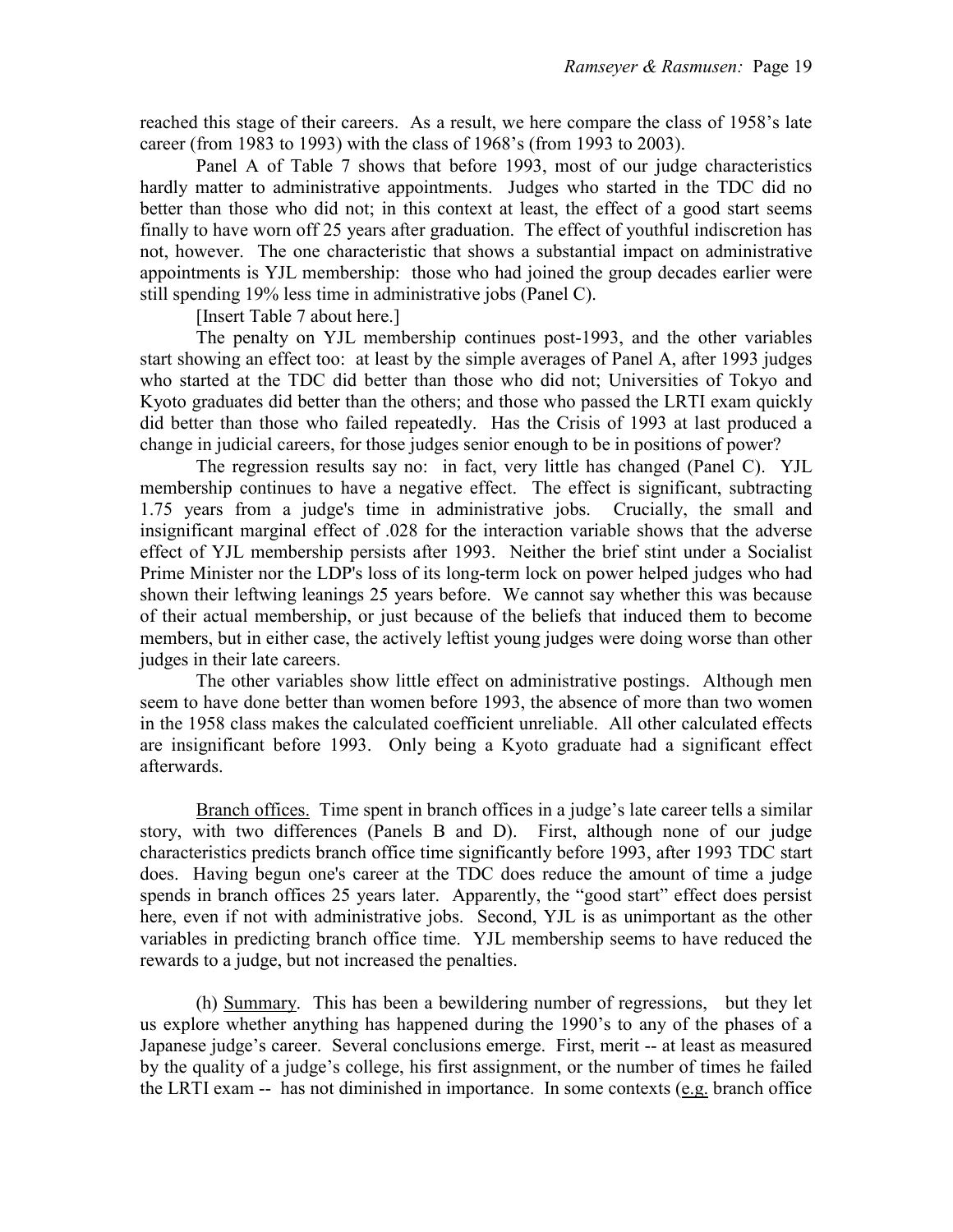assignments in mid to late career) these meritocratic variables have become even more important than they were before 1993. Second, men now do better than women. Paradoxically, however, that phenomenon may just reflect the fact that too few women joined the courts before the 1990's to measure the effect of sex with much confidence. Third, the adverse effects of YJL membership continued even into the 1990's, long after the events of 1968. Whether because of the continued stigma of membership or, more likely, because youthful membership can signal leftwing sympathies that last a lifetime, YJL judges suffered lagging careers even thirty years later.

 Although the LDP lost its dominance in 1993, that loss did not reduce the career pressures, political or meritocratic, on lower court judges. Instead, the Secretariat continued to administer the courts much as it had done before. What was an earthquake in electoral politics left the judges with much the same incentives they had always had.

# II. The Case for Managed Judges

 What should we make of all this? Does the Japanese Constitution need a drastic overhaul? Did it (and we drafted it, after all) create this mess? Or is it even a mess?

# A. The Constraints:

1. Japan. -- The Japanese Constitution did not generate this system. The Constitutions of Japan and the United States do not treat the courts very differently. In both, Supreme Court justices are appointed by the executive branch. They cannot be removed except by impeachment or, in Japan, through popular vote or upon reaching retirement age. Lower-court judges in Japan serve ten-year terms but, as we noted, the government almost always renews their terms. It cannot cut their pay, and neither can it discipline them except for gross misconduct. The court system is formally independent, and the Supreme Court has the last word on the law. All this is essentially the same in both countries.

What differs is the internal structure of the courts, which neither country's Constitution dictates. According to the constitutional text, Japanese politicians could reorganize the courts by statute and insulate them from even indirect political control. According to the text, American politicians could reorganize the federal courts and rein in judges who opposed their wishes.

Start with Japan. The only constitutional constraint on internal court structure appears in Article 80:

[J]udges of the inferior courts [shall] be appointed by the Cabinet from a list of persons nominated by the Supreme Court. All such judges shall hold office for a term of ten (10) years with privilege of reappointment, provided that they shall be retired upon the attainment of the age as fixed by law.

Article 80 does not mandate the system Japan now has. Granted, it does require the Cabinet to obtain the consent of the existing Supreme Court for its lower-court nominees, instead of the consent of the upper house, as in the United States. Yet giving the Court that veto increases the power of the courts rather than reducing it. The rest of Article 80 also need not be adverse to the power and independence of the judiciary. If the Japanese parliament wanted to give judges life tenure, it could change the statutory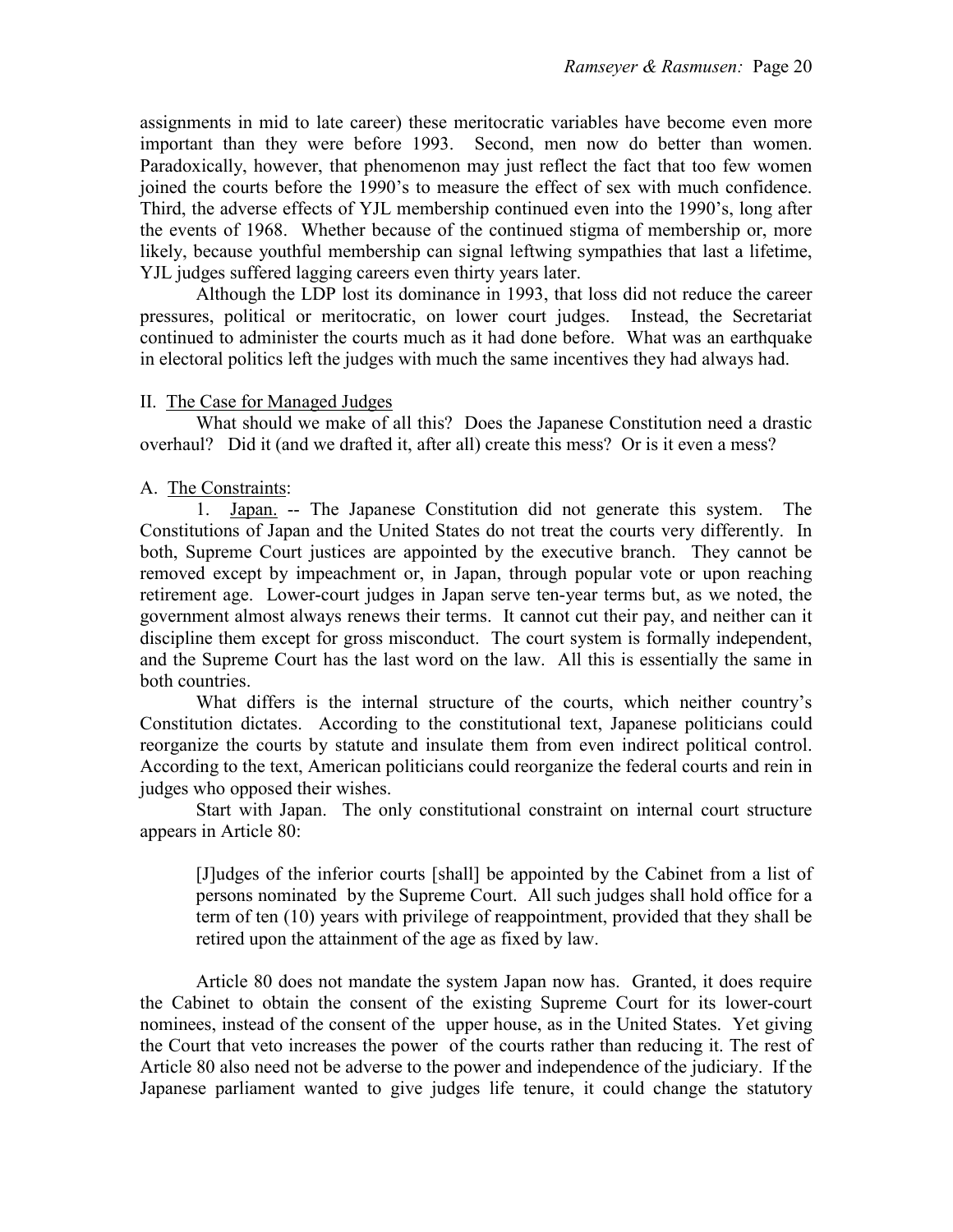retirement age from 65 to 120. If it wanted to end three-year rotations, it could mandate appointment to specific courts in specific regions. These are matters of statute and administrative practice, not constitution.

2. The United States. -- Perhaps more surprisingly, the U.S. constitutional text does not prevent the U.S. from having a system like Japan's. The Constitution does not mandate federal circuits. By statute, Congress could abolish them and empower the Chief Justice to decide the location and court at which each federal judge would work. It could allow the Chief Justice to run a personnel office that would preliminarily make that decision. And it could permit him to staff that office with the judges he finds brightest and most trustworthy, serving there at his pleasure. As in Japan, he could then transfer judges whose rulings displeased him to places the judges did not want to live.

 Even under the existing statutory framework, a President with a loyal Chief Justice could use postings to punish a disagreeable judge. Suppose one President appointed prominent University of Chicago Professor I. Jones to the Seventh Circuit Court of Appeals in downtown Chicago, conveniently near his home. Four years later, suppose Jones started enjoining the successor President's legislation. The new President could not fire Jones or cut his pay (U.S. Const., art III sec. 1). Neither could he disregard Jones' injunctions (though he could appeal them). But if the Chief Justice agreed, he could find an overworked court that needed more judges. By 28 U.S.C. Sec. 291, he could then order Jones to show up "temporarily" for work in such courts. Pinch-hitting Jones might have to move from Omaha to Tallahassee to Anchorage and back again.

 If the President (like the LDP) controlled the legislative branch, he could go further. Suppose he wanted to punish not just Jones but the entire Seventh Circuit. He could merge it into the adjoining Eighth (by 28 U.S.C. Sec. 48). He could then require the Chicago judges to rotate through St. Louis, Kansas City, Omaha, and St. Paul.

 Does all this sound implausible? In fact, many of the statutes are already in place. About half of the judges sitting in U.S. federal district courts are in a special class of judges created by the Federal Magistrate's Act of 1968 who are appointed by other judges, serve eight-year terms, and can be fired for poor performance.<sup>25</sup> The Administrative Office Act of 1939 created the circuit judicial councils, administrative bodies run by the judges.<sup>26</sup> And the Judicial Councils Reform and Judicial Conduct and Disability Act of 1980 authorized the judicial councils to reprimand judges, to take away all their cases, or to certify them as disabled. $27$ 

 Even reprimands, however, seem to be uncommon, even if misbehavior does occur. Geyh reports that "Instances of judicial misconduct included judges who appointed relatives as court officers or who heard cases litigated by relatives; judges who

<sup>&</sup>lt;sup>25</sup> Tim A. Baker, The Expanding Role of Magistrate Judges in the Federal Courts,  $39$  Val. U.L. Rev. 661,663 (2005).

<sup>26</sup> Administrative Office Act, § 305, 53 Stat. 1223 (1939).

<sup>&</sup>lt;sup>27</sup> "Action by the judicial council under paragraph  $(1)(C)$  may include... ordering that, on a temporary basis for a time certain, no further cases be assigned to the judge ... censuring or reprimanding such judge... certifying disability of the judge … requesting that the judge voluntarily retire…" 28 U.S.C. § 1,16, § 354 (2005). A judge certified as disabled can be replaced as if he had died, and descends into an uncertain status "junior in commission to the other judges of the circuit", 28 U.S.C. § 1,17, § 372 (2005). From six to thirteen judges--- poor records are kept--were involuntarily certified as disabled as of 1993. Charles Gardner Geyh, Informal Methods of Judicial Discipline, 142 U. Pa. L. Rev. 243, 275 (1993).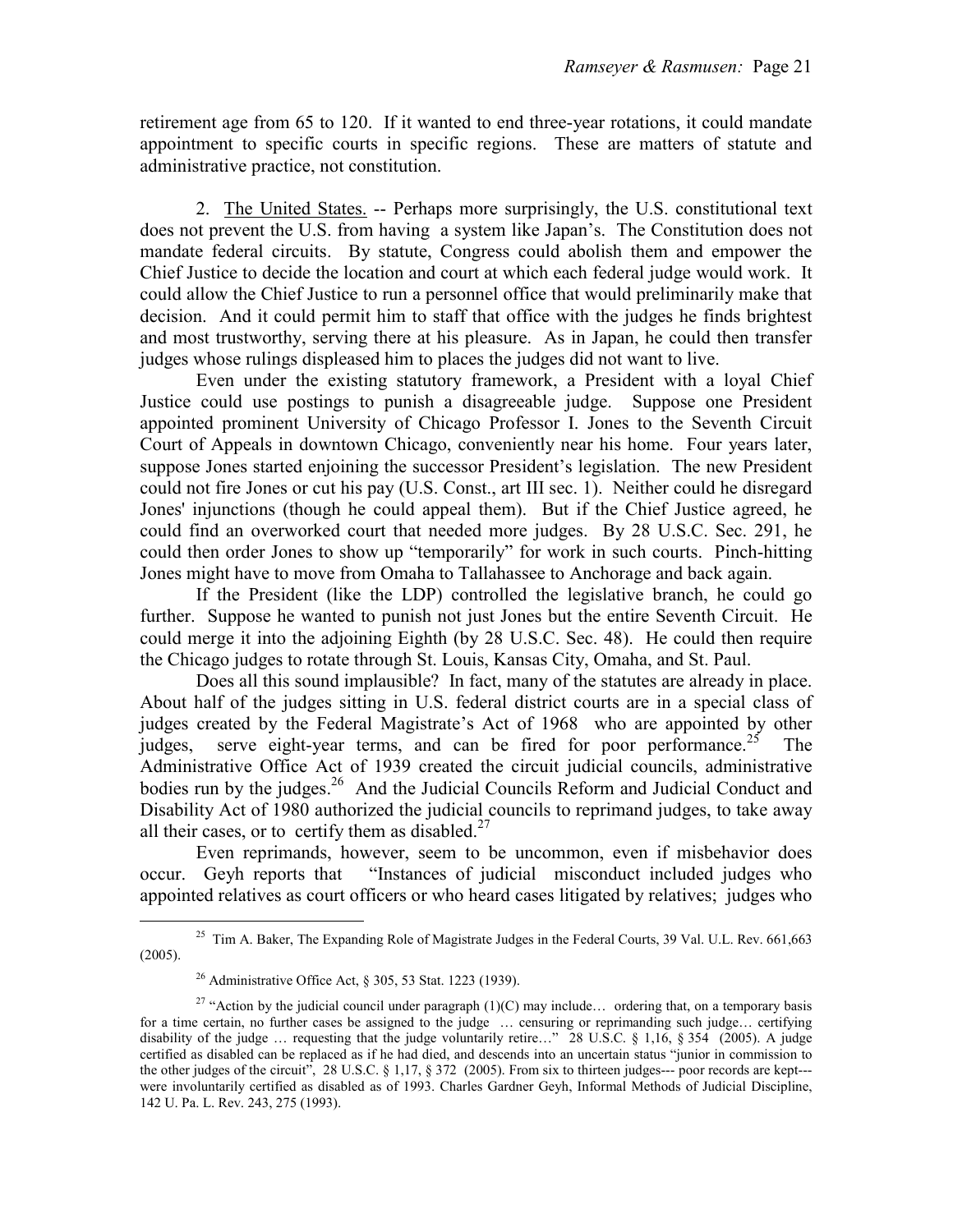improperly refused to disqualify themselves; judges who were suspected of corruption; judges who billed the government for questionable expenses; and judges who were accused of being excessively aggressive in moving cases on their dockets. Instances of judicial inaction included both judges who delayed decision-making and judges who took extended vacations…".<sup>28</sup> The leading case is *Chandler v. Judicial Council of the Tenth* Circuit, 398 U.S. 74 (1970). Chief Judge Chandler's "docket was backlogged, he had been named as a defendant in civil and criminal cases, and he had been issued writs of mandamus twice for failing to disqualify himself from hearing cases where he had an alleged bias toward one of the parties."<sup>29</sup> The Judicial Council ordered that he be given no new cases and his existing ones be taken away from him. He filed a motion with the Supreme Court, but the Court ducked the issue of constitutionality and rejected the motion on procedural grounds. Even here, however, the judge's punishment was merely embarrassing publicity and a reduction in his workload. American judges do not have significant power over other Article III judges, but that is a matter of statute and custom, not the Constitution.

The basis for the Japanese approach thus does not lie in the constitutional text. It lies in statute, and in the competitive internal labor market that statutes create. Given the electoral markets in which Japanese legislators must compete to survive, it lies in the preferences voters hold.

# B. The Alternating Parties Theory of Judicial Independence:

 If the texts of the constitutions do not dictate the different judicial systems, why then do the Japanese and U.S. courts operate so differently? In earlier work we proposed an alternating parties theory of judicial independence.<sup>30</sup> Consider an incumbent political party that must decide whether to "manage" its judges or keep them "independent." Ignore for the present considerations of efficiency in everyday law (see Sec. D, below). Look instead at politically charged cases like election law and reapportionment disappointments.

 In these charged cases, suppose the incumbent party prefers managed judges. We represent this preference in Table 8 with a payoff of 10 from managed judges and 8 from independent and unbiased ones. The opposition party prefers the independent and unbiased judges, which we represent by a payoff of 6 compared to 0 for managed judges. The particular numbers merely indicate the ordering of preferences rather than size, except for the following crucial point: the sum of the parties' payoffs is greater when judges are independent and unbiased. We postulate this because both parties value predictable decisions that follow the legal text, and unbiased decisions promote such qualities.

<sup>&</sup>lt;sup>28</sup> Geyh, supra note, at 263, footnotes omitted. Geyh describes a sample of complaints and their results, as does Jeffrey N. Barr & Thomas E. Willging, Decentralized Self-Regulation, Accountability, and Judicial Independence Under the Federal Judicial Conduct and Disability Act of 1980, 142 U. PA. L. REV. 25 (1993).

 $29$  Geyh, supra note, at 269.

<sup>&</sup>lt;sup>30</sup> Ramseyer & Rasmusen, supra note xxx, chapter 7. Other recent examples of the theory include Tom Ginsburg, Judicial Review in New Democracies (Cambridge: Cambridge University Press, 2003), F. Andrew Hanssen, Is There a Politically Optimal Level of Judicial Independence?, 94 Am. Econ. Rev. 712 (2004), and Lee Epstein, Jack Knight and Olga Shvetsova, Selection Selection Systems, chapter 9 of Judicial Independence at the Crossroads, ed. Stephen Burbank and Barry Friedman (Thousand Oaks: Sage Publications, 2002).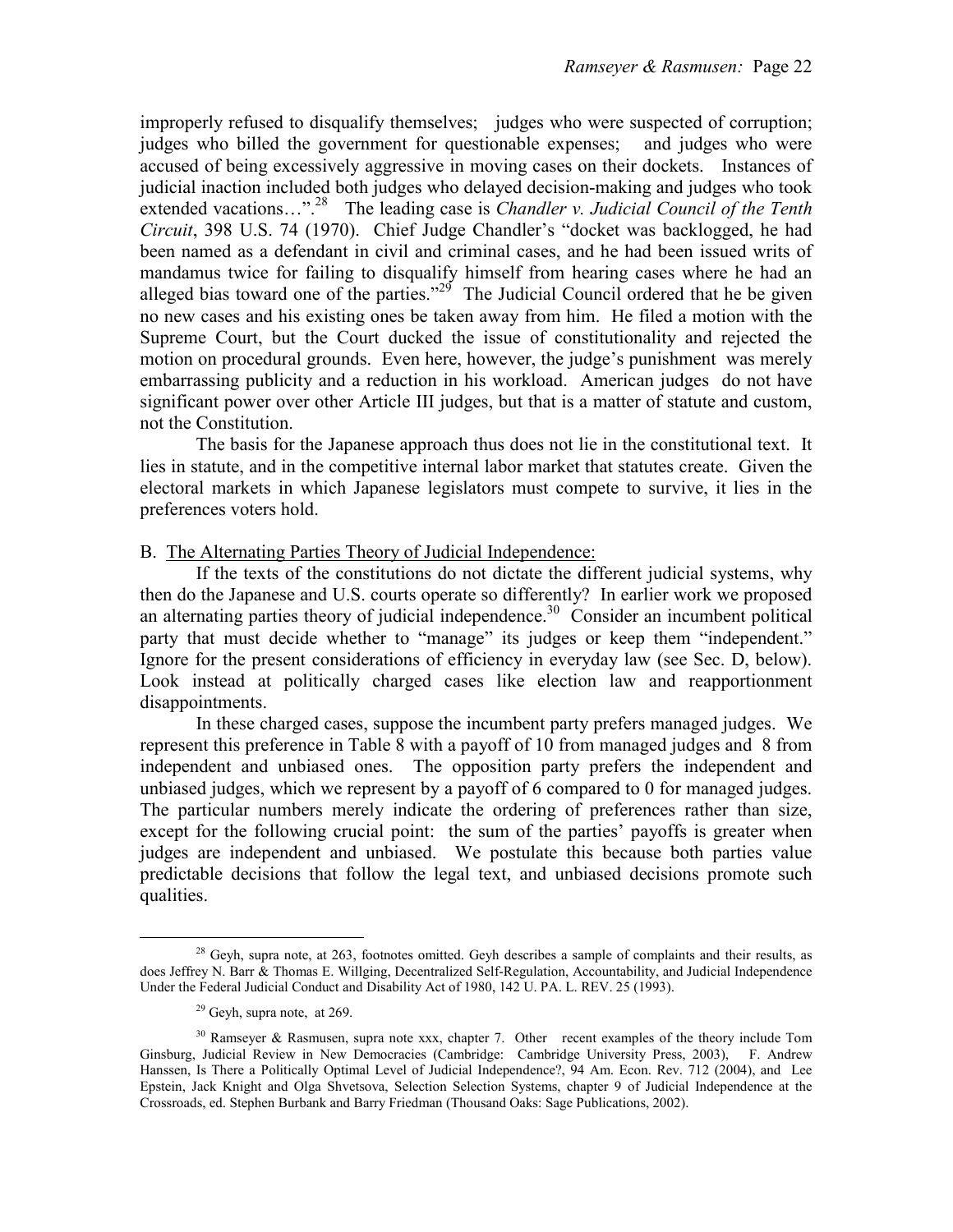[Insert Table 8 about here.]

 If the Table 8 parties play the game as a one-shot game, then the incumbent will choose managed judges regardless of whether that hurts his opponent more than it helps him. In the one-shot version, efficiency yields to self-interest. If the parties repeat the game indefinitely, however, matters potentially change. Suppose they hold an election every four years, and with each election the opposition party obtains a chance to become the new incumbent and itself use the judiciary selfishly. If the incumbent enjoys very high odds of winning the next election--more than a 3 in 4 chance, using our example's numbers--- nothing changes.

 Matters do change if the opposition obtains a serious chance of winning the next election. Suppose the bias to the decisions by managed judges do not deny the opposition that chance. Two possible equilibria now emerge. First, each party may choose to manage the judges when it is in power, knowing that the other party will not later reward any forbearance with its own forbearance. This inefficient equilibrium will then become a self-fulfilling expectation. If each party has a 50% chance of winning an election, this will yield an average payoff of 5 to each party, 50% times 10 plus 50% times 0.

 Second, each party may choose independent and unbiased judges while in power, in the belief that if it leaves the courts alone the other party will as well. This efficient equilibrium can also generate self-fulfilling beliefs. Each party's average payoff will now be 7 (50% times 8 plus 50% times 6),-- higher than the average payoff of 5 in the inefficient equilibrium.<sup>31</sup>

 Turn now to the possibility of independent but biased judges: judges who feel free to decide cases against the incumbent, but who do so according to their own political preferences rather than the law. They would produce politicized law rather than efficient law -- to what, referring to the current Supreme Court, Richard Posner characterized as "essentially personal, subjective, and indeed arbitrary" opinions $32$  -- but not necessarily law politicized to help the incumbent. Rather, the outcome will be random politicization. Whether the incumbent wins his election law case or not will depend on sheer luck. Because half of the decisions will favor each party and all outcomes will generate poor law, we assign expected payoffs of 5 to both the incumbent and the opposition. If the two parties expect to alternate in incumbency and opposition, they are indifferent between managed judges and independent judges, because both yield expected payoffs of 5. They would prefer independent unbiased judges, for expected payoffs of 7 each. On the other hand, if a party expects to be in power enough of the time, it would prefer managed judges -- with a payoff of 10 whenever it is in power -- to independent biased judges. Thus, a system of independent but biased judges is never optimal. We nevertheless raise the possibility to emphasize that judicial independence does not remove politicization from the judiciary and, in fact, can make things worse.

 Consider now the United States and pre-1993 Japan. Competition for control of the federal executive branch of the United States is vigorous and the Democratic and

e<br>S

 $31$  If the payoffs are defined in terms of utility rather than money, as is standard in game theory, then Table 8 already incorporates risk aversion. The reason a player prefers the 8/6 payoff combination to 10/0 is not that although the payoff of 10 is the highest, the extra benefit to the incumbent from biased judges is less than the extra loss to the opposition. This is why average payoff from the independent but biased judges is worse than with independent judges, despite the 5/5 payoff having less risk.

<sup>32</sup> Richard A. Posner, Foreword: A Political Court, 119 Harv. L. Rev. 31, 40 (2005).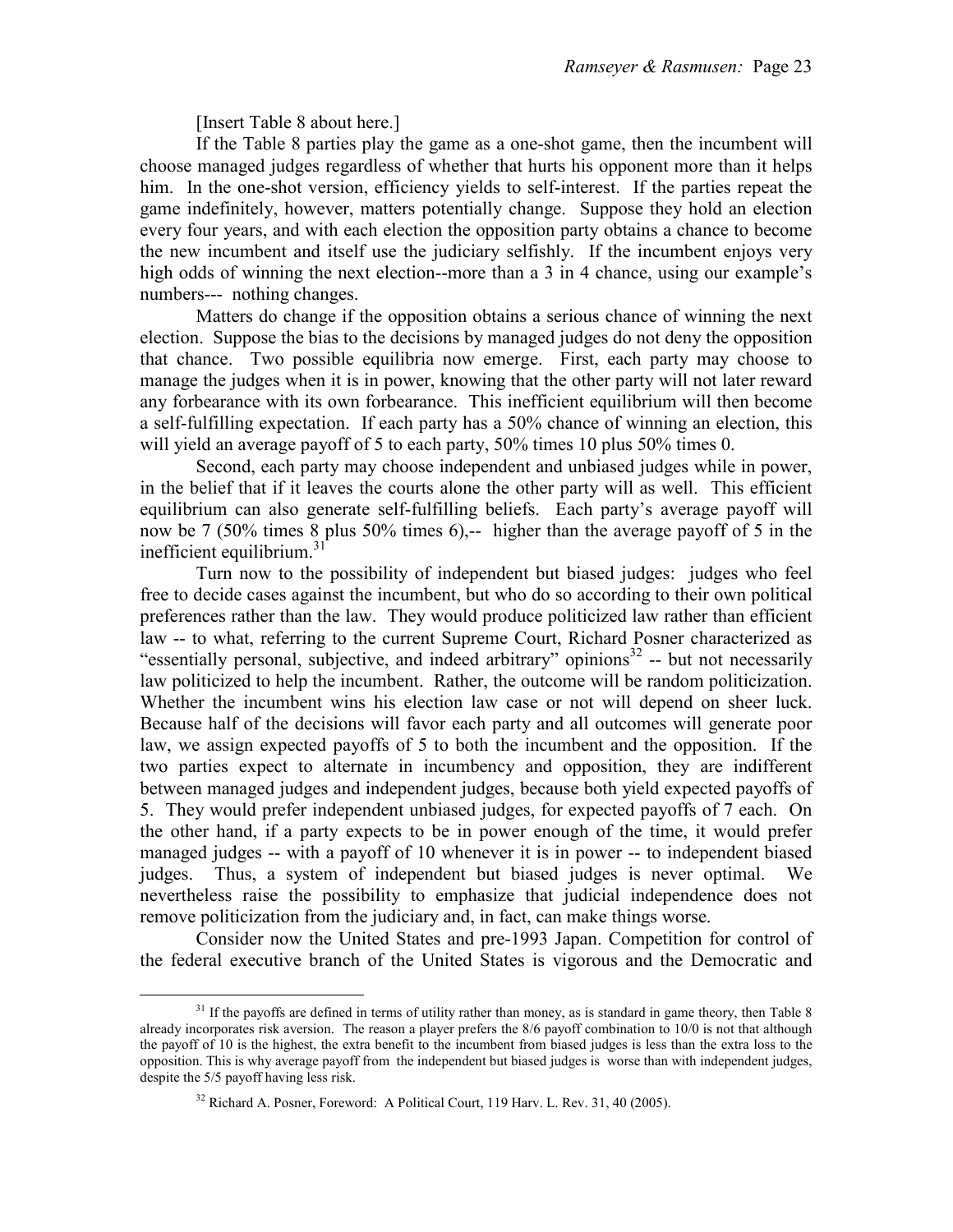Republican parties alternate in power. Federal judges are independent, and -- when politically biased -- biased in both directions in ways that largely track the biases of the Presidents who appointed them. In Japan through 1993, on the other hand, the LDP was secure in power. As the incumbent party in Table 8, it preferred a system of managed judges, and that is the system that continued through its years in power.

# C. Japan after 1993:

 Why then did things not change in Japan after 1993? Once the LDP lost its traditional high probability of victory in every election, does not our alternating parties theory suggest that it would choose a more independent court system? Would it not expect that it could best promote its future interests if it disabled the Supreme Court and Secretariat from interfering with the careers of lower-court judges? After all, if it continued to maintain political and "managed" courts, its rivals would likely intervene equally politically whenever they came to power. Yet when the LDP returned to power, the age and background of the Supreme Court justices did not change. Neither did the career patterns in the lower courts.

 The lack of change in the age and background of Supreme Court justices from 1993 to 1996 is easy to explain. The multi-party coalition of 1993 had "other fish to fry," and did not bother trying to renovate the court system it inherited. The LDP-Socialist coalition that followed was equally unstable and, locked in a coalition with the LDP, was not likely to change radically the system the LDP had designed. Murayama did not break with the tradition of appointing an elderly lower-court judge to a particular Supreme Court "line", though he did manage to find a YJL member who fit that description. After 1996, however, the LDP seems to have been equally unwilling to abandon its system of "managed" lower-court judges and its tradition of appointing Supreme Court justices close to retirement.

 Perhaps the LDP —- and the pro-LDP holdovers on the Supreme Court -- wanted to change to the efficient equilibrium of independent and unbiased judges, but did not think they could change expectations. Remember, even with alternating parties, the inefficient equilibrium can continue as a set of self-fulfilling expectations; it is just that the alternation makes a more efficient equilibrium potentially self-fulfilling as well. Perhaps in 1996 the LDP thought that its successor would "manage" the courts politically no matter what strategy it chose.

 Or maybe our Table 8 alternating parties theory does not really describe Japan. In the theory, we assume that the combined payoffs of the opposition and the government are higher when judges are independent. This could be false for at least three reasons.

 First, the LDP did not need courts to be independent for people to trust it to honor the terms of its legislation. Through its long track record, by 1993 it had already built a solid reputation for keeping its promises. Landes and Posner suggested that politicians establish independent courts not because they fear what would happen in elections, but because no one would otherwise believe the promises they made their constituents. A government may establish a patent system, but inventors will not respond unless they think it will honor the patent later. By creating independent courts that force itself to honor the patents, it makes its promise to inventors credible. The logic applies to all government promises, from the promise not to take property without compensation, to the promise to pay contractors for road projects.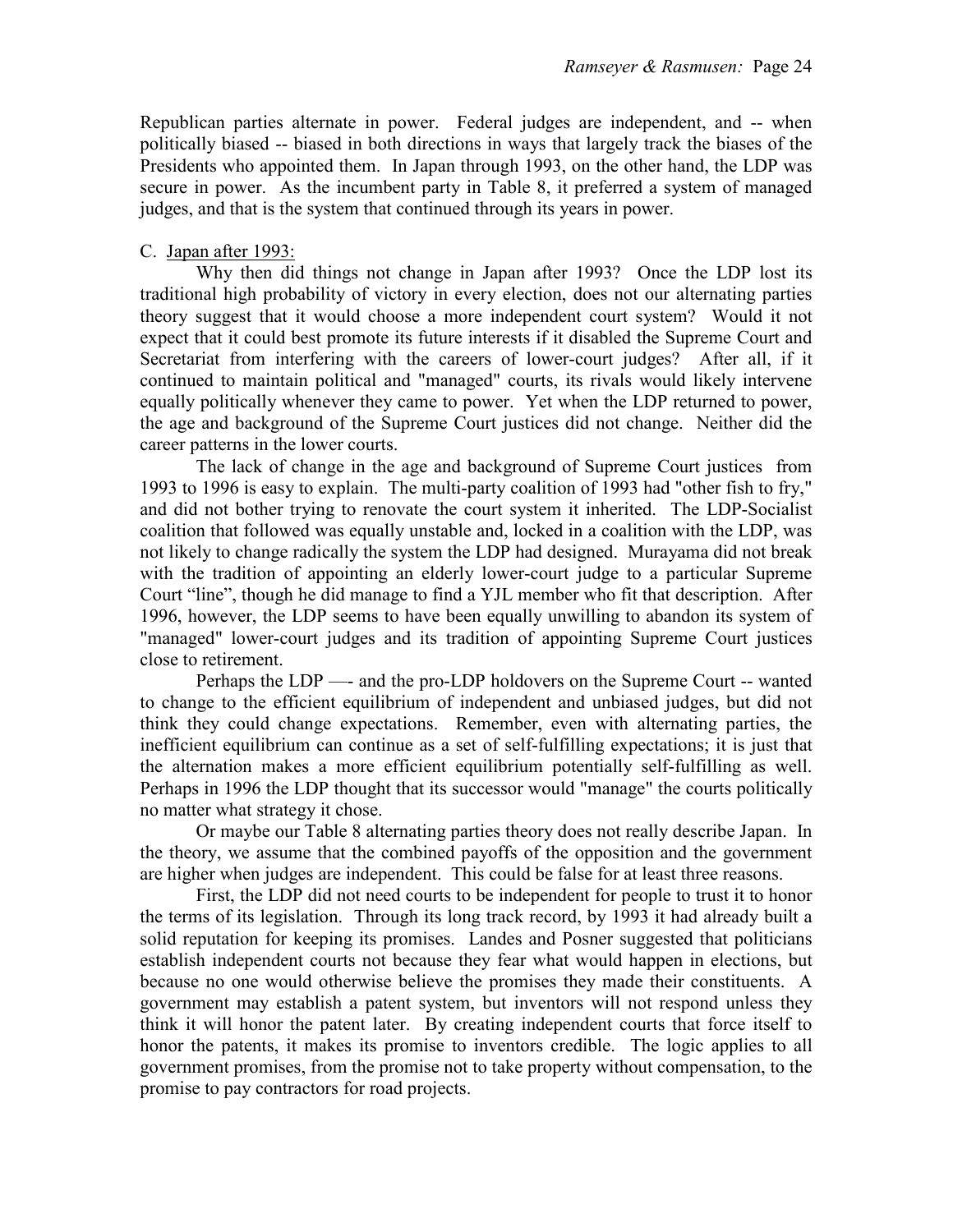The LDP, however, had less need for this kind of commitment mechanism. It had long been in power. Unlike a new party, it had a good track record for reliability in honoring deals, even if not for abstention from collecting the proceeds from such deals.

 Second, in the Japanese system of "managed judges," the judiciary (even if not the judges) is independent. Although politicians choose Supreme Court justices in both the United States and Japan, in neither can they fire the justices. In an extreme constitutional crisis -- say, an executive who wants, Hitler-like, to grant himself dictatorial powers -- we could expect both Supreme Courts to behave similarly (whether similarly well or similarly badly is hard to say). The difference between the U.S. and Japanese judiciaries lies in the lower courts.

In the "managed judges" system of Japan, the lower-court judges lack independence. They are free of direct control by politicians, but the Supreme Court and Secretariat control their careers. Although the Secretariat must pick the judges from the small but talented pool of people who have passed a difficult examination and chosen a judicial career, it can punish and neutralize dissident judges without overruling each of their decisions. Japan can avoid the outcome of independent but biased judges relatively easily: the Secretariat selects judges for ability rather than interest in politics, and suppresses any lower-court judge who does develop a taste for making public policy. At the same time, if the Secretariat—following the wishes of the voters and the LDP--- does want the lower-court judges to make public policy intelligently, filling gaps left by statutes, it can reward judges for their policymaking ability. It is just that those policymaking judges may be punished if they choose policies of which the Secretariat disapproves. Obviously, this leaves little scope for the judge to indulge his personal political tastes.

In the United States, however, the President and Senate pick lower-court judges, and once picked those judges enjoy secure jobs. Although this enables the President to pick politically loyal judges, it reduces his (or the Supreme Court's) ability to control them.<sup>33</sup> Thus, the Supreme Court of Japan has more power over the courts than the Supreme Court of the United States, even though it rarely overturns its statutes or injoins the government. $34$ 

Happy with such a system, perhaps the LDP decided that its best strategy in the new competitive environment was to establish as an equilibrium a self-perpetuating independent judiciary -- independent, but with conservative inclinations. Granted, if it shifted to appointing justices at age 50 it could reduce the ability of successors to appoint new justices. It would also, however, create a new tradition of radical change in the judiciary of which those successors might take full advantage. And it would give the 50 year-old justice more years to change his conservative inclinations and decide that he liked making public policy. Regardless of whether he stayed conservative or shifted to the left, he would reduce the power of the executive and legislative branches. Better, the LDP perhaps reasoned, to continue its tradition of appointing old justices.

e<br>S <sup>33</sup> As Posner, supra note, at 63, put it, "life tenure on a fixed salary ..., so that there are neither carrots nor sticks ... is a temptation to irresponsibility."

<sup>&</sup>lt;sup>34</sup> Recall that the United States Supreme Court only invalidated two federal statutes in its first 70 years--- in Marbury v. Madison 5 U.S. 137 (1803) and Dred Scott v. Sandford, 60 U.S. (19 How.) 393 (1857) (William H. Rehnquist, Judicial Independence, 38 U. Rich. L. Rev. 579, 585 (2004). The Japanese Constitution of 1947 has only been with us 59 years.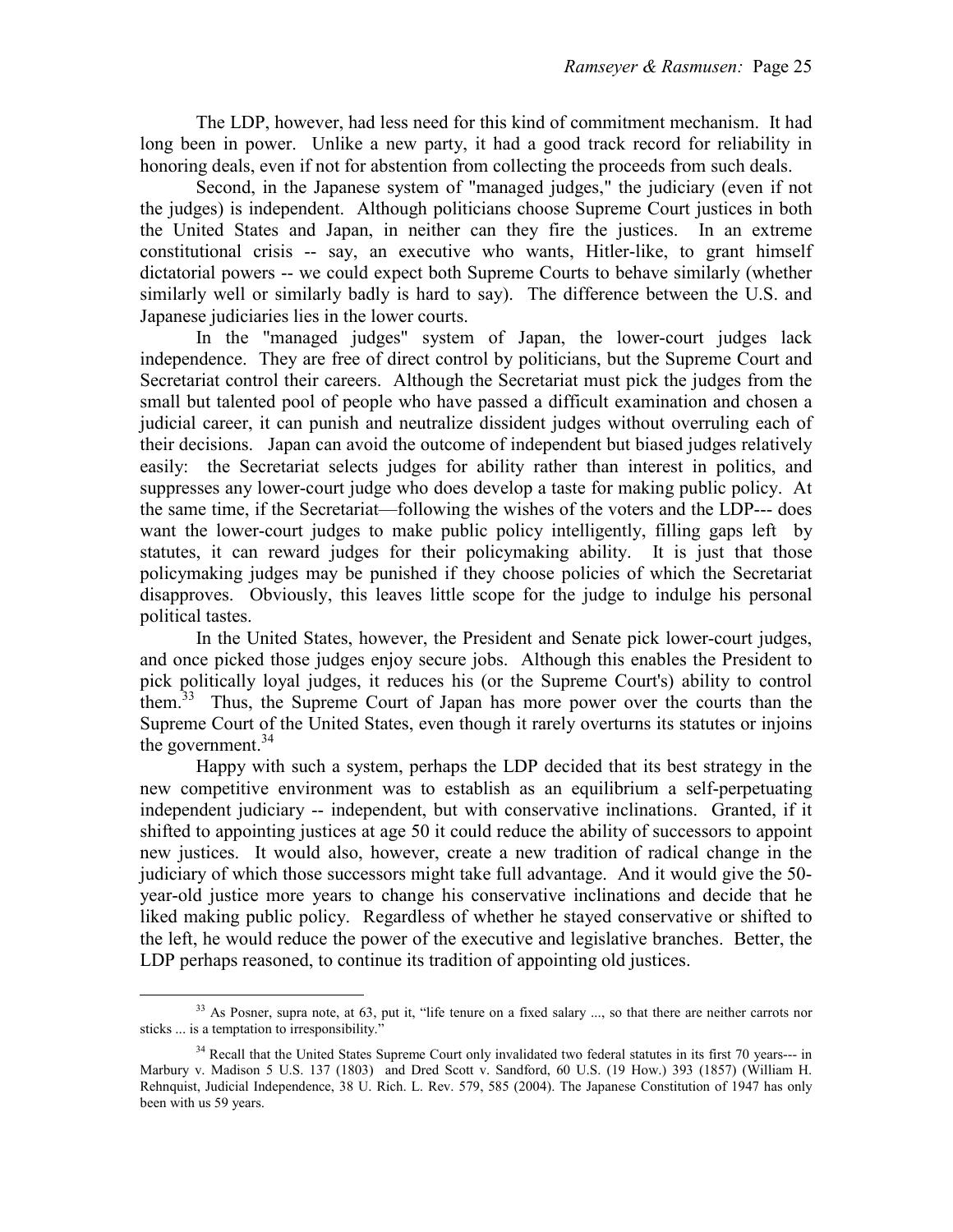Third, the system of "managed judges" works. Independent but biased judges create a mish-mash of law attractive to neither the incumbent nor the opposition. They do so in everyday cases as well as electorally sensitive ones. "Managed judges" will be more consistent even than independent and unbiased judges, as we will explain in the next section.

# D. The Benefits:

e<br>S

Managed judges yield dramatic benefit for Japanese citizens. The judges may favor the politics of their manager. But they also have a strong incentive to perform. By placing them within a competitive internal labor market, the Japanese government has given them strong incentives along two crucial dimensions: to work hard, and to decide similar cases similarly.

 1. Rhetoric. -- If we miss the virtues of managed judges in the academy, we miss them because we assume that with judicial independence, more is better than less. A little common sense goes a long way here. Judges are government employees. They may have gold-plated educations. They may be smart. They may be sophisticated. They may even be rich, in comparison to postal workers. But they are still government employees. And like all government employees -- like all human beings -- they do more and better work if someone notices and rewards them for their efforts.

 Unfortunately, in the rhetoric with which we describe all matters legal, we lose that simple truth. We speak of the legal "profession" rather than the legal services industry. We speak of "access to justice" rather than of helping people win their quarrels. To referee these quarrels, we hire (and pay from the public fisc) a specialized corps of government workers called judges. But at least in the federal courts, we neither supervise them nor give them incentives to work hard. Instead, we glorify their essential irresponsibility. As Henry Hart put it: $35$ 

 [T]he Court is predestined in the long run not only by the thrilling tradition of Anglo-American law but also by the hard facts of its position in the structure of American institutions to be a voice of reason, charged with the creative function of discerning afresh and of articulating and developing impersonal and durable principles of constitutional law ....

As with the academic freedom for we professors, the judicial independence of judges is romantic and comfortable, but not the situation best suited to intense effort or strict accountability. Indeed, judges do not even have to worry about having their opinions rejected for publication. We would not therefore expect federal judges to operate as efficiently as, for instance, civil-service administrators in the Department of Agriculture, who must compete for promotion, even if they have little fear of unemployment.

 2. Results. -- In Japan, politicians do not insulate their judges. Instead, judges who bring talent and energy to the job are rewarded. The (relatively) dull and lazy fail to advance.

<sup>35</sup> Henry M. Hart, Jr., Foreword: The Time Chart of the Justices, 73 Harv. L. Rev. 84, 99 (1959). The sentence is charcterized as "the famous purple passage" by Posner, supra note, at 72.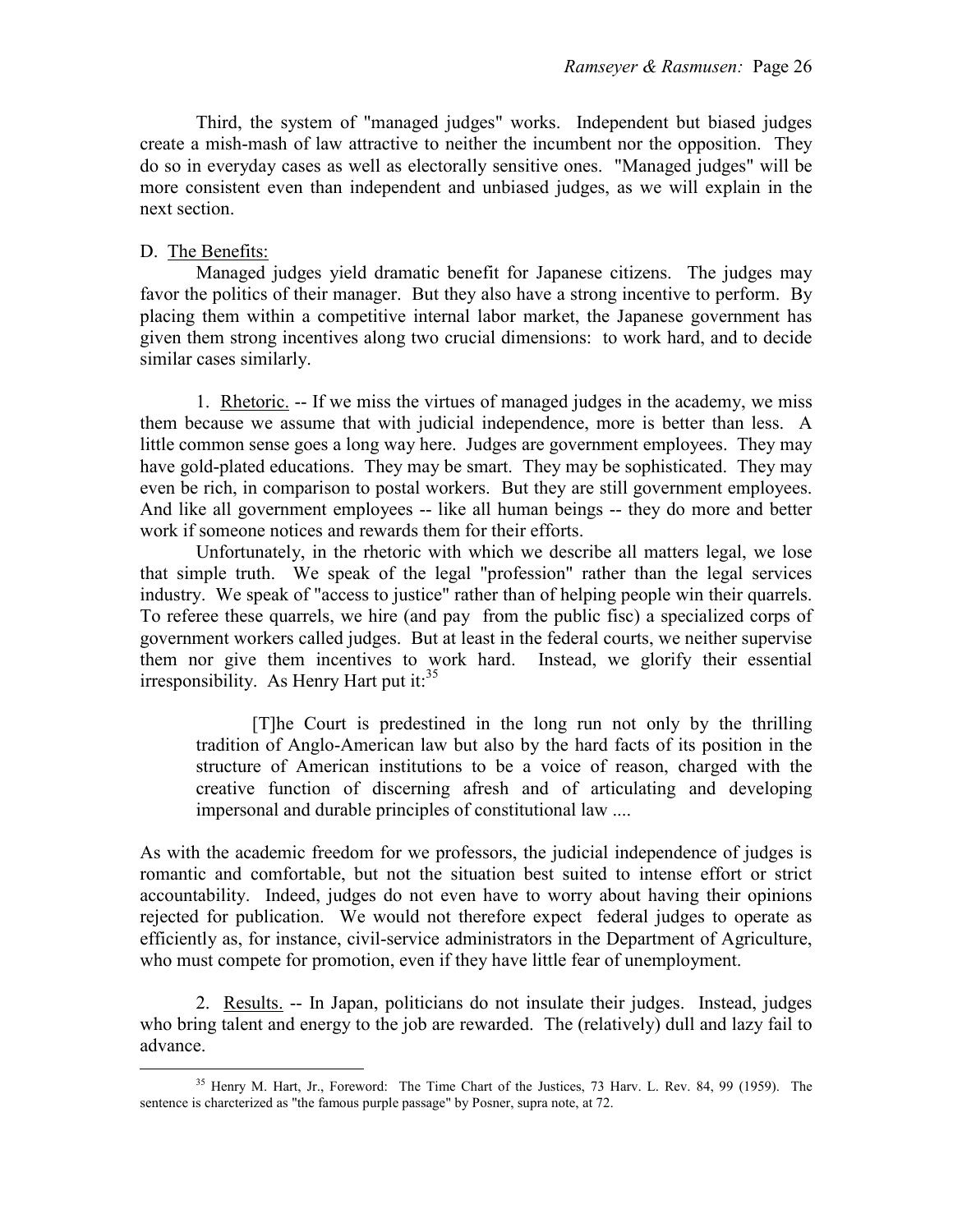The results are impressive. Where the federal and state governments in the U.S. employ 27,000 judges and magistrates, the Japanese government uses barely 3,000 regular and summary court judges.<sup>36</sup> With half the American population, Japan makes do with one ninth the number of judges.

 These many fewer judges process cases with the alacrity of many of our federal courts. Overall, federal district courts decide about 65 percent of their cases within a year, and 85 percent within two years. Japanese courts decide 55 percent within a year and 78 percent within two. That is slower than the federal courts on average, but close - and that puts them far ahead of many state court systems.<sup>37</sup>

 Although the competitive labor market within the Japanese judiciary does induce judges to work hard and to work smart -- the Secretariat does look at case management as one skill they want to see in a judge - the key to the spectacular performance of the national system probably does not lie in judicial effort. We obviously speculate here, and turn to issues beyond the scope of our data. But the key to the success of the Japanese judiciary probably lies instead in uniformity -- particularly, in the uniformity of the judicial output. When monitoring and evaluating its employees (i.e., judges), the Secretariat does examine how hard they work. It apparently weighs docket-clearance rates heavily (we have long wished we had the data for our regressions). And that fact obviously affects how rapidly judges process cases. Yet the Secretariat also examines output quality. Do judges follow precedent? Do they decide cases the same way other judges have decided similar cases in the past? By requiring judges to decide like cases alike, this increases the predictability of the adjudicative process. In turn, that predictability promotes settlement. Whether in the U.S. or in Japan, litigation is expensive. As a result, anywhere in the world most disputants litigate a quarrel only if they cannot agree on the expected outcome of the litigation. More specifically, they litigate only if they each are optimistic about the outcome.<sup>38</sup>

 Through its monitoring, the Secretariat reduces the variance in the adjudicative process. By reducing that variance, it reduces the fraction of disputes in which the parties both estimate their chances in litigation optimistically. And by reducing that incidence of mutual optimism, it increases the ability of parties to settle their dispute and pocket the fees they would otherwise pay their lawyers.<sup>39</sup>

 3. Politics. -- The "costs" of these managed judges are far lower than most commentators claim. Although we often focus on political cases, as being the most interesting, very few cases raise political issues. Notwithstanding our use of terms like "justice," "fairness," and "equity," the vast majority of court cases in any modern society are mundane in the extreme: primarily, traffic accidents and debt collection disputes. In consensual transactions such as debt contracts, however, the expected litigated outcome

e<br>S

<sup>36</sup> U.S. Dept. of Labor, Occupational Outlook Handbook (On line, 2005).

<sup>37</sup> J. Mark Ramseyer & Minoru Nakazato, Japanese Law: An Economic Approach 140-41 tab. 6.1 (Chicago: University of Chicago Press, 1999) (data for 1994).

 $38$  The point is well known, and stems from the early work, e.g., William M. Landes, An Economic Analysis of the Courts, 14 J. Law & Econ. 61 (1971); Richard A. Posner, An Economic Approach to Legal Procedure and Judicial Administration, 2 J. Legal Stud. 399 (1973).

<sup>&</sup>lt;sup>39</sup> J. Mark Ramsever & Minoru Nakazato, The Rational Litigant: Settlement Amounts and Verdict Rates in Japan, 18 J. Legal Stud. 263 (1989).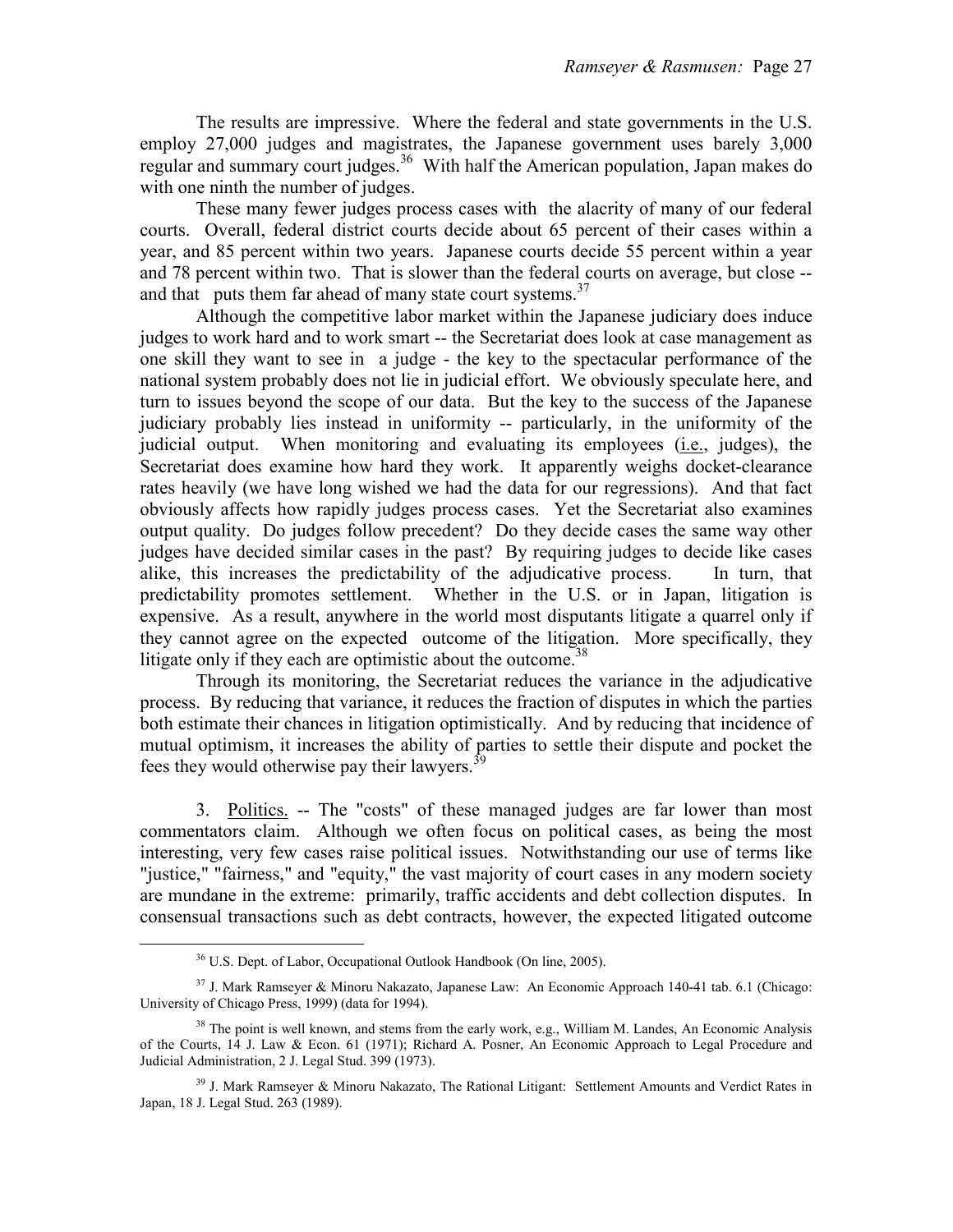of a dispute necessarily generates offsetting ex ante adjustments to terms (inaccurate court assessments of expectation damages cause contracts to include liquidated damage terms, for example). As a result, even of these two categories of cases, only traffic accidents raise any serious issues of fairness.

 What is more, even in those rare politically sensitive cases, a Japanese-style monitoring system will usually just induce judges to deliver the policies and programs that the electorate wants. In comparing countries like Japan and the U.S., politicians win office only through highly competitive electoral markets. Necessarily, those who do not deliver the portfolio of policies and programs demanded by a majority of the electorate do not stay in power. When those majority politicians enforce on judges their political "bias," they largely -- with exceptions to be sure -- merely force their judges to deliver the same. $40$ 

# III. Conclusions

e<br>S

 In Japan, as in the United States, everybody loves judicial independence---as an abstract concept. That includes the Chief Justice and his colleagues. Were he to examine the concept a little more closely, however, even the U.S. Chief Justice's enthusiasm might wane. Does he really prefer having judges in the lower courts who are independent enough to flout his wishes without any consequence except the occasional reversal, a reversal that leaves a case's outcome no worse, in the judge's view, than if he had stayed subservient to the Supreme Court in the first place? Might the Chief Justice not prefer to be able to transfer a troublesome lower-court judge—-in his view, an incompetent judge-- - away from an appellate court or a big-city trial court to a divorce court in the hinterland?

 To calm the Chief Justice' troubled conscience, we would point out that giving him the power to transfer a troublesome judge does not necessarily reduce the independence of the judiciary. It reduces the independence of individual lower-court judges, to be sure, but it is a transfer of power from one kind of judge to another, from the lower-court judges to the Chief Justice. The net effect would be to strengthen the judiciary as a branch of government, not to weaken it: unity strengthens an organization. Not only would the judiciary speak with one voice, but the lower court judges, if not the Chief Justice, would have stronger incentives to work harder, and the most important positions would go to the hardest-working and smartest judges. Actually, they would go only to the hardest-working and smartest judges of those willing to toe the line, but merit would nonetheless play a key role in selection.

<sup>&</sup>lt;sup>40</sup> Commentators sometimes raise the need to protect "powerless" minorities. Yet if the majority party in the legislature will not protect them, we see little reason to think their appointees in court would do so either. Commentators routinely invoke the civil rights cases won by the African-American community. Most of these cases African-Americans won only after they became a key component of the coalition behind the Democratic Party. They did not win civil rights in court because they were politically powerless. They only began winning them after they ceased to be powerless. This thesis's best known advocate is Gerald Rosenberg, in his 1991 The Hollow Hope: Can Courts Bring About Social Change? (Chicago: Chicago University Press). A rejoinder is Paul Frymer, Acting when Elected Officials Won't: Federal Courts and Civil Rights Enforcement in U.S. Labor Unions 1935-85, 97 Am. Pol. Sci. Rev. 483 (2003), which argues that the courts desesegregated labor unions when elected officials failed to act. That article confirms, however, that court action only began to be effective after the late 1960's, when African-American political power had grown, and that attempts to give the EEOC more enforcement power were opposed not only by southern members of Congress, but by civil rights lawyers who preferred private enforcement.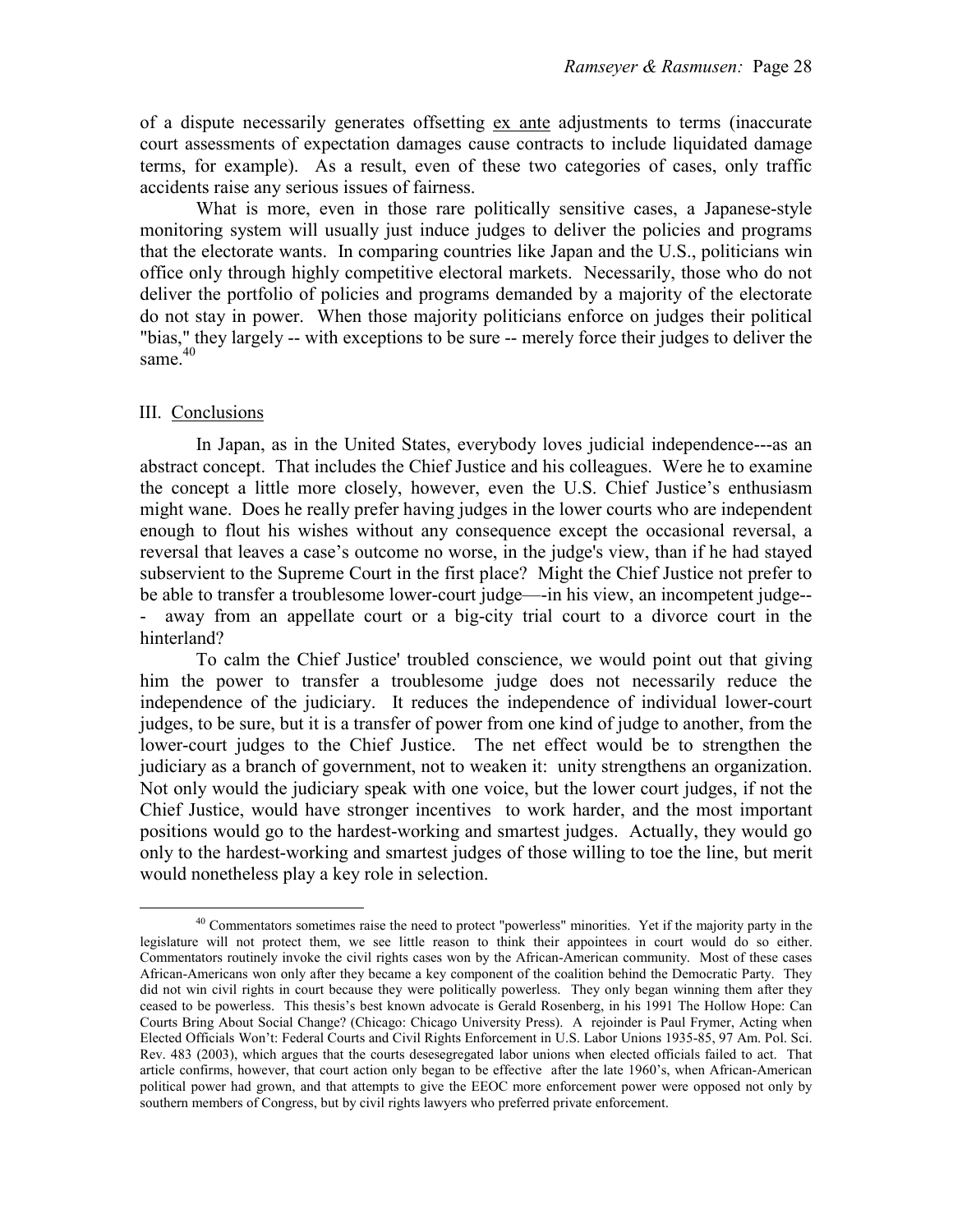Japan has had such a judicial system, with much success. Despite its constraints, it has attracted some of the best and brightest of university graduates. Indeed, perhaps it attracts those graduates precisely because of its constraints. After all, the system clearly and predictably rewards merit among those judges willing to put aside their personal political preferences, and such rewards will attract many bright young minds. Nor need a Japanese judge spend the first half of his life cultivating connections with politicians so as to enhance his chances for appointment or election. All he must do -- but do throughout his career -- is to work hard and pay attention to what the Secretariat wants of him. The system may not, as a result, attract people who want to change the world, but it does attract those who are willing and able to implement the law uniformly across the country as the Supreme Court wishes.

 One reason this system has worked well in Japan was the comfortable but not dictatorial dominance of the Liberal Democratic Party before 1993. With its long time horizon and ability to make law via legislative enactment rather than court rulings, the LDP was willing to control the courts with a light hand in most matters, with notable exceptions such as election law and injunctions, so long as the courts stayed out of politics. After 1993, Japanese politics became more like that of other democratic countries, with the incumbent party never very confident that it would win the next election.

 In theory, the LDP's more tenuous hold on power might have led to Supreme Court justices appointed younger and serving longer terms. In theory, it might have led to lower-court judges more willing to buck the current Secretariat in the hopes that a future one might reward them. In practice, we have found no evidence of either phenomenon. Rather, we see the courts at all levels continuing much as they did before. Is this because the Liberal Democratic Party, which has continued to be in power for most of the years between 1993 and 2005 despite its shakier hold, likes the political viewpoint of the current judiciary and would not mind establishing a custom of leaving it as it has been in the past? Or is it that the conventional wisdom of LDP insecurity after 1993 is not shared by the LDP leaders, and they see their hold on power as stronger than we do. We will not pretend to know more about Japanese politics than the leaders of the LDP, but we have made our guess about what they believe; look back in ten years, readers, and tell us if we were right.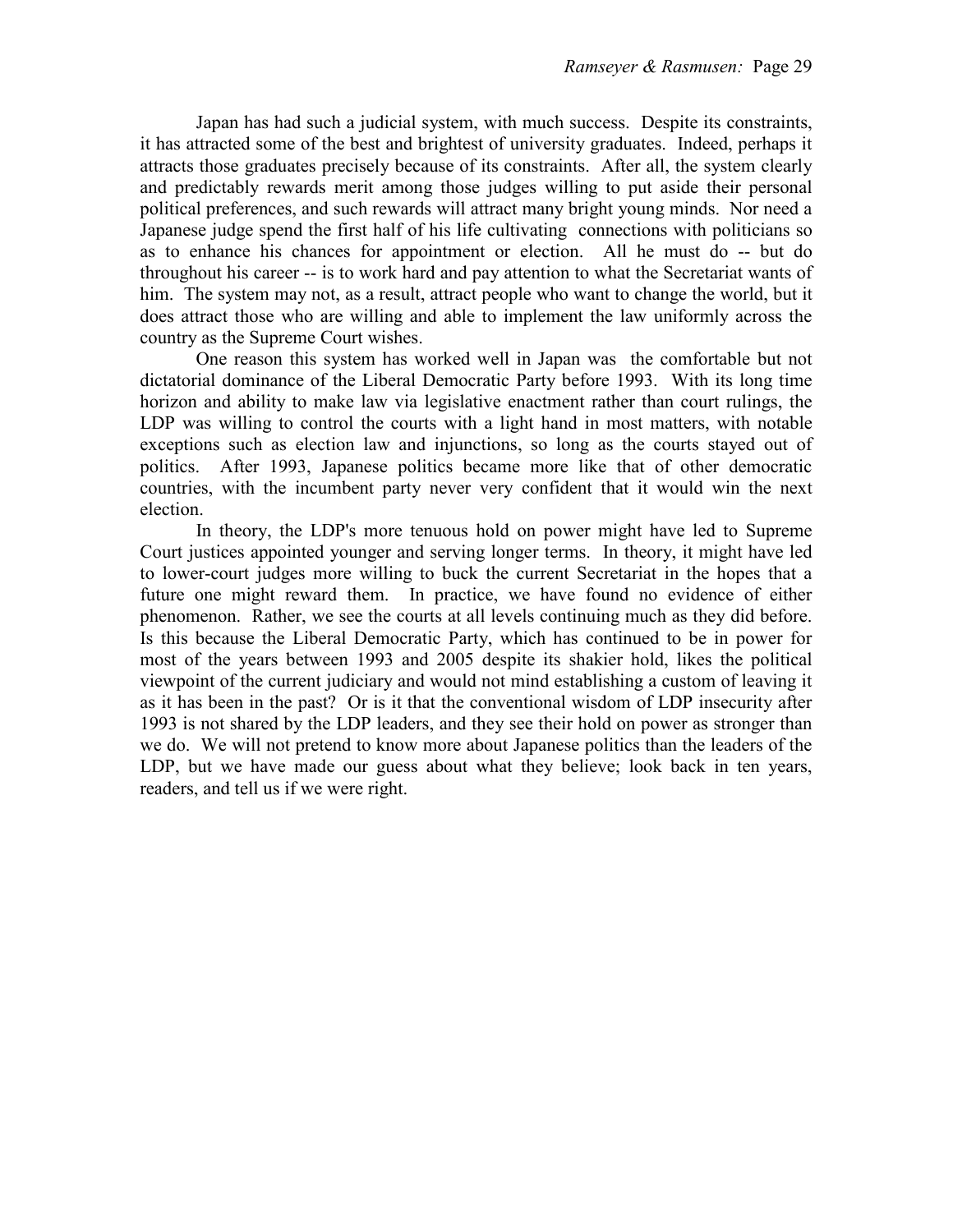## **Table 1: Appointments to the Supreme Court, 1973-2003: Selected Statistics**

| Α.             | Justices appointed:                                    |      | 82 |  |  |
|----------------|--------------------------------------------------------|------|----|--|--|
| B.             | Chief Justices appointed:                              |      | 7  |  |  |
| $C_{\infty}$   | Mean age of appointment of Justices -                  |      |    |  |  |
|                | $1973 - 1982: 63.8$                                    |      |    |  |  |
|                | $1983 - 1992: 64.3$                                    |      |    |  |  |
|                | $1993 - 1997$ : 64.0                                   |      |    |  |  |
|                | $1998 - 2002$ : 64.0                                   |      |    |  |  |
|                |                                                        |      |    |  |  |
|                | D. Percent Justices appointed from the lower courts -- |      |    |  |  |
|                | $1973 - 1982: 0.42$                                    |      |    |  |  |
|                | $1983 - 1992:$                                         | 0.42 |    |  |  |
|                | $1993 - 1997$ : 0.29                                   |      |    |  |  |
|                | 1998-2002: 0.36                                        |      |    |  |  |
|                |                                                        |      |    |  |  |
| $E_{\rm{tot}}$ | Percent Justices appointed from the bar -              |      |    |  |  |
|                |                                                        |      |    |  |  |
|                | $1973 - 1982: 0.35$                                    |      |    |  |  |
|                | 1983-1992; 0.31                                        |      |    |  |  |
|                | $1993 - 1997:$                                         | 0.29 |    |  |  |
|                | 1998-2002:                                             | 0.29 |    |  |  |

 Source: Nihon minshu horitsuka kyokai, ed., Zen saibankan keireki soran dai 4 ban [Overview of Careers of All Japanese Judges, 4th ed.] (Tokyo: Konin sha, 2004).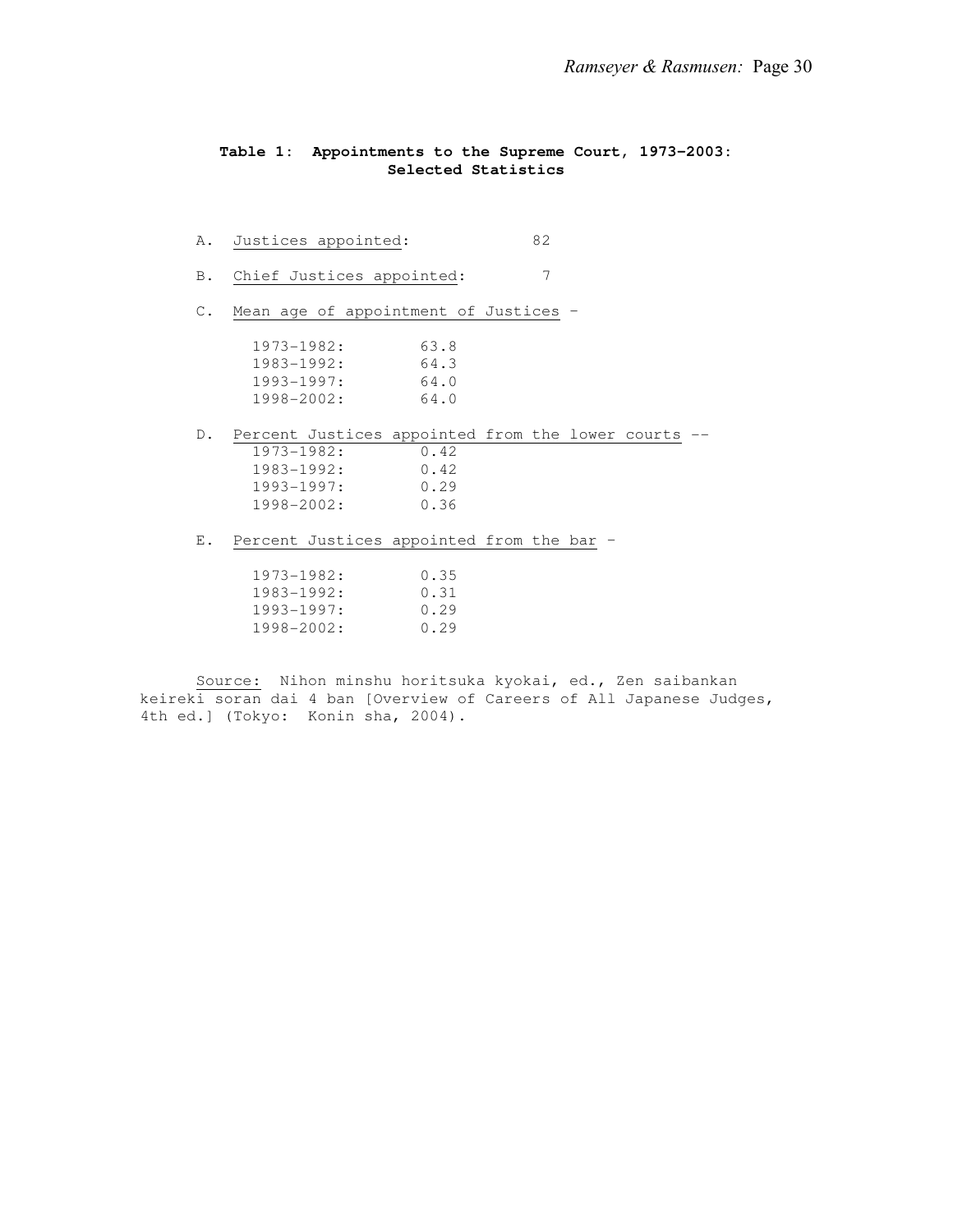| Prime           |                  |             |           | Apprx |            | Chief    | Secretariat | Secretary- |
|-----------------|------------------|-------------|-----------|-------|------------|----------|-------------|------------|
| Minister        | Justice          | <b>Born</b> | Appointed | Age   | Prior Job  | Justice? | post?       | General?   |
| Nakasone        | Tsunoda          | 1920        | 1983      | 63    | bureaucrat |          |             |            |
| Nakasone        | <b>Takashima</b> | 1919        | 1984      | 65    | bureaucrat |          |             |            |
| <b>Nakasone</b> | Yaguchi          | 1920        | 1984      | 64    | judge      | yes      | yes         | yes        |
| Nakasone        | Shimatani        | 1920        | 1984      | 64    | lawyer     |          |             |            |
| Nakasone        | Nagashima        | 1918        | 1984      | 66    | prosecutor |          |             |            |
| Nakasone        | Oouchi           | 1922        | 1985      | 63    | judge      | no       | yes         | yes        |
| Nakasone        | Fujishima        | 1924        | 1985      | 61    | prosecutor |          |             |            |
| Nakasone        | Kagawa           | 1921        | 1986      | 65    | judge      | no       | no          | no         |
| Nakasone        | Sato             | 1920        | 1986      | 66    | lawyer     |          |             |            |
| Nakasone        | Sakaue           | 1923        | 1986      | 63    | lawyer     |          |             |            |
| Nakasone        | Hayashi          | 1923        | 1986      | 63    | lawyer     |          |             |            |
| Nakasone        | Yotsuya          | 1922        | 1987      | 65    | judge      | no       | yes         | yes        |
| Nakasone        | Okuno            | 1920        | 1987      | 67    | lawyer     |          |             |            |
| Takeshita       | Teika            | 1923        | 1988      | 65    | judge      | no       | no          | no         |
| Takeshita       | Oohori           | 1925        | 1988      | 63    | prosecutor |          |             |            |
| Kaifu           | Sonobe           | 1929        | 1989      | 60    | judge      | no       | no          | no         |
| Kaifu           | <b>Kusaba</b>    | 1925        | 1989      | 64    | judge      | yes      | yes         | yes        |
| Kaifu           | Mimura           | 1924        | 1990      | 66    | bureaucrat |          |             |            |
| Kaifu           | Nakajima         | 1925        | 1990      | 65    | bureaucrat |          |             |            |
| Kaifu           | Kabe             | 1927        | 1990      | 63    | judge      | no       | yes         | yes        |
| Kaifu           | Hashimoto        | 1922        | 1990      | 68    | lawyer     |          |             |            |
| Kaifu           | Sato             | 1924        | 1990      | 66    | lawyer     |          |             |            |
| Kaifu           | Kizaki           | 1924        | 1990      | 66    | lawyer     |          |             |            |
| Miyazawa        | Oonishi          | 1928        | 1991      | 63    | judge      | no       | yes         | yes        |
| Miyazawa        | Ono              | 1930        | 1992      | 62    | judge      | no       | yes         | no         |
| <b>Miyazawa</b> | Miyoshi          | 1927        | 1992      | 65    | judge      | yes      | yes         | no         |
| Miyazawa        | Oono             | 1927        | 1993      | 66    | lawyer     |          |             |            |
| Miyazawa        | Ooshiro          | na          | 1993      | na    | lawyer     |          |             |            |

# **Table 2: Appointments to the Supreme Court, 1983-2005**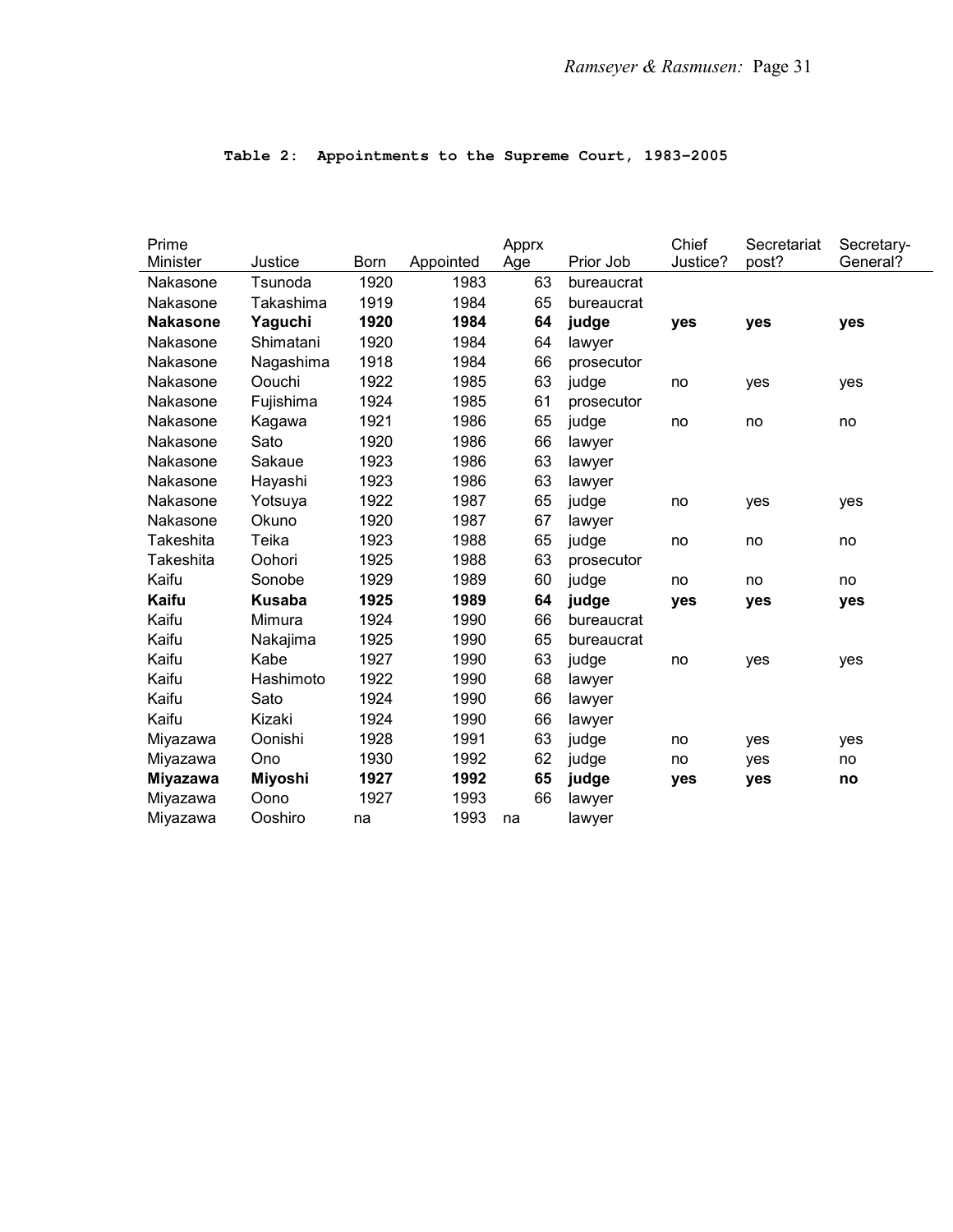## **Table 2 (Cont'd)**

| Prime         |                |             |           | Apprx |            | Chief    | Secretariat | Secretary- |
|---------------|----------------|-------------|-----------|-------|------------|----------|-------------|------------|
| Minister      | Justice        | <b>Born</b> | Appointed | Age   | Prior Job  | Justice? | post?       | General?   |
| Hosokawa      | Chigusa        | 1932        | 1993      | 61    | judge      | no       | yes         | yes        |
| Hosokawa      | Takahashi      | 1927        | 1994      | 67    | bureaucrat |          |             |            |
| Hosokawa      | Ozaki          | 1929        | 1994      | 65    | lawyer     |          |             |            |
| Hosokawa      | Negishi        | 1928        | 1994      | 66    | prosecutor |          |             |            |
| Murayama      | Kawai          | 1932        | 1994      | 62    | lawyer     |          |             |            |
| Murayama      | Fukuda         | 1935        | 1995      | 60    | bureaucrat |          |             |            |
| Murayama      | Fujii          | 1932        | 1995      | 63    | judge      | no       | no          | no         |
| Murayama      | Endo           | 1930        | 1995      | 65    | lawyer     |          |             |            |
| Murayama      | ljima          | 1932        | 1995      | 63    | prosecutor |          |             |            |
| Hashimoto     | Oode           | 1932        | 1997      | 65    | bureaucrat |          |             |            |
| Hashimoto     | Kanatani       | 1935        | 1997      | 62    | judge      | no       | yes         | yes        |
| Hashimoto     | Yamaguchi      | 1932        | 1997      | 65    | judge      | yes      | yes         | yes        |
| Hashimoto     | Motohara       | 1931        | 1997      | 66    | lawyer     |          |             |            |
| Obuchi        | Kitagawa       | 1934        | 1998      | 64    | judge      | no       | yes         | no         |
| Obuchi        | Kameyama       | 1934        | 1998      | 64    | prosecutor |          |             |            |
| Obuchi        | Kajitani       | 1935        | 1999      | 64    | lawyer     |          |             |            |
| Obuchi        | Okuda          | 1932        | 1999      | 67    | professor  |          |             |            |
| <b>Obuchi</b> | <b>Machida</b> | 1936        | 2000      | 64    | judge      | yes      | yes         | no         |
| Mori          | Fukazawa       | 1934        | 2000      | 66    | lawyer     |          |             |            |
| Koizumi       | Yokoo          | 1941        | 2001      | 60    | bureaucrat |          |             |            |
| Koizumi       | Hamada         | 1936        | 2001      | 65    | lawyer     |          |             |            |
| Koizumi       | Ueda           | 1937        | 2002      | 65    | judge      | no       | yes         | no         |
| Koizumi       | Shimada        | 1938        | 2002      | 64    | judge      | no       | yes         | no         |
| Koizumi       | Izumi          | 1939        | 2002      | 63    | judge      | no       | yes         | yes        |
| Koizumi       | Takii          | 1936        | 2002      | 66    | lawyer     |          |             |            |
| Koizumi       | Fujita         | 1940        | 2002      | 62    | professor  |          |             |            |
| Koizumi       | Kainaka        | 1940        | 2002      | 62    | prosecutor |          |             |            |
| Koizumi       | <b>Tsuno</b>   | 1938        | 2004      | 66    | bureaucrat |          |             |            |
| Koizumi       | Saiguchi       | 1938        | 2004      | 66    | lawyer     |          |             |            |
| Koizumi       | Imai           | 1939        | 2004      | 65    | judge      |          | yes         | no         |
| Koizumi       | Nakegawa       | 1939        | 2005      | 66    | lawyer     |          |             |            |
| Koizumi       | Horigome       | 1940        | 2005      | 65    | judge      |          | yes         | yes        |
| Koizumi       | Furuta         | 1942        | 2005      | 63    | prosecutor |          |             |            |
|               |                |             |           |       |            |          |             |            |

 Notes: The 2005 court is in italics. Chief justices are in boldface. Koizumi's first eight appointments (a court majority) are between horizontal lines. The last column indicates whether the justice had been secretary-general of the secretariat.

 Sources: Nihon minshu horitsuka kyokai, ed., Zen saibankan keireki soran dai 4 ban [Overview of Careers of All Japanese Judges, 4th ed.] (Tokyo: Konin sha, 2004); Supreme Court of Japan, http://courtdomino2.courts.go.jp/home.nsf/ehome?OpenPage.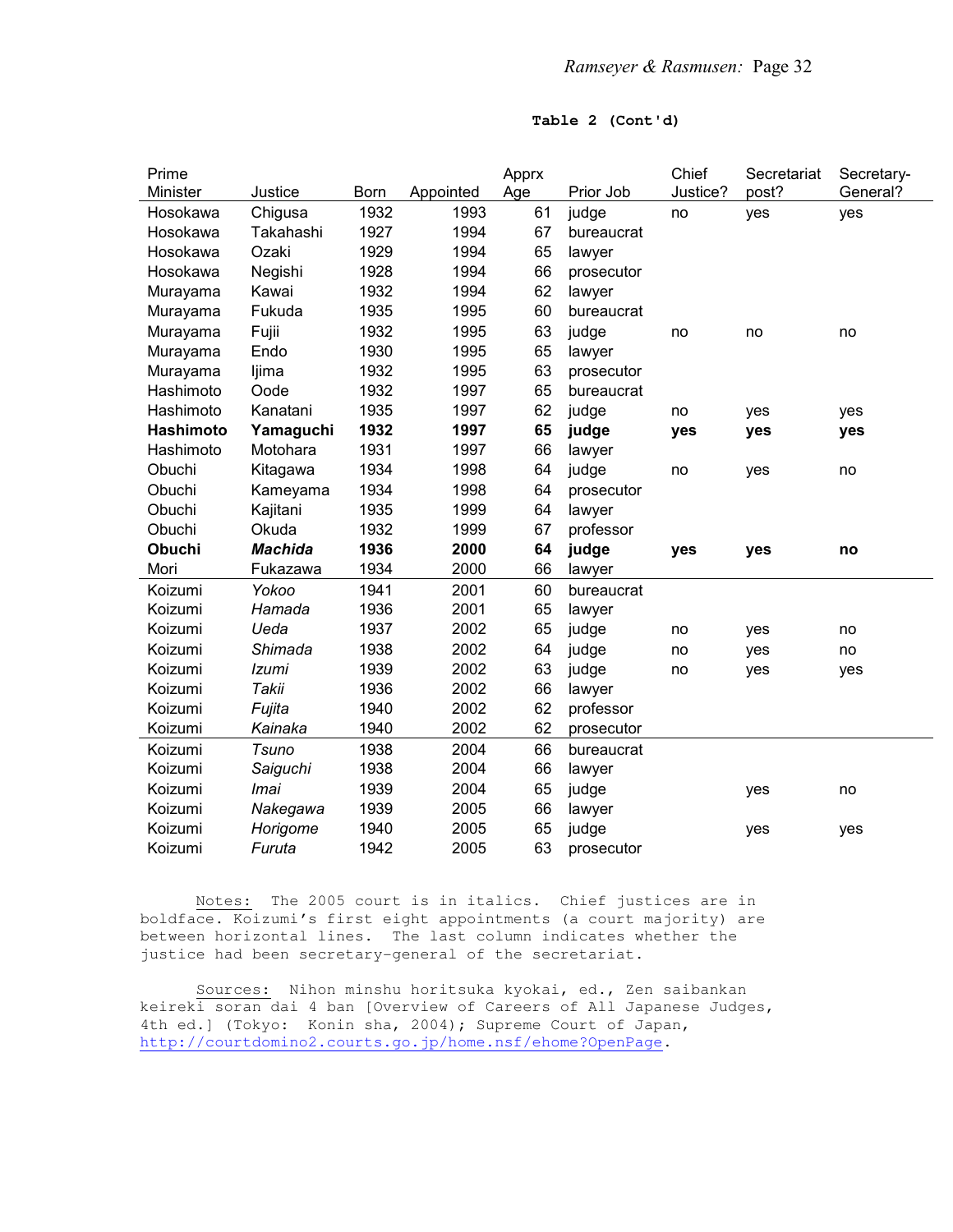## **Table 3: Lower Court Judges Appointed in 1968, 1978, 1988, and 1998: Selected Statistics**

| Α.             | Number appointed --                         |                                                         |
|----------------|---------------------------------------------|---------------------------------------------------------|
|                | Class of 1968:                              | 86 (93% male)                                           |
|                | Class of 1978:                              | 82 (93% male)                                           |
|                | Class of 1988:                              | 79 (91% male)                                           |
|                | Class of 1998:                              | 94 (81% male)                                           |
| Β.             | % University of Tokyo graduates             |                                                         |
|                | Class of 1968:                              | 29.1                                                    |
|                | Class of 1978:                              | 17.1                                                    |
|                | Class of 1988:                              | 20.3                                                    |
|                | Class of 1998:                              | 17.0                                                    |
| $\mathbb{C}$ . | % University of Kyoto graduates             |                                                         |
|                | Class of 1968:                              | 10.5                                                    |
|                | Class of 1978:                              | 13.4                                                    |
|                | Class of 1988:                              | 2.5                                                     |
|                | Class of 1998:                              | $\Omega$                                                |
| D.             | Mean times flunking the LRTI entrance exam  |                                                         |
|                | Class of 1968:                              | 4.4                                                     |
|                | Class of 1978:                              | 4.6                                                     |
|                | Class of 1988:                              | 4.9                                                     |
|                | Class of 1998:                              | 3.5                                                     |
| Е.             |                                             | % appointed initially to the Tokyo District Court --    |
|                | Class of 1968:                              | 18.8                                                    |
|                | Class of 1978:                              | 19.2                                                    |
|                | Class of 1988:                              | 31.5                                                    |
|                | Class of 1998:                              | 30.1                                                    |
| $F$ .          |                                             | % appointed initially to branch office or summary court |
|                | Class of 1968:                              | 12.9                                                    |
|                | Class of 1978:                              | 2.6                                                     |
|                | Class of 1988:                              | $\Omega$                                                |
|                | Class of 1998:                              | $\Omega$                                                |
|                | G. % members of the Young Jurists League -- |                                                         |
|                |                                             |                                                         |

| Class of 1968: |  | 11.6             |
|----------------|--|------------------|
| Class of 1978: |  | $\left( \right)$ |
| Class of 1988: |  | $\left( \right)$ |
| Class of 1998: |  |                  |

 Sources: Nihon minshu horitsuka kyokai, ed., Zen saibankan keireki soran dai 4 ban [Overview of Careers of All Japanese Judges, 4th ed.] (Tokyo: Konin sha, 2004); We obtained the YJL roster from Shiso undo kenkyu sho, ed., Osorubeki saiban [Fearsome Trials] (Tokyo: Zenbo sha, 1969); Gakushikai, Kaiinshi meiroku: Heisei 10 nen yo [Membership Roster: For 1998 Use] (Tokyo: Gakushikai, 1997).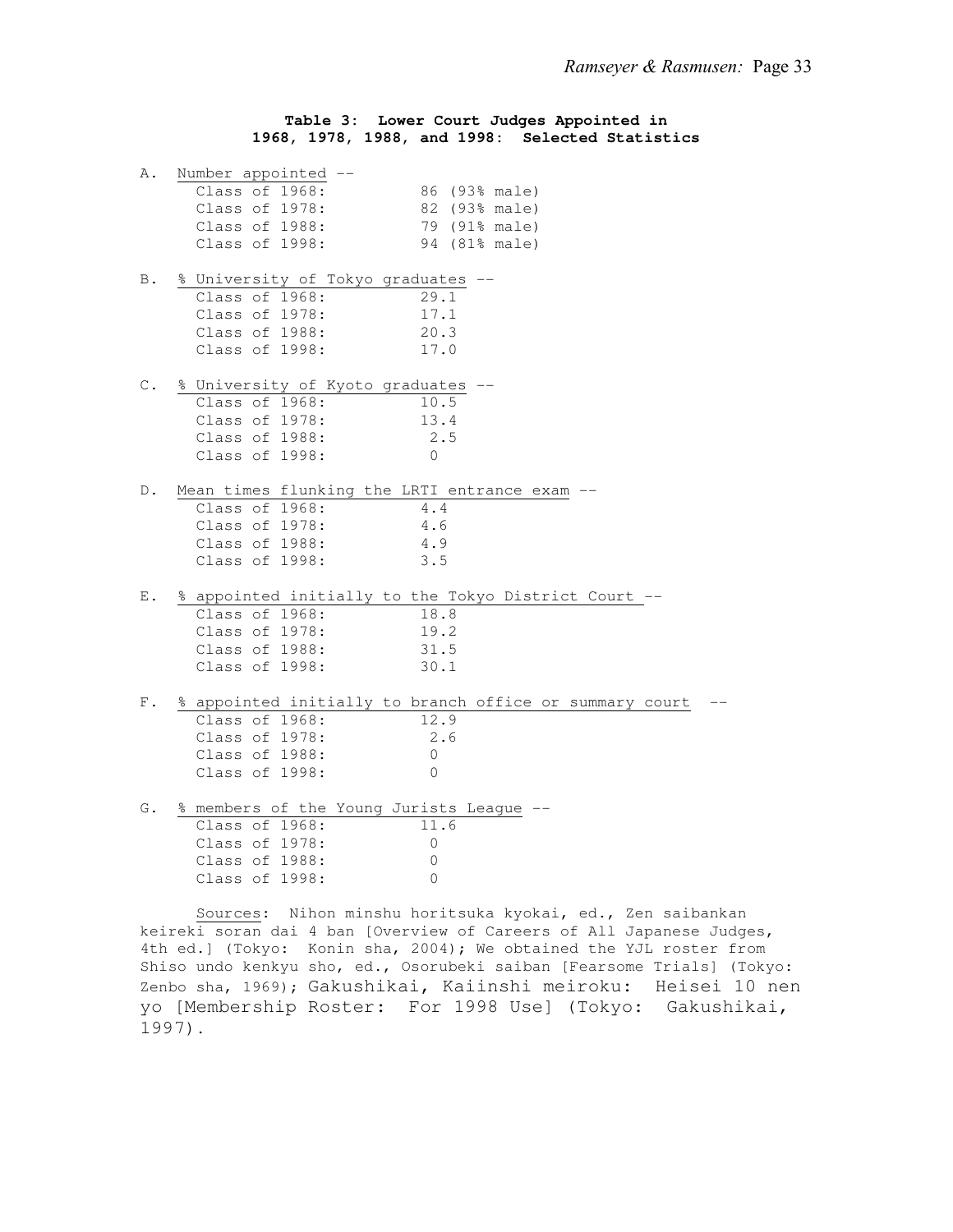## **Table 4: Initial Appointment to the Tokyo District Court**

|                       | Pre-1993 | $Post-1993$ |
|-----------------------|----------|-------------|
| U Tokyo graduates     | .30      | .63         |
| Non-U Tokyo graduates | .16      | .23         |
| U Kyoto graduates     | .23      | $\star$     |
| Non-U Kyoto graduates | .18      |             |
| Flunks < 5            | .24      | .35         |
| Flunks > 4            | .10      | .19         |
| Men                   | .20      | .32         |
| Women                 | .09      | .24         |

A. Fraction of Class Starting at Tokyo District Court

Notes: \* No U Kyoto graduates in the class of 1998.

 The pre-1993 column details the first postings of the classes of 1958, 1968, 1978, and 1988; the post-1993 column details the first postings of the class of 1998.

B. Determinants of Starting at the Tokyo District Court

| U Tokyo              | $.117**$   |                | $Cl-98 * U Tokyo$ | .288    |
|----------------------|------------|----------------|-------------------|---------|
|                      | (1.91)     |                |                   | (1.54)  |
| U Kyoto <sup>a</sup> | .022       |                |                   |         |
|                      | (0.31)     |                |                   |         |
| Flunks               | $-.034***$ |                | $Cl-98$ * Flunks  | $-.035$ |
|                      | (3.17)     |                |                   | (1.48)  |
| Male                 | $-.019$    | $Cl-98$ * Male |                   | $.226*$ |
|                      | (0.23)     |                |                   | (1.73)  |
|                      |            |                |                   |         |

| - n         |     | 424 |
|-------------|-----|-----|
| Adjusted R2 | .04 |     |

 Notes: Dependent variable = 1 if initial appointment is to the Tokyo District Court. The regression is probit. The table gives the marginal effects calculated at the median, followed by the absolute value of z-statistic. The adjusted R2 is calculated for the analogous regression in OLS. \* Significant at the 10 percent level; \*\* significant at the 5 percent level; \*\*\* significant at the 1 percent level. Even for the classes of 1958 and 68, YJL membership did not affect initial appointments.

a No U Kyoto graduates were in the class of 1998.

Sources: See Table 3.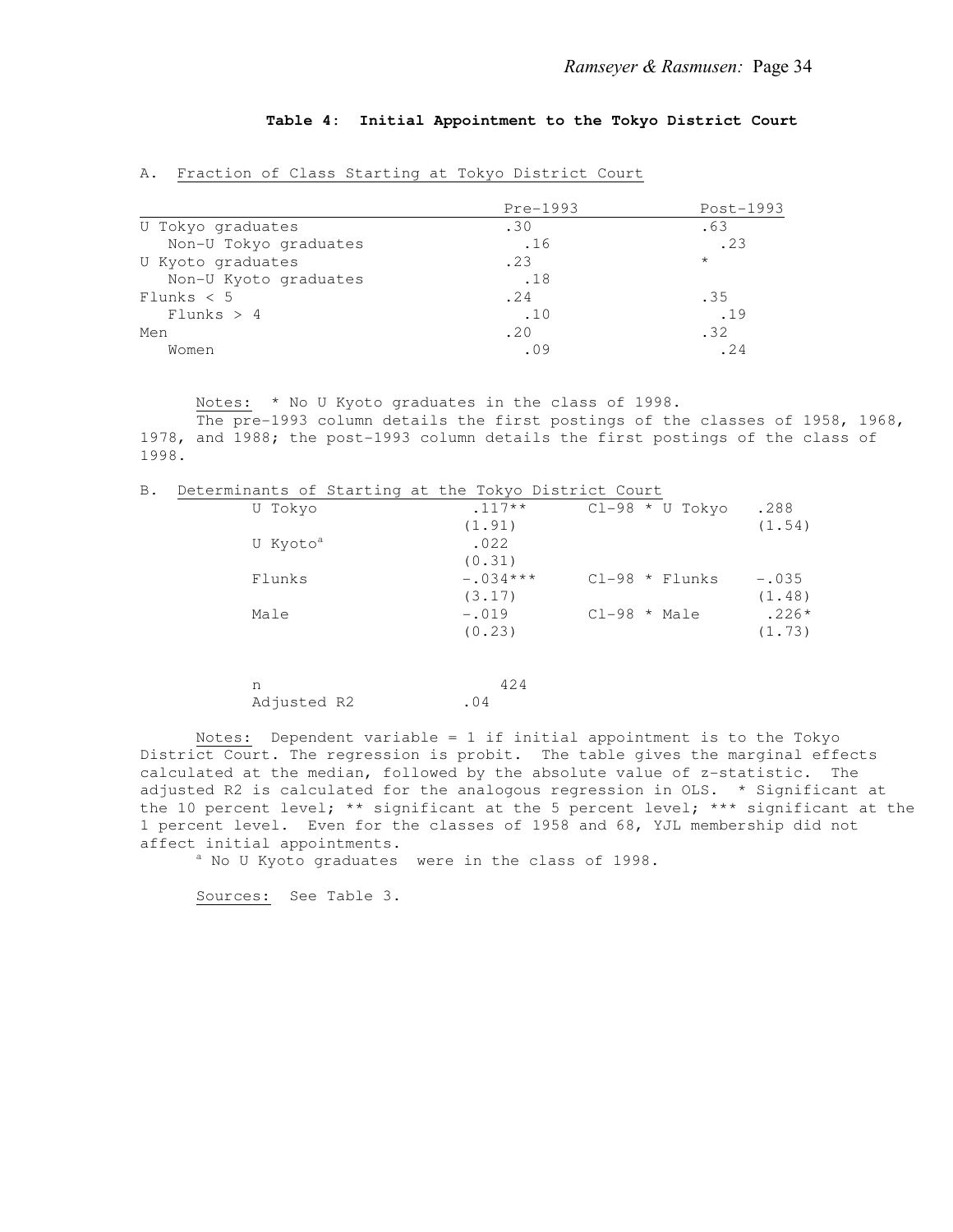## **Table 5: Years 5-15 Appointments**

|                       | Pre-1993 | Post-1993    |
|-----------------------|----------|--------------|
| TDC Starters          | .28      | .30          |
| Non-TDC Starters      | .06      | .08          |
| U Tokyo graduates     | .16      | .20          |
| Non-U Tokyo graduates | .08      | .14          |
| U Kyoto graduates     | .15      | $\star$      |
| Non-U Kyoto graduates | .10      |              |
| Flunks $< 5$          | .12      | .23          |
| Flunks > 4            | .06      | .06          |
| Non-YJL Members       | .10      | $\star\star$ |
| YJL Members           | .09      |              |
| Men                   | .11      | .16          |
| Women                 | .03      | .10          |

## A. Fraction of Years 5-15 in Administrative Posts

Notes: \* Only 1 graduate. \*\* No members in this age bracket.

 The pre-1993 column details the careers of the class of 1968 during 1973-1983 and the class of 1978 during 1983-1993; the post-1993 column details the careers of the class of 1988 during 1993-2003.

|                       | Pre-1993 | Post-1993    |
|-----------------------|----------|--------------|
| TDC Starters          | .15      | .19          |
| Non-TDC Starters      | .35      | .28          |
| U Tokyo graduates     | .24      | .29          |
| Non-U Tokyo graduates | .33      | .24          |
| U Kyoto graduates     | .27      | $\star$      |
| Non-U Kyoto graduates | .31      |              |
| Flunks < 5            | .27      | .19          |
| Flunks > 4            | .39      | .31          |
| Non-YJL Members       | .30      | $\star\star$ |
| YJL Members           | .35      |              |
| Men                   | .32      | .25          |
| Women                 | .19      | .20          |

B. Fraction of Years 5-15 in Branch Offices or Summary Courts

Notes: \* Only 1 graduate. \*\* No members in this age bracket.

 The pre-1993 column details the careers of the class of 1968 during 1973-1983 and the class of 1978 during 1983-1993; the post-1993 column details the careers of the class of 1988 during 1993-2003.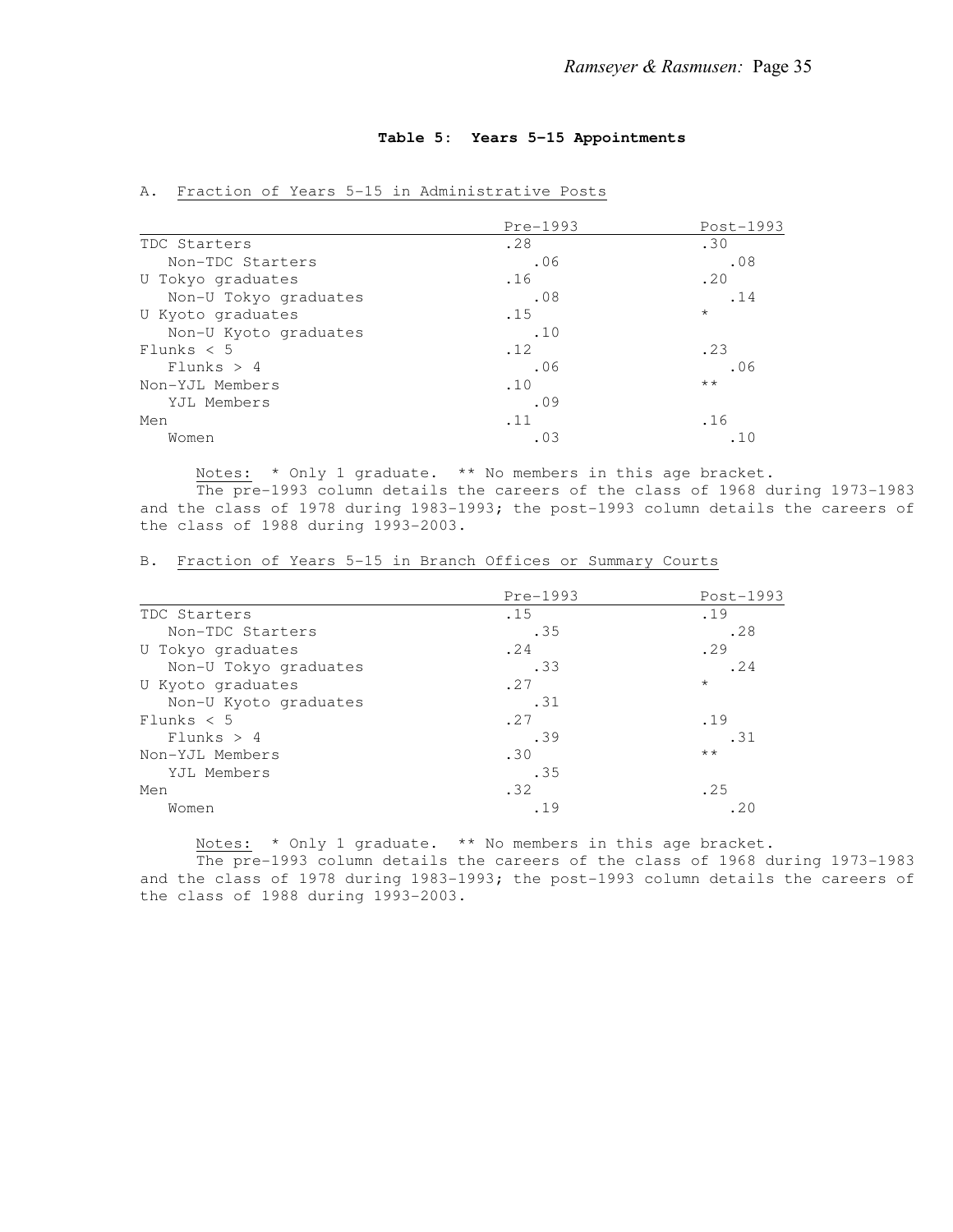#### **Table 5 (Cont'd)**

| $\mathbb{C}$ . | Determinants of Administrative Appointments |           |                        |          |
|----------------|---------------------------------------------|-----------|------------------------|----------|
|                | YJL <sup>a</sup>                            | $-.026$   |                        |          |
|                |                                             | (1.51)    |                        |          |
|                | U Tokyo                                     | .035      | $Cl-88$ * U Tokyo      | .009     |
|                |                                             | (1.21)    |                        | (0.22)   |
|                | U Kyoto                                     | $-.007$   | $Cl-88$ * U Kyoto      | $.622**$ |
|                |                                             | (0.27)    |                        | (2.07)   |
|                | Flunks                                      | $-.005$   | $Cl-88$ * Flunks       | $-.012$  |
|                |                                             | (1.44)    |                        | (1.64)   |
|                | Male                                        | $.046***$ | $Cl-88$ * Male         | .083     |
|                |                                             | (2, 70)   |                        | (1.23)   |
|                | $1st$ TDC                                   | $.191***$ | $CL-88$ * $1^{st}$ TDC | $-.005$  |
|                |                                             | (3.49)    |                        | (0.14)   |
|                | n                                           | 239       |                        |          |
|                | Adjusted R2                                 | .26       |                        |          |

 Notes: The dependent variable gives the fraction of the time during years 5- 15 of  $\overline{a}$  judge's career that he spends in an administrative post.

 The regression is tobit. Censoring: (179,58,2). The table gives the marginal effects calculated at the median, followed by the absolute value of tstatistic. The adjusted R2 is calculated for the analogous regression in OLS. \* Significant at the 10 percent level; \*\* significant at the 5 percent level; \*\*\* significant at the 1 percent level.

 $^{\text{a}}$  No members of the class of 1988 were members of the YJL.

#### D. Determinants of Branch Office Appointments

| YJL <sup>a</sup>    | $.101*$   |                        |            |
|---------------------|-----------|------------------------|------------|
|                     | (2.02)    |                        |            |
| U Tokyo             | $-.048$   | $Cl-88 * U Tokyo$      | .118       |
|                     | (1.13)    |                        | (1.39)     |
| U Kyoto             | $-.001$   | $Cl-88 * U$ Kyoto      | $-.331***$ |
|                     | (0.02)    |                        | (13.17)    |
| Flunks              | $.024***$ | $Cl-88$ * Flunks       | .003       |
|                     | (5.51)    |                        | (0.35)     |
| Male                | $.142***$ | $Cl-88$ * Male         | $-.106*$   |
|                     | (2.77)    |                        | (1.83)     |
| $1^{\text{st}}$ TDC | $-165***$ | $Cl-88$ * $1^{st}$ TDC | .084       |
|                     | (4.21)    |                        | (1.03)     |
| n                   | 239       |                        |            |
| Adjusted R2         | .26       |                        |            |
|                     |           |                        |            |

 Notes: The dependent variable gives the fraction of the time during years 5- 15 of a judge's career that he spends in a branch office or summary court.

 The regression is tobit. Censoring: (59,177,3). The table gives the marginal effects calculated at the median, followed by the absolute value of tstatistic. The adjusted R2 is calculated for the analogous regression in OLS. \* Significant at the 10 percent level; \*\* significant at the 5 percent level; \*\*\* significant at the 1 percent level.

 $^{\text{a}}$  No members of the class of 1988 were members of the YJL.

Sources: See Table 3.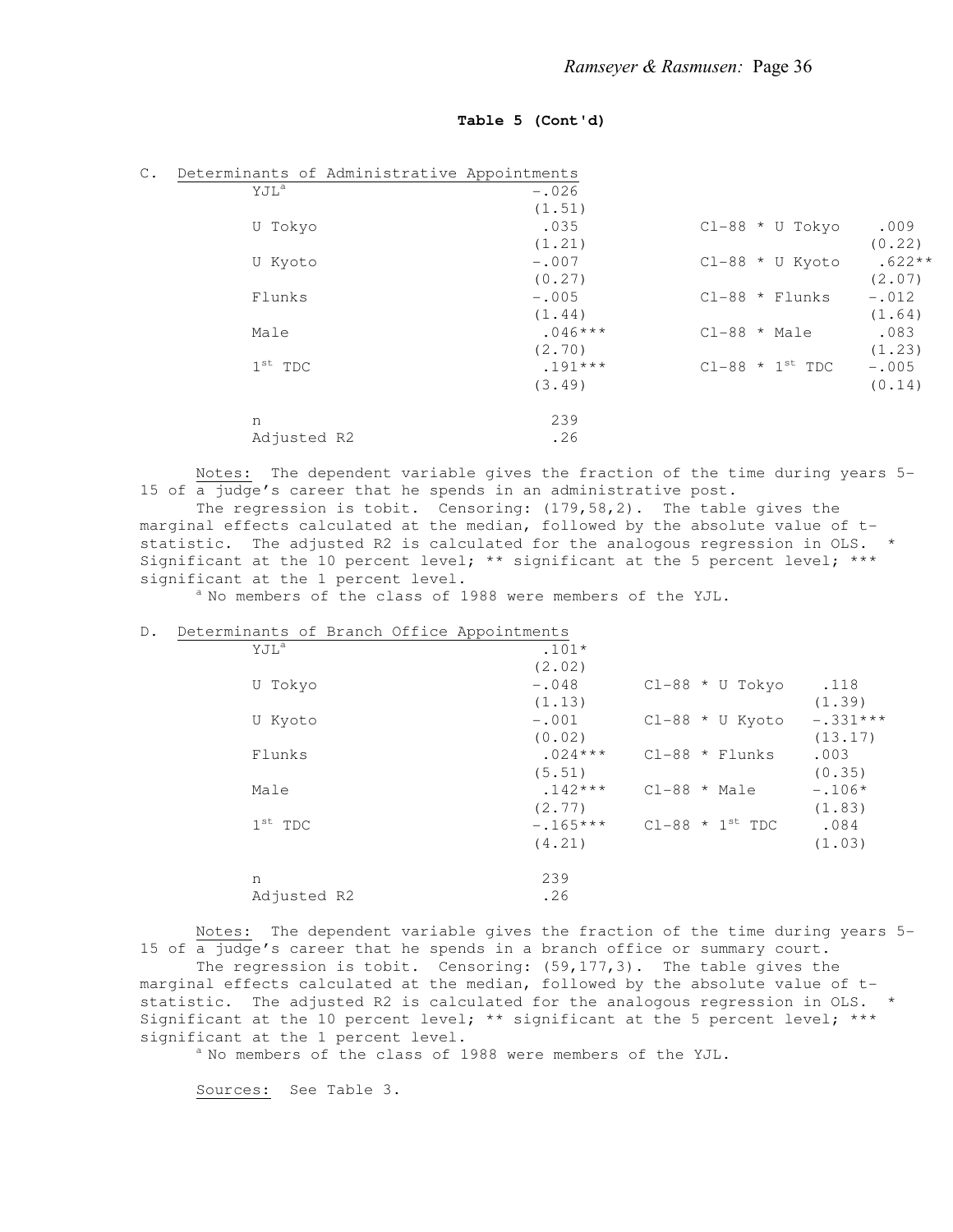## **Table 6: Years 15-25 Appointments**

|                       | Pre-1993 | Post-1993 |
|-----------------------|----------|-----------|
| TDC Starters          | .61      | .62       |
| Non-TDC Starters      | .32      | .27       |
| U Tokyo graduates     | .44      | .34       |
| Non-U Tokyo graduates | .33      | .32       |
| U Kyoto graduates     | .56      | .55       |
| Non-U Kyoto graduates | .32      | .29       |
| Flunks $< 5$          | .40      | .37       |
| Flunks > 4            | .26      | .21       |
| Non-YJL Members       | .38      | $\star$   |
| YJL Members           | .30      |           |
| Men                   | .37      | .34       |
| Women                 | .31      | .08       |

## A. Fraction of Years 15-25 in Administrative Posts

Notes: \* No members in this age bracket.

 The pre-1993 column details the careers of the class of 1958 during 1973-1983 and the class of 1968 during 1983-1993; the post-1993 column details the careers of the class of 1978 during 1993-2003.

|                       | Pre-1993 | Post-1993 |
|-----------------------|----------|-----------|
| TDC Starters          | .08      | .04       |
| Non-TDC Starters      | .21      | .27       |
| U Tokyo graduates     | .11      | .19       |
| Non-U Tokyo graduates | .22      | .22       |
| U Kyoto graduates     | .07      | .14       |
| Non-U Kyoto graduates | .21      | .23       |
| Flunks $< 5$          | .16      | .16       |
| Flunks > 4            | .27      | .36       |
| Non-YJL Members       | .18      | $\star$   |
| YJL Members           | .21      |           |
| Men                   | .19      | .20       |
| Women                 | .15      | . 44      |

#### B. Fraction of Years 15-25 in Branch Offices or Summary Courts

Notes: \* No members in this age bracket.

 The pre-1993 column details the careers of the class of 1958 during 1973-1983 and the class of 1968 during 1983-1993; the post-1993 column details the careers of the class of 1978 during 1993-2003.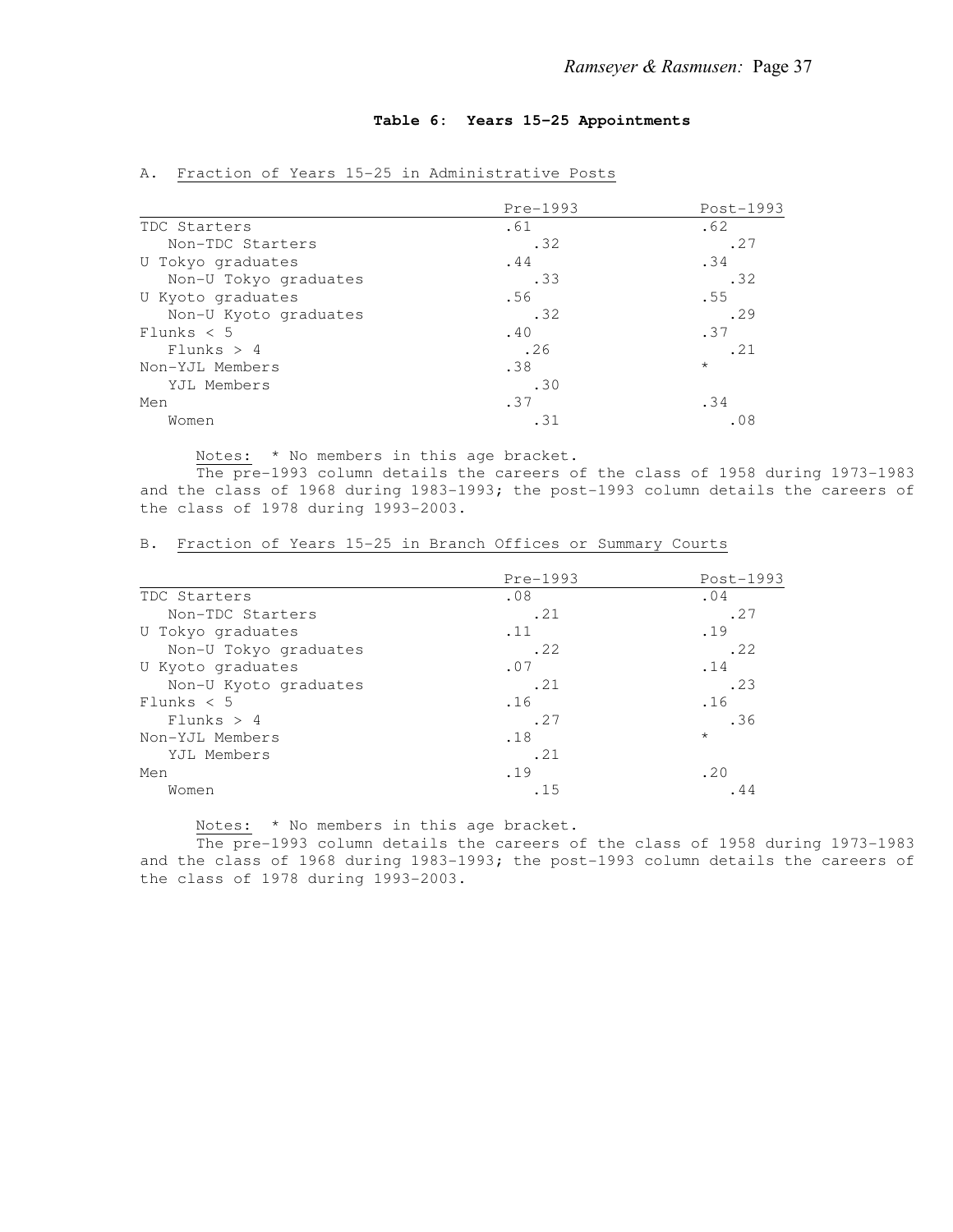#### **Table 6 (Cont'd)**

| $\mathbb{C}$ . | Determinants of Administrative Appointments |           |                              |         |
|----------------|---------------------------------------------|-----------|------------------------------|---------|
|                | YJL <sup>a</sup>                            | $-.114**$ |                              |         |
|                |                                             | (2.58)    |                              |         |
|                | U Tokyo                                     | $.119*$   | $Cl-78 * U Tokyo$            | $-.072$ |
|                |                                             | (1.87)    |                              | (0.73)  |
|                | U Kyoto                                     | $.237***$ | $Cl-78 * U$ Kyoto            | $-.032$ |
|                |                                             | (3.14)    |                              | (0.27)  |
|                | Flunks                                      | $-.003$   | $Cl-78$ * Flunks             | $-.031$ |
|                |                                             | (0.39)    |                              | (1.57)  |
|                | Male                                        | $.197***$ | $Cl-78$ * Male               | .055    |
|                |                                             | (3.25)    |                              | (0.52)  |
|                | $1st$ TDC                                   | $.210***$ | $Cl-78$ * $1^{\text{st}}TDC$ | .057    |
|                |                                             | (2.84)    |                              | (0.46)  |
|                | n                                           | 218       |                              |         |
|                | Adjusted R2                                 | .21       |                              |         |

 Notes: The dependent variable gives the fraction of the time during years 15-25 of a judge's career that he spends in an administrative post.

 The regression is tobit. Censoring: (68,143,7). The table gives the marginal effects calculated at the median, followed by the absolute value of tstatistic. The adjusted R2 is calculated for the analogous regression in OLS. \* Significant at the 10 percent level; \*\* significant at the 5 percent level; \*\*\* significant at the 1 percent level.

 $^{\text{a}}$  No members of the class of 1978 were members of the YJL.

#### D. Determinants of Branch Office Appointments

| YJL <sup>a</sup>    | .056       |                        |          |
|---------------------|------------|------------------------|----------|
|                     | (1.07)     |                        |          |
| U Tokyo             | $-.097***$ | $Cl-78 * U Tokyo$      | .065     |
|                     | (2.14)     |                        | (0.52)   |
| U Kyoto             | $-.145***$ | $Cl-78 * U$ Kyoto      | .173     |
|                     | (3, 24)    |                        | (1.00)   |
| Flunks              | .011       | $Cl-78$ * Flunks       | $.028*$  |
|                     | (1.53)     |                        | (1.73)   |
| Male                | .015       | $Cl-78$ * Male         | $-.091$  |
|                     | (0.21)     |                        | (1.36)   |
| $1^{\text{st}}$ TDC | $-.110**$  | $Cl-78$ * $1^{st}$ TDC | $-.139*$ |
|                     | (2.16)     |                        | (1.84)   |
| n                   | 218        |                        |          |
| Adjusted R2         | .13        |                        |          |
|                     |            |                        |          |

 Notes: The dependent variable gives the fraction of the time during years 15-25 of a judge's career that he spends in branch offices or summary courts.

 The regression is tobit. Censoring: (116,100,2). The table gives the marginal effects calculated at the median, followed by the absolute value of tstatistic. The adjusted R2 is calculated for the analogous regression in OLS. Significant at the 10 percent level; \*\* significant at the 5 percent level; \*\*\* significant at the 1 percent level.

 $^{\text{a}}$  No members of the class of 1978 were members of the YJL.

Sources: See Table 3.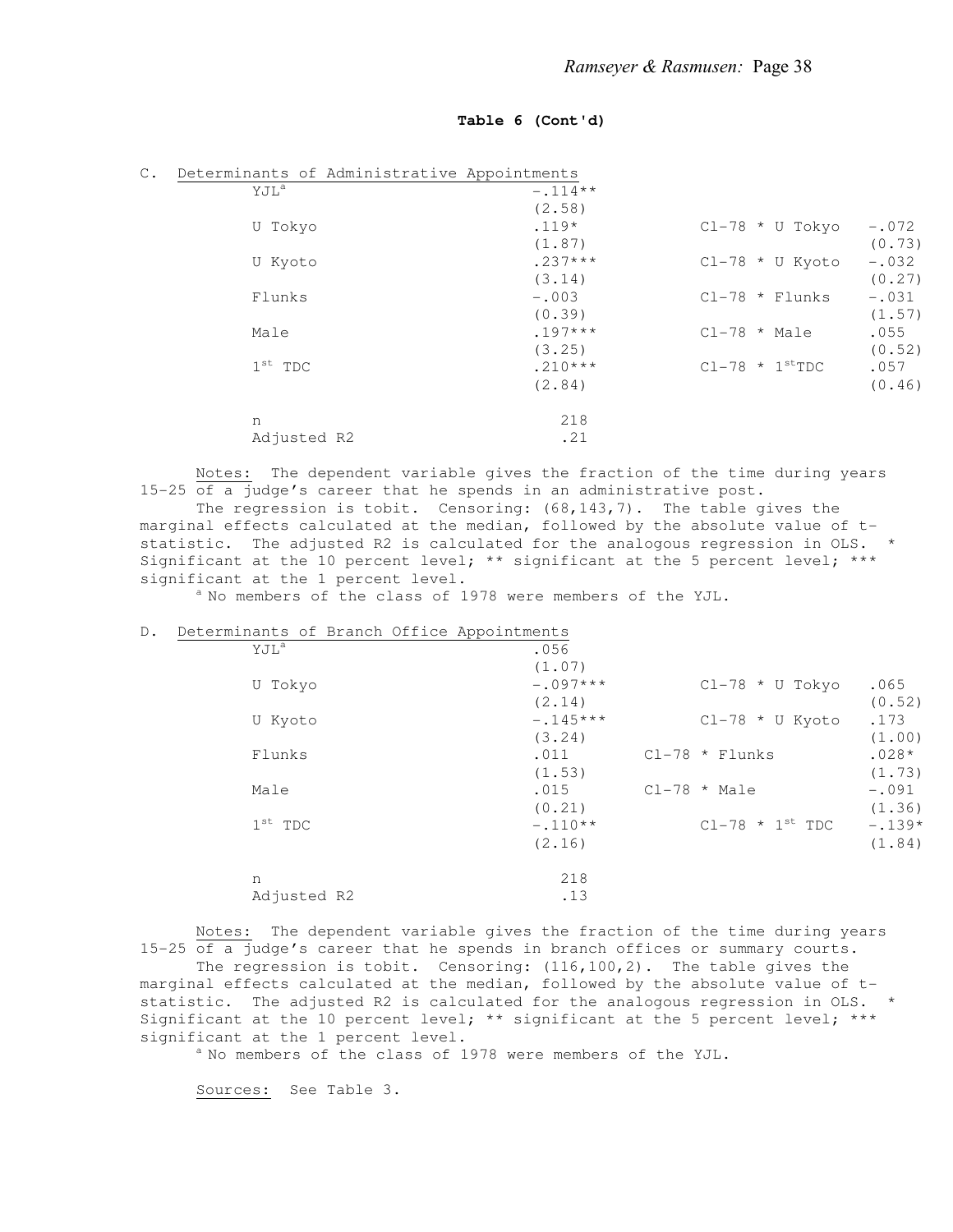## **Table 7: Years 25-35 Appointments**

|                       | Pre-1993 | Post-1993 |
|-----------------------|----------|-----------|
| TDC Starters          | .63      | .79       |
| Non-TDC Starters      | .63      | .49       |
| U Tokyo graduates     | .60      | .61       |
| Non-U Tokyo graduates | .65      | .55       |
| U Kyoto graduates     | .60      | .85       |
| Non-U Kyoto graduates | .65      | .53       |
| Flunks $< 5$          | .65      | .63       |
| Flunks > 4            | .58      | .37       |
| Non-YJL Members       | .69      | .60       |
| YJL Members           | .50      | .48       |
| Men                   | $\star$  | .57       |
| Women                 |          | .48       |

## A. Fraction of Years 25-35 in Administrative Posts

Notes: \* Only two women in this age bracket.

 The pre-1993 column details the careers of the class of 1958 during 1983- 1993; the post-1993 column details the careers of the class of 1968 during 1993- 2003.

|                       | Pre-1993 | Post-1993 |
|-----------------------|----------|-----------|
| TDC Starters          | .08      | .02       |
| Non-TDC Starters      | .06      | .19       |
| U Tokyo graduates     | .05      | .09       |
| Non-U Tokyo graduates | .06      | .17       |
| U Kyoto graduates     | .07      | .04       |
| Non-U Kyoto graduates | .06      | .16       |
| Flunks $< 5$          | .06      | .14       |
| Flunks > 4            | .04      | .16       |
| Non-YJL Members       | .04      | .12       |
| YJL Members           | .10      | .20       |
| Men                   | $\star$  | .14       |
| Women                 |          | .19       |

B. Fraction of Years 25-35 in Branch Offices or Summary Courts

Notes: \* Only two women in this age bracket.

 The pre-1993 column details the careers of the class of 1958 during 1983- 1993; the post-1993 column details the careers of the class of 1968 during 1993- 2003.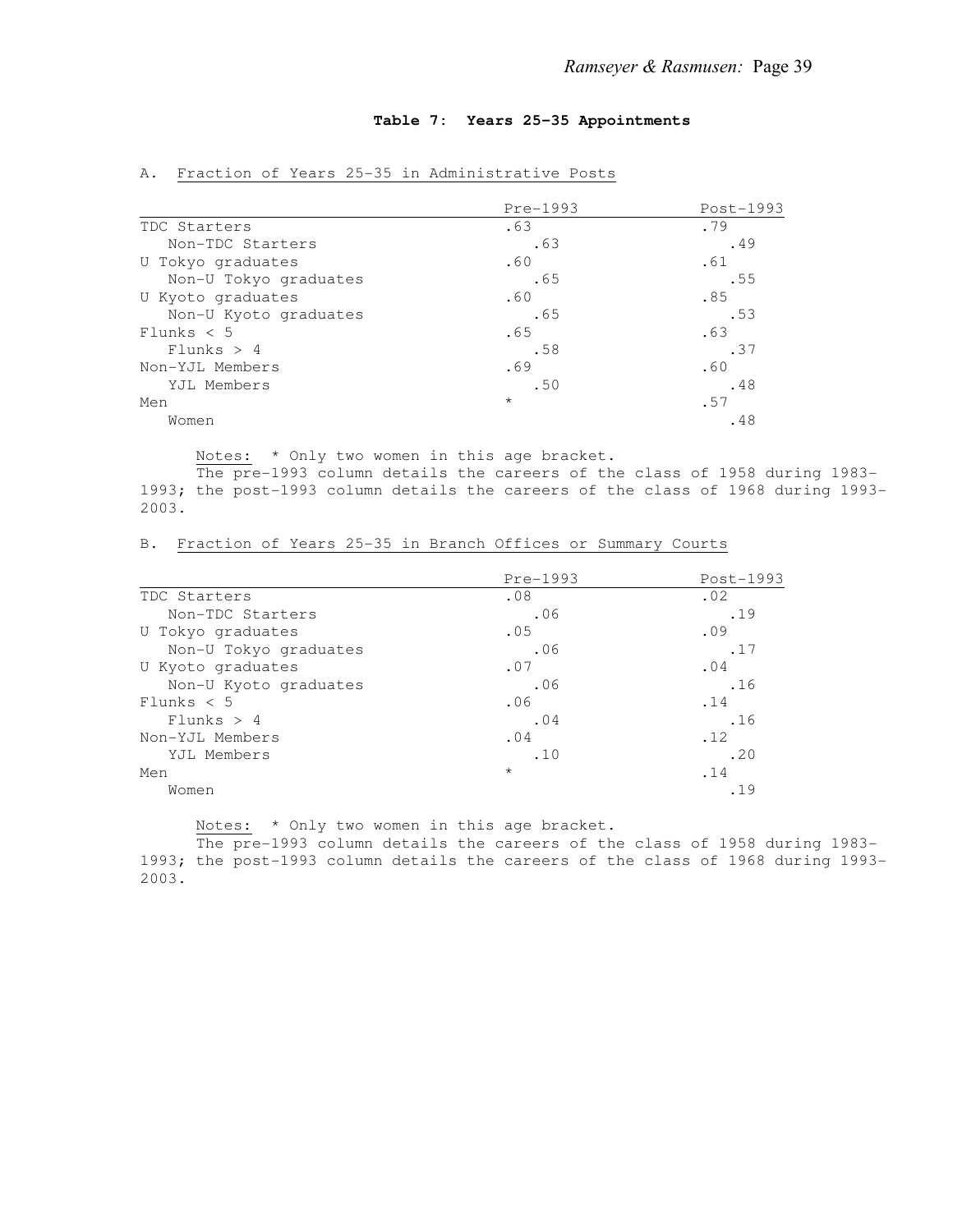## **Table 7 (Cont'd)**

| $\mathbb{C}$ . | Determinants of Administrative Appointments |          |                        |          |
|----------------|---------------------------------------------|----------|------------------------|----------|
|                | YJL                                         | $-.175*$ | $CL-68$ * YJL          | .028     |
|                |                                             | (1.78)   |                        | (0.22)   |
|                | U Tokyo                                     | $-.086$  | $Cl-68 * U Tokyo$      | .104     |
|                |                                             | (0.62)   |                        | (0.69)   |
|                | U Kyoto                                     | $-.124$  | $Cl-68 * U$ Kyoto      | $.283**$ |
|                |                                             | (1.11)   |                        | (2.21)   |
|                | Flunks                                      | $-.027$  | $Cl-68$ * Flunks       | $-.012$  |
|                |                                             | (1.16)   |                        | (0.47)   |
|                | Male                                        | $.298**$ | $Cl-68$ * Male         | $-.153$  |
|                |                                             | (2.10)   |                        | (1.20)   |
|                | $1st$ TDC                                   | $-.028$  | $Cl-68$ * $1^{st}$ TDC | .178     |
|                |                                             | (0.15)   |                        | (1.05)   |
|                | n                                           | 134      |                        |          |
|                | Adjusted R2                                 | .14      |                        |          |

 Notes: The dependent variable gives the fraction of the time during years 25-35 of a judge's career that he spends in an administrative post.

The regression is tobit. Censoring:  $(17, 84, 33)$ . The table gives the marginal effects calculated at the median, followed by the absolute value of t-statistic. The adjusted R2 is calculated for the analogous regression in OLS. \* Significant at the 10 percent level; \*\* significant at the 5 percent level; \*\*\* significant at the 1 percent level.

| $D$ . | Determinants of Branch Office Appointments |         |                        |           |
|-------|--------------------------------------------|---------|------------------------|-----------|
|       | YJL                                        | .102    | $CL-68$ * YJL          | $-.000$   |
|       |                                            | (0.86)  |                        | (0.00)    |
|       | U Tokyo                                    | $-.064$ | $Cl-68 * U Tokyo$      | $-.017$   |
|       |                                            | (0.61)  |                        | (0.11)    |
|       | U Kyoto                                    | $-.001$ | $Cl-68 * U$ Kyoto      | $-.088$   |
|       |                                            | (0.01)  |                        | (0.69)    |
|       | Flunks                                     | $-.001$ | $Cl-68$ * Flunks       | .002      |
|       |                                            | (0.07)  |                        | (0.07)    |
|       | Male                                       | $-.296$ | $Cl-68$ * Male         | .141      |
|       |                                            | (1.37)  |                        | (1.50)    |
|       | $1st$ TDC                                  | .092    | $Cl-68$ * $1^{st}$ TDC | $-.170**$ |
|       |                                            | (0.44)  |                        | (1.96)    |
|       | n                                          | 134     |                        |           |
|       | Adjusted R2                                | .10     |                        |           |

 Notes: The dependent variable gives the fraction of the time during years 25-35 of a judge's career that he spends in branch offices or summary courts. The regression is tobit. Censoring: (98,35,1). The table gives the marginal effects calculated at the median, followed by the absolute value of t-statistic. The adjusted R2 is calculated for the analogous regression in OLS. \* Significant at the 10 percent level; \*\* significant at the 5 percent level; \*\*\* significant at the 1 percent level.

Sources: See Table 3.